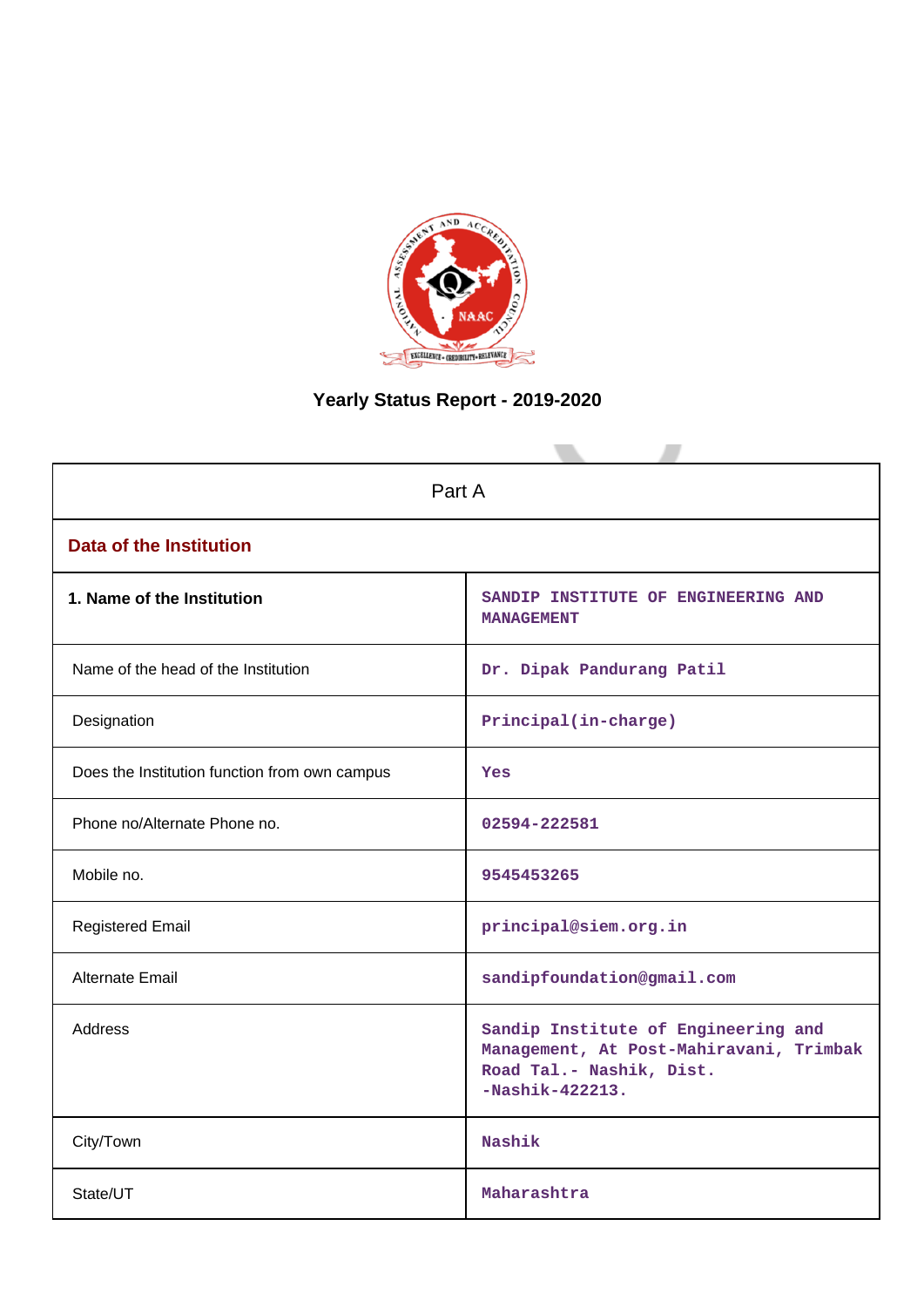| Pincode                                                                                                                                                                           |  |                                       | 422213                                                       |                   |                   |
|-----------------------------------------------------------------------------------------------------------------------------------------------------------------------------------|--|---------------------------------------|--------------------------------------------------------------|-------------------|-------------------|
| 2. Institutional Status                                                                                                                                                           |  |                                       |                                                              |                   |                   |
| Affiliated / Constituent                                                                                                                                                          |  |                                       | Affiliated                                                   |                   |                   |
| Type of Institution                                                                                                                                                               |  |                                       | Co-education                                                 |                   |                   |
| Location                                                                                                                                                                          |  |                                       | Rural                                                        |                   |                   |
| <b>Financial Status</b>                                                                                                                                                           |  |                                       | private                                                      |                   |                   |
| Name of the IQAC co-ordinator/Director                                                                                                                                            |  |                                       | Dr. Lalit Kashinath Toke                                     |                   |                   |
| Phone no/Alternate Phone no.                                                                                                                                                      |  |                                       | 02594222581                                                  |                   |                   |
| Mobile no.                                                                                                                                                                        |  |                                       | 7709044967                                                   |                   |                   |
| <b>Registered Email</b>                                                                                                                                                           |  |                                       | principal@siem.org.in                                        |                   |                   |
| <b>Alternate Email</b>                                                                                                                                                            |  |                                       | lalit.toke@siem.org.in                                       |                   |                   |
| 3. Website Address                                                                                                                                                                |  |                                       |                                                              |                   |                   |
| Web-link of the AQAR: (Previous Academic Year)                                                                                                                                    |  | http://www.siem.sandipfoundation.org/ |                                                              |                   |                   |
| 4. Whether Academic Calendar prepared during<br>the year                                                                                                                          |  |                                       | Yes                                                          |                   |                   |
| if yes, whether it is uploaded in the institutional website:<br>Weblink:                                                                                                          |  |                                       | https://www.siem.sandipfoundation.org/a<br>cademic-calender/ |                   |                   |
| <b>5. Accrediation Details</b>                                                                                                                                                    |  |                                       |                                                              |                   |                   |
| Cycle<br>Grade                                                                                                                                                                    |  | <b>CGPA</b>                           | Year of                                                      | Validity          |                   |
|                                                                                                                                                                                   |  |                                       | Accrediation                                                 | Period From       | Period To         |
| 1<br>$B++$                                                                                                                                                                        |  | 2.89                                  | 2018                                                         | $02 - Nov - 2018$ | $02 - Nov - 2023$ |
| 6. Date of Establishment of IQAC                                                                                                                                                  |  |                                       | 03-Apr-2017                                                  |                   |                   |
| 7. Internal Quality Assurance System                                                                                                                                              |  |                                       |                                                              |                   |                   |
|                                                                                                                                                                                   |  |                                       |                                                              |                   |                   |
| Quality initiatives by IQAC during the year for promoting quality culture<br>Item /Title of the quality initiative by<br>Date & Duration<br>Number of participants/ beneficiaries |  |                                       |                                                              |                   |                   |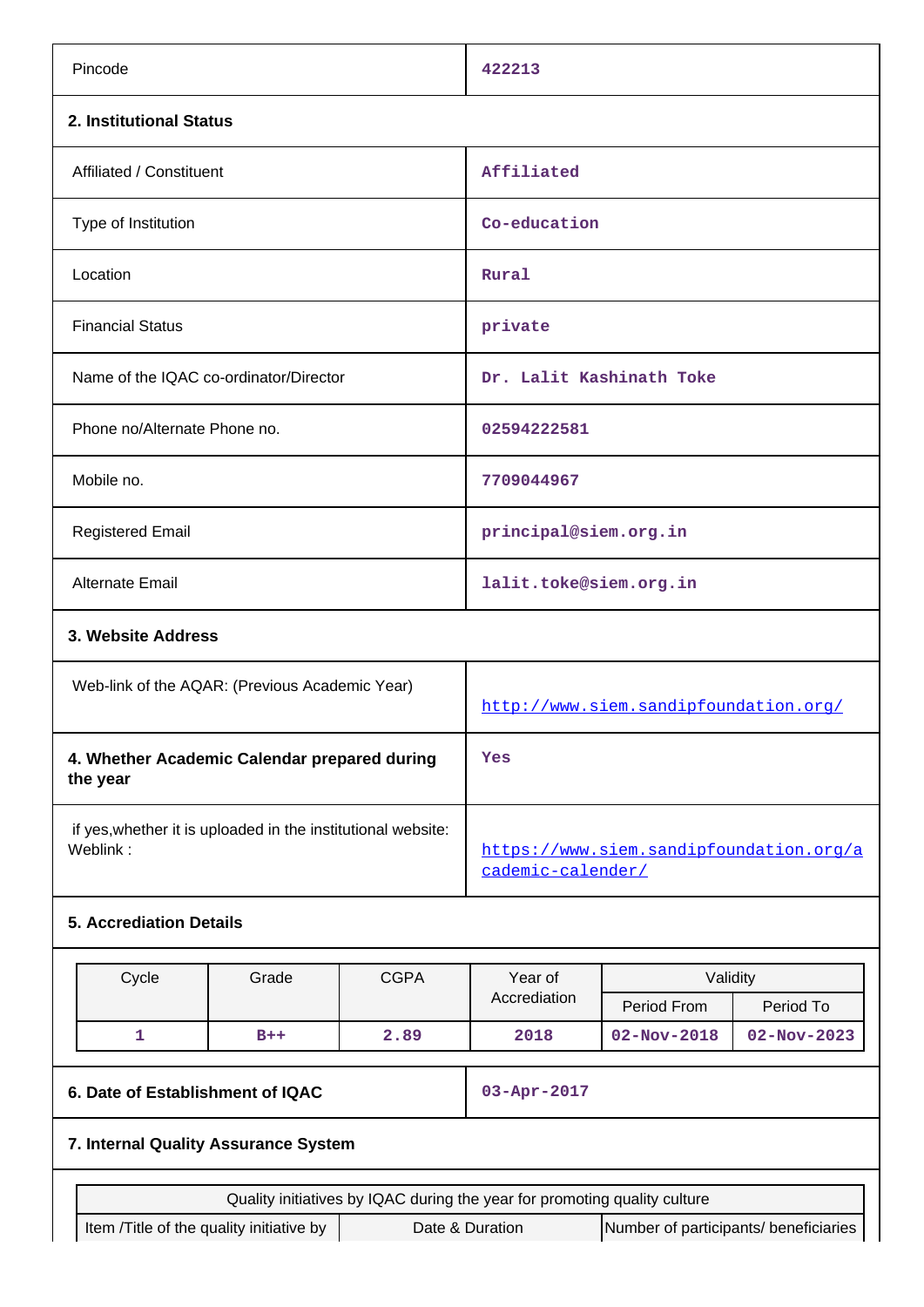| <b>IQAC</b>                                                                                                                                             |                                            |     |
|---------------------------------------------------------------------------------------------------------------------------------------------------------|--------------------------------------------|-----|
| <b>Student Faculty</b><br>Development Program<br>(SFDP) on Role of<br>Engineer in Uplifting the<br>Industry After Post<br>Covid-19 Lockdown in<br>India | $11 - May - 2020$<br>5                     | 520 |
| FDP on Renewable energy<br>Utilization                                                                                                                  | 26-May-2020<br>5.                          | 203 |
| International conference<br>on emerging trends in<br>engineering and<br>technology (ICETET-2020)                                                        | 28-May-2020<br>$\mathbf{2}$                | 550 |
| Problem Solving using 8D<br>Systematic                                                                                                                  | 14-May-2020<br>1                           | 378 |
| One week online training<br>program on Make in India<br>A journey towards Self<br>Reliance                                                              | $23 - Jun - 2021$<br>5                     | 147 |
| Desire-2020 National<br>Level Tech Fest                                                                                                                 | $14 - \text{Feb} - 2020$<br>$\overline{2}$ | 548 |
| 3D printing workshop                                                                                                                                    | $20 - Sep - 2019$<br>$\overline{2}$        | 247 |
| Workshop on Basics &<br><b>Advanced Java</b>                                                                                                            | 17-Sep-2019<br>4                           | 73  |
| Workshop on Web<br>Technology                                                                                                                           | $09 - \text{Mar} - 2020$<br>5              | 65  |
| Sandipdrishti-2020<br>National Level Tech Fest                                                                                                          | $14 - \text{Feb} - 2020$<br>$\overline{2}$ | 223 |
|                                                                                                                                                         | View File                                  |     |
|                                                                                                                                                         |                                            |     |

**8. Provide the list of funds by Central/ State Government- UGC/CSIR/DST/DBT/ICMR/TEQIP/World Bank/CPE of UGC etc.**

| Institution/Departmen<br>t/Faculty                                      | Scheme           | <b>Funding Agency</b> |           | Year of award with<br>duration | Amount |
|-------------------------------------------------------------------------|------------------|-----------------------|-----------|--------------------------------|--------|
| Electronics & T<br>elecommunicatio<br>Engineering<br>n                  | <b>AICTEAQIS</b> | <b>AICTE</b>          |           | 2020<br>364                    | 235867 |
|                                                                         |                  |                       | View File |                                |        |
| 9. Whether composition of IQAC as per latest<br><b>NAAC</b> guidelines: |                  |                       | Yes       |                                |        |
| Upload latest notification of formation of IQAC                         |                  | View File             |           |                                |        |
| 10. Number of IQAC meetings held during the<br>year :                   |                  |                       | 2         |                                |        |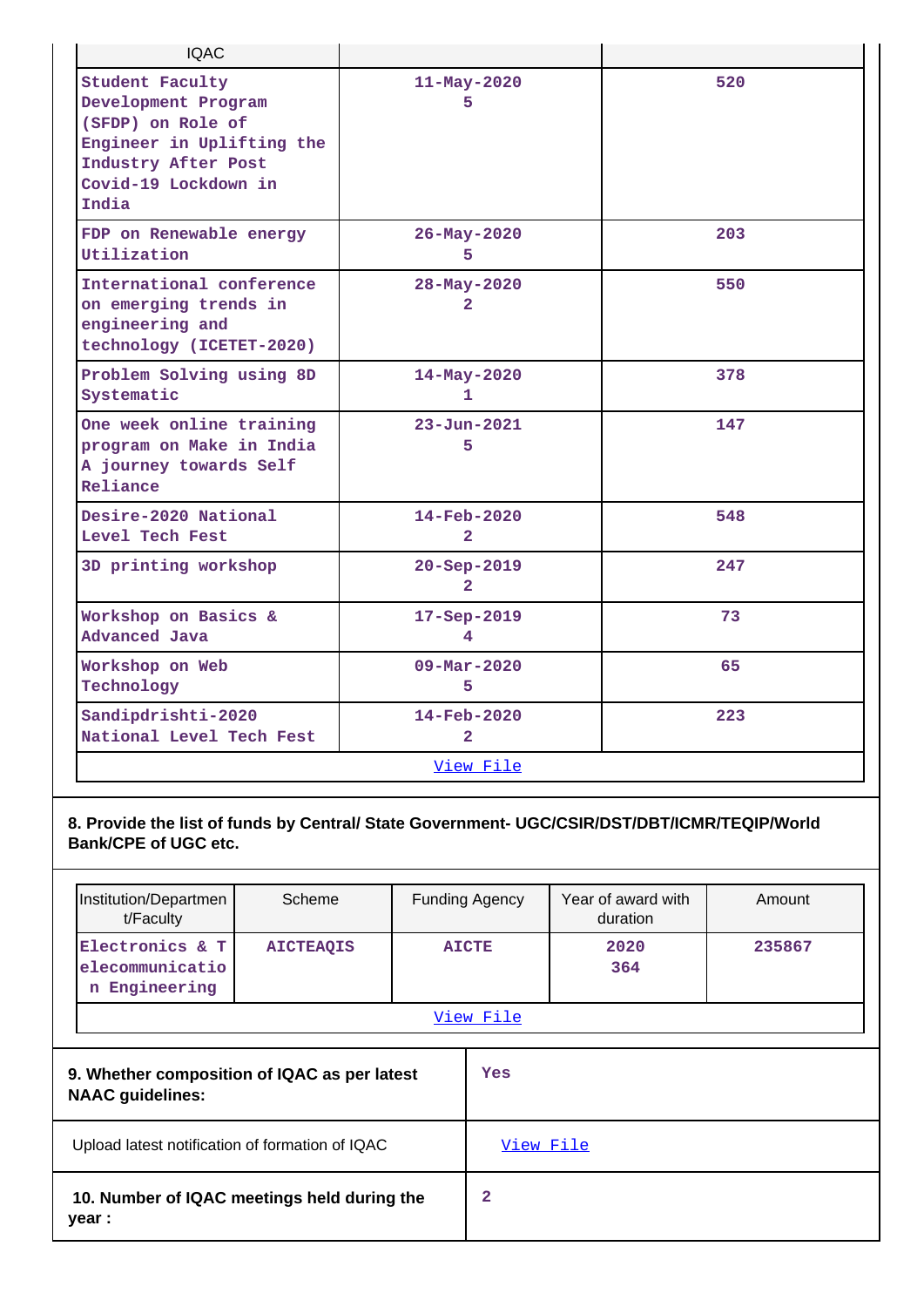| The minutes of IQAC meeting and compliances to the<br>decisions have been uploaded on the institutional<br>website | Yes       |
|--------------------------------------------------------------------------------------------------------------------|-----------|
| Upload the minutes of meeting and action taken report                                                              | View File |
| 11. Whether IQAC received funding from any of<br>the funding agency to support its activities<br>during the year?  | No        |

# **12. Significant contributions made by IQAC during the current year(maximum five bullets)**

**Academic and Administrative Audit conducted. Participated in NIRF, Participated in AICTE Vishwakarma Award Participated in Avishkar , Smart India Hackathon, participated in SAE BAHA Activities under MHRD IIC (Innovation of institutions cell)**

# [View File](https://assessmentonline.naac.gov.in/public/Postacc/Contribution/10505_Contribution.xlsx)

**13. Plan of action chalked out by the IQAC in the beginning of the academic year towards Quality Enhancement and outcome achieved by the end of the academic year**

| Plan of Action                                                                                        | Achivements/Outcomes                                                                                                        |
|-------------------------------------------------------------------------------------------------------|-----------------------------------------------------------------------------------------------------------------------------|
| Preparation of Academic Formats for<br>teaching learning process enhancement                          | Identified acdemic formats for<br>improvement and circulated the formats<br>to the department                               |
| Preparation of Academic calendar of the Academic cocurricular activies were<br>college and department | conducted in preplanned manner,<br>resulting in better execution and<br>overall development of teaching<br>learning process |
| Remedial lectures for difficult<br>subjects were planned                                              | Improvements in level of understanding<br>of these difficult subjects among<br>students                                     |
| Improvement in Sports & students<br>participation activities                                          | Improvements in resources for the<br>students                                                                               |

#### [View File](https://assessmentonline.naac.gov.in/public/Postacc/Quality/10505_Quality.xlsx)

| 14. Whether AQAR was placed before statutory<br>body ?                                                               | <b>No</b> |
|----------------------------------------------------------------------------------------------------------------------|-----------|
| 15. Whether NAAC/or any other accredited<br>body(s) visited IQAC or interacted with it to<br>assess the functioning? | <b>No</b> |
| 16. Whether institutional data submitted to<br>AISHE:                                                                | Yes       |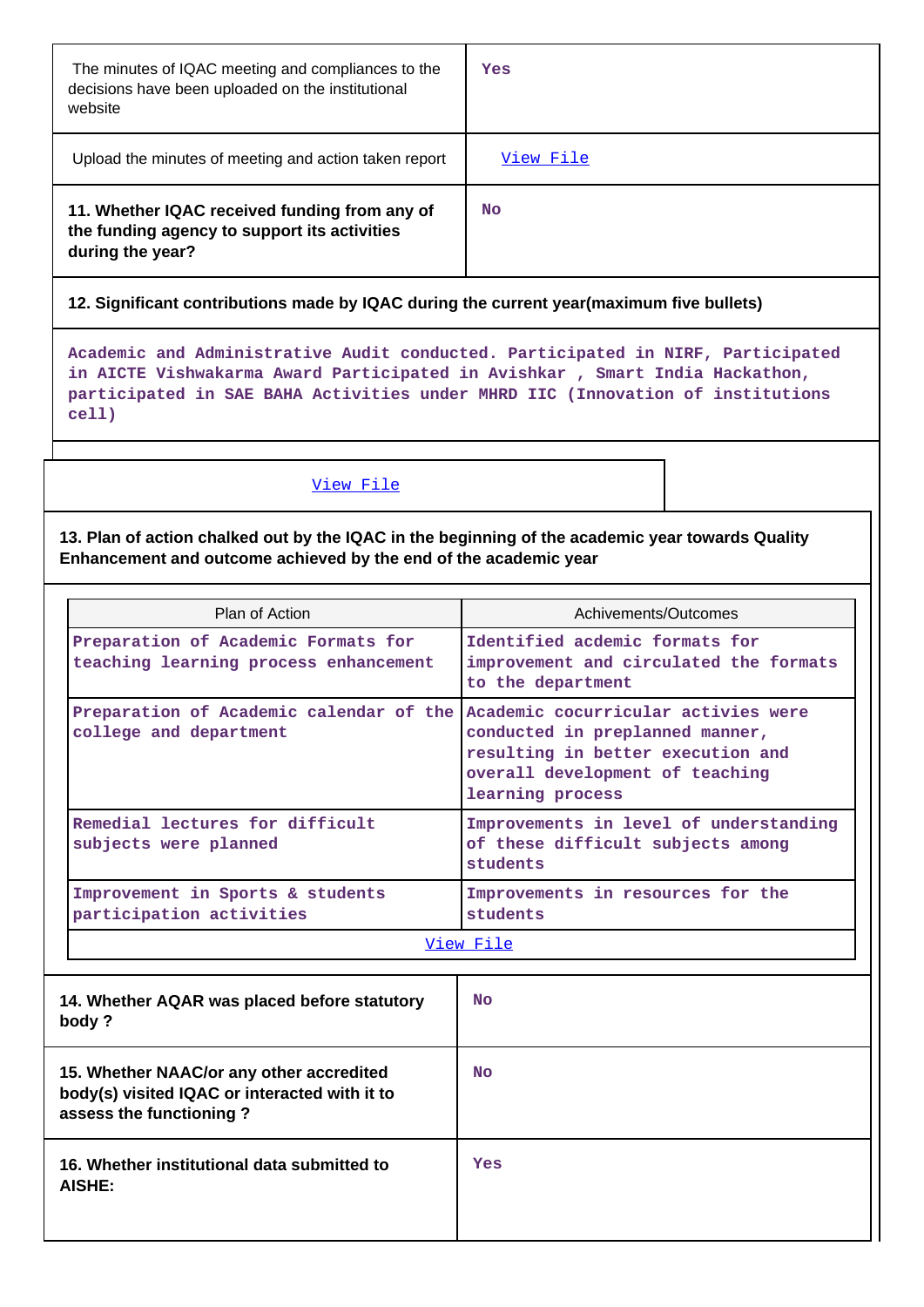| Year of Submission                                                                                  | 2020                                                                                                                                                                                                                                                                                                                                                                                                                                                                                                                                                                                                                                                                                                                                                                                                                                                                                                                                                                                                                                                                                                                                                                                                                                                                                                                                                                                                                                                                                                                                                                                                                                                                                                                                                                                                                                                                                                                                               |
|-----------------------------------------------------------------------------------------------------|----------------------------------------------------------------------------------------------------------------------------------------------------------------------------------------------------------------------------------------------------------------------------------------------------------------------------------------------------------------------------------------------------------------------------------------------------------------------------------------------------------------------------------------------------------------------------------------------------------------------------------------------------------------------------------------------------------------------------------------------------------------------------------------------------------------------------------------------------------------------------------------------------------------------------------------------------------------------------------------------------------------------------------------------------------------------------------------------------------------------------------------------------------------------------------------------------------------------------------------------------------------------------------------------------------------------------------------------------------------------------------------------------------------------------------------------------------------------------------------------------------------------------------------------------------------------------------------------------------------------------------------------------------------------------------------------------------------------------------------------------------------------------------------------------------------------------------------------------------------------------------------------------------------------------------------------------|
| Date of Submission                                                                                  | $30 - Jan - 2020$                                                                                                                                                                                                                                                                                                                                                                                                                                                                                                                                                                                                                                                                                                                                                                                                                                                                                                                                                                                                                                                                                                                                                                                                                                                                                                                                                                                                                                                                                                                                                                                                                                                                                                                                                                                                                                                                                                                                  |
| 17. Does the Institution have Management<br><b>Information System?</b>                              | Yes                                                                                                                                                                                                                                                                                                                                                                                                                                                                                                                                                                                                                                                                                                                                                                                                                                                                                                                                                                                                                                                                                                                                                                                                                                                                                                                                                                                                                                                                                                                                                                                                                                                                                                                                                                                                                                                                                                                                                |
| If yes, give a brief descripiton and a list of modules<br>currently operational (maximum 500 words) | College is having Enterprise Resource<br>Planning (ERP) software through which<br>College authorities and Management is<br>kept informed about the day to day<br>academic and administrative<br>processes/progress. HODs, Deans,<br>Registrar, Principal Management are<br>having different levels of authority as<br>per hierarchy to monitor and control<br>various academic and administrative<br>processes through ERP. Some of the main<br>modules which are operated through ERP<br>software are as follows: ? Planning and<br>Development . All kinds of Leave<br>Management of staff . Time Table<br>Management . Faculty Feedback .<br>Activity Plan . Various days<br>celebration ? Administration<br>Educational ERP has edge over<br>traditional method of institutional<br>management. Cost reduction, accuracy<br>and efficiency are some of main factors<br>that keep ERP solution ahead of<br>traditional methods. However ERP system<br>deals with the complete institutional<br>process and functioning related to<br>academic, admission, registration,<br>examination, finance, HR, course<br>materials, placement, students<br>information, Alumni etc. . Staff<br>Registration, Reporting, Transfer,<br>Attendance Process . Staff Salary<br>Calculation . All Allowance .<br>Examination Module . Call Log for: 1)<br>System IT Support 2) Transport 3)<br>Electrical Maintenance. . Vehicle<br>Management ? Finance and Accounts .<br>Faculty TA/DA Bills . Staff Salary<br>Calculation . Deductions Details .<br>Bills for: 1) Daily allowance 2) Petrol<br>allowance 3) Travelling allowance ?<br>Student Admission and Support A<br>prospective student can get required<br>information about the institute and the<br>detailed procedure about the admission<br>process. Following aspects of admission<br>are normally included in ERP:<br>Information related to: • About the<br>institute . The courses available . |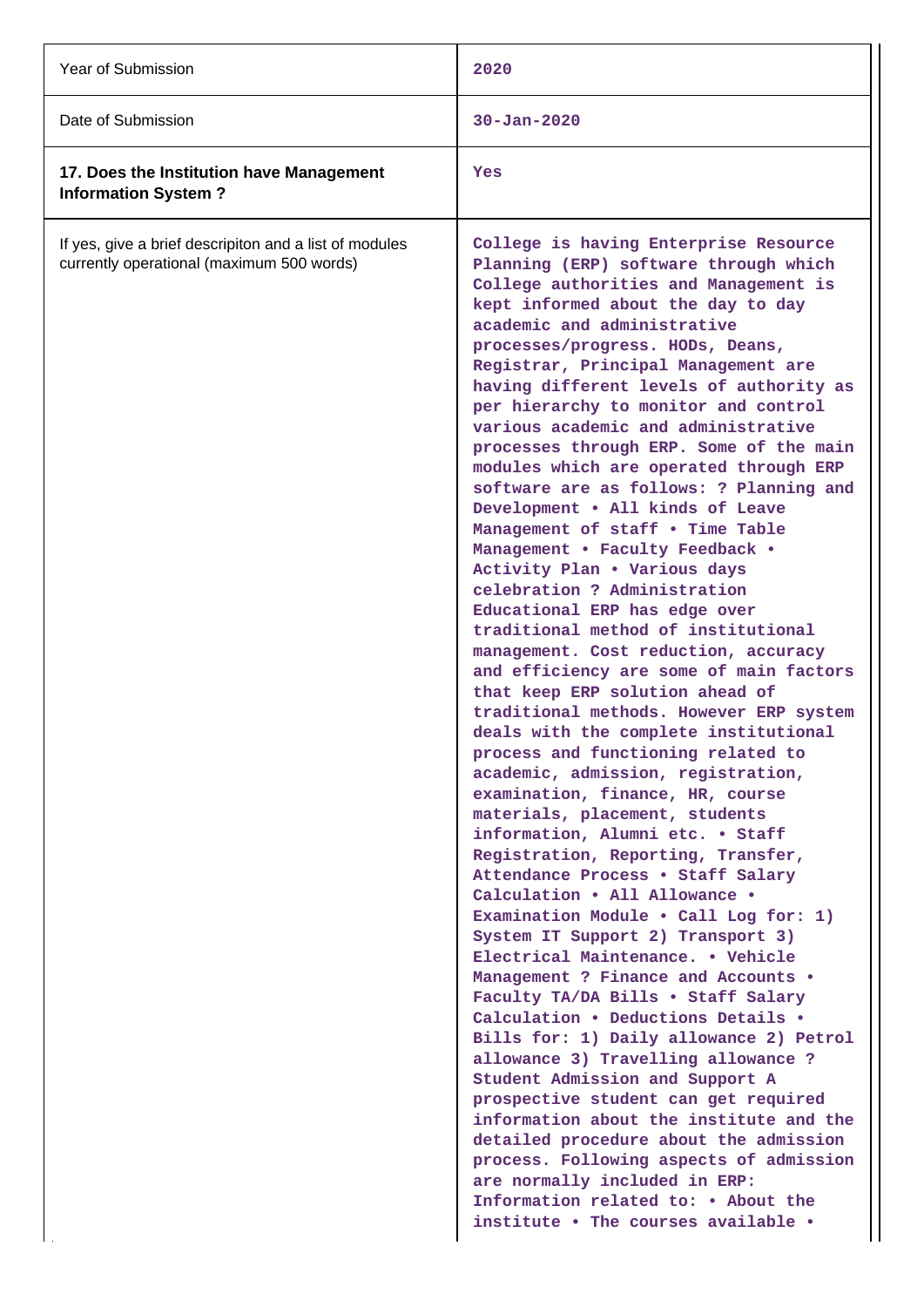**Information about faculty, placement, infrastructures • Fees Module • Student Login • Online Document • Admission • Attendance • Feedback • Admission process • Student registration Enrolment System ? Examination Examination is considered as acid test for both student and teachers. Proper evaluation in spread over basis is required to know student's standard of width and depth of knowledge is taught and acquired and cultivated. Some aspects of examination management are included in ERP are mentioned below: • Demo Exam Subject wise • Exam Schedule • Class test results**

# **Part B**

### **CRITERION I – CURRICULAR ASPECTS**

#### **1.1 – Curriculum Planning and Implementation**

 1.1.1 – Institution has the mechanism for well planned curriculum delivery and documentation. Explain in 500 words

 **Sandip Institute of Engineering and Management (SIEM) is affiliated to Savitribai Phule Pune University (SPPU). The curriculum and academic calendar, set by the Pune University is followed by the institute. Before commencement of every semester, Principal approves the academic monitoring committee (AMC) which is headed by dean academics of the institute. AMC formulates work line and prepare academic plan for upcoming semester by preparing academic calendar. The academic calendar of the institute is then circulated to all Heads of the respective departments for finalizing various departmental activities. Teaching load distribution of the next semester is handed over to the faculty members, after completion of previous semester. This leads to providing sufficient time to the faculties for preparation of their respective subjects, thereby resulting in smooth conduction of academics in each department. While finalizing the teaching load distribution, due consideration is given to subject choice and expertise of the faculty. Institute has well equipped Enterprise Resources Planning (ERP) software for proper execution of formulated academic policies. This software is utilized to upload timetable, monitor student's daily attendance, learning material and notices to students and parents. Academic performance data is collected through ERP, printed and posted. Student's absenteeism is conveyed to parents through ERP generated text messages. ERP provides various administrative & academic activities to students. Institute has well developed Tutor system to monitor academic performance and provide personal attention and counseling of each and every student. For effective implementation of academic policies, the institute has well designed hierarchy headed by Principal, followed by dean academics, HOD of respective departments, class coordinators, subject experts, tutors & faculty members. The institute achieves its vision and mission through continuous internal assessment system, which is in line with SPPU curriculum. Each faculty prepares course file which contains information related to Program Educational Objectives (PEO), Program Specific Objectives (PSO), Program Outcomes (PO), Course Outcomes (CO) and Mapping of CO's with PO's. This course file also includes Academic Calendar (AC), Individual Time Table (TT), University Structure and Syllabus (US), Teaching Plan (TP), List of References and Text Books (RB) & Question Bank. Faculty also prepares Unit-wise Notes (UwN),**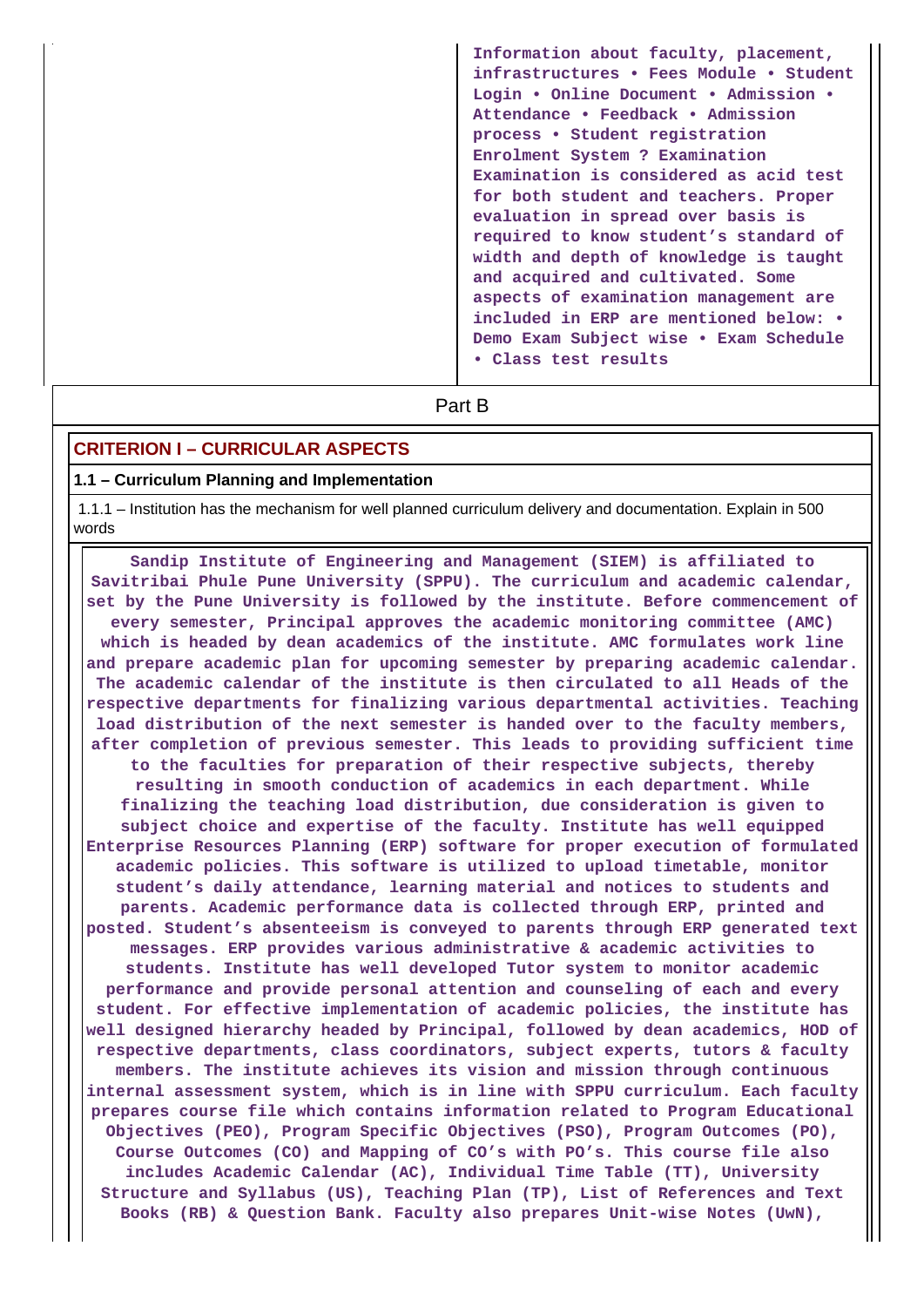**Question papers of Class Test/ In-sem/ End-sem Examinations (QP), University Question papers with solution (QP), Tutorials / Assignments (if any). Faculty promotes Self Learning/Problem and project Based Learning to students. Each department also works to enrich students with updated field knowledge by covering contents beyond syllabus, Value added programs, workshops, seminars and expert lecture etc. Institute promotes innovative teaching methodologies such as power point presentations, videos, animations, quiz conduction, site visits and model demonstration to make teaching learning process interesting & efficient. Institute provides extra library hours to the students so that they can refer various reference books and journals. Students can also access various video lectures (like NPTEL) and other E-learning material using digital library facility. Class tests are conducted to observe the performance of the students at regular intervals. As per university norms, Institute conducts university exams in disciplined environment.**

|    | 1.1.2 - Certificate/ Diploma Courses introduced during the academic year                                                                                                 |                                                                                            |                                                     |                |                                                 |                                                                 |  |  |
|----|--------------------------------------------------------------------------------------------------------------------------------------------------------------------------|--------------------------------------------------------------------------------------------|-----------------------------------------------------|----------------|-------------------------------------------------|-----------------------------------------------------------------|--|--|
|    | Certificate                                                                                                                                                              | Diploma Courses                                                                            | Dates of<br>Introduction                            | Duration       | Focus on employ<br>ability/entreprene<br>urship | <b>Skill</b><br>Development                                     |  |  |
|    | <b>NIL</b>                                                                                                                                                               | <b>NIL</b>                                                                                 | Nil                                                 | 0 <sup>0</sup> | NIL                                             | NIL                                                             |  |  |
|    | 1.2 - Academic Flexibility                                                                                                                                               |                                                                                            |                                                     |                |                                                 |                                                                 |  |  |
|    | 1.2.1 - New programmes/courses introduced during the academic year                                                                                                       |                                                                                            |                                                     |                |                                                 |                                                                 |  |  |
|    |                                                                                                                                                                          | Programme/Course                                                                           | Programme Specialization                            |                | Dates of Introduction                           |                                                                 |  |  |
| BE |                                                                                                                                                                          | Engineering (Choice Based<br>Credit System) (2019<br>Academic Year 2019-20)                | First Year Bachelor of<br>Course) (With Effect from |                | 07/05/2019                                      |                                                                 |  |  |
|    |                                                                                                                                                                          |                                                                                            |                                                     | View File      |                                                 |                                                                 |  |  |
|    | 1.2.2 - Programmes in which Choice Based Credit System (CBCS)/Elective course system implemented at the<br>affiliated Colleges (if applicable) during the academic year. |                                                                                            |                                                     |                |                                                 |                                                                 |  |  |
|    |                                                                                                                                                                          | Name of programmes adopting<br><b>CBCS</b>                                                 | Programme Specialization                            |                |                                                 | Date of implementation of<br><b>CBCS/Elective Course System</b> |  |  |
|    |                                                                                                                                                                          | ВE                                                                                         | 07/05/2019<br><b>NIL</b>                            |                |                                                 |                                                                 |  |  |
|    | 1.2.3 - Students enrolled in Certificate/ Diploma Courses introduced during the year                                                                                     |                                                                                            |                                                     |                |                                                 |                                                                 |  |  |
|    | Certificate<br>Diploma Course                                                                                                                                            |                                                                                            |                                                     |                |                                                 |                                                                 |  |  |
|    |                                                                                                                                                                          | <b>Number of Students</b>                                                                  |                                                     | 120            |                                                 | Nil                                                             |  |  |
|    |                                                                                                                                                                          | 1.3 - Curriculum Enrichment                                                                |                                                     |                |                                                 |                                                                 |  |  |
|    |                                                                                                                                                                          | 1.3.1 – Value-added courses imparting transferable and life skills offered during the year |                                                     |                |                                                 |                                                                 |  |  |
|    |                                                                                                                                                                          | <b>Value Added Courses</b>                                                                 | Date of Introduction                                |                | Number of Students Enrolled                     |                                                                 |  |  |
|    |                                                                                                                                                                          | Group Discussion,<br>Interview Skills and<br>Personality Development<br>by Osden           | 27/01/2020                                          |                |                                                 | 27                                                              |  |  |
|    |                                                                                                                                                                          | Android App Development                                                                    |                                                     | 05/04/2020     |                                                 | 1588                                                            |  |  |
|    |                                                                                                                                                                          | DBMS?SQL                                                                                   |                                                     | 09/04/2019     |                                                 | 35                                                              |  |  |
|    |                                                                                                                                                                          | Basic and Advanced Java                                                                    |                                                     | 17/09/2019     |                                                 | 62                                                              |  |  |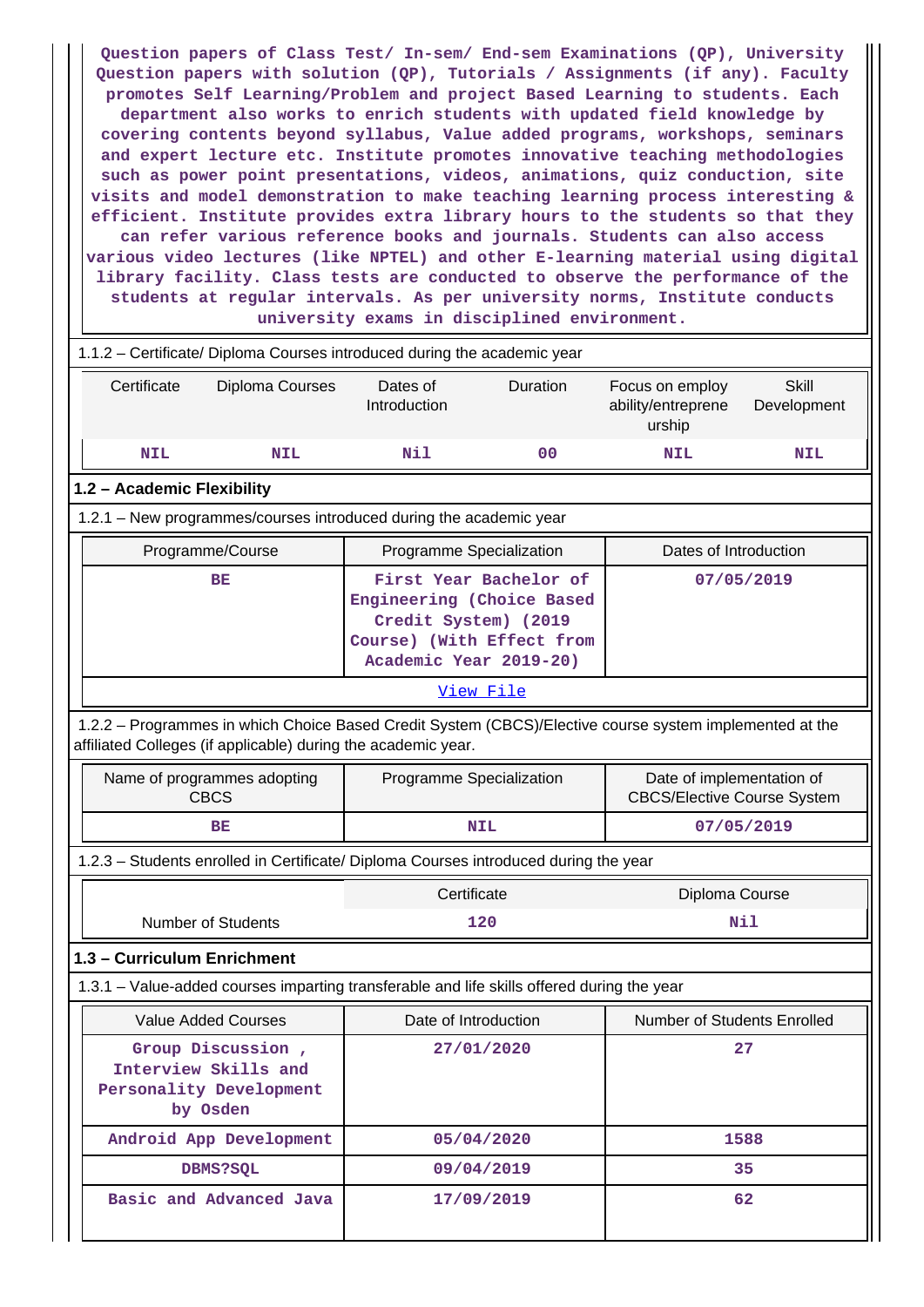| Workshop on Web<br>Technology                                                                                                       |                                                                                                                                                                                                                                                                                                                                                                                                                                                                                                                                                                                                                                                                                                                                                                                                                                                                                | 09/09/2020                   |                                   | 61                                                           |  |  |
|-------------------------------------------------------------------------------------------------------------------------------------|--------------------------------------------------------------------------------------------------------------------------------------------------------------------------------------------------------------------------------------------------------------------------------------------------------------------------------------------------------------------------------------------------------------------------------------------------------------------------------------------------------------------------------------------------------------------------------------------------------------------------------------------------------------------------------------------------------------------------------------------------------------------------------------------------------------------------------------------------------------------------------|------------------------------|-----------------------------------|--------------------------------------------------------------|--|--|
| <b>CATIA</b>                                                                                                                        |                                                                                                                                                                                                                                                                                                                                                                                                                                                                                                                                                                                                                                                                                                                                                                                                                                                                                | 06/09/2019                   |                                   | 12                                                           |  |  |
| <b>SOLID WORKS</b>                                                                                                                  |                                                                                                                                                                                                                                                                                                                                                                                                                                                                                                                                                                                                                                                                                                                                                                                                                                                                                | 20/02/2020                   |                                   | 39                                                           |  |  |
| Group Discussion,<br>Interview Skills and<br>Personality Development                                                                |                                                                                                                                                                                                                                                                                                                                                                                                                                                                                                                                                                                                                                                                                                                                                                                                                                                                                | 02/02/2020                   |                                   | 35                                                           |  |  |
| View File                                                                                                                           |                                                                                                                                                                                                                                                                                                                                                                                                                                                                                                                                                                                                                                                                                                                                                                                                                                                                                |                              |                                   |                                                              |  |  |
|                                                                                                                                     | 1.3.2 - Field Projects / Internships under taken during the year                                                                                                                                                                                                                                                                                                                                                                                                                                                                                                                                                                                                                                                                                                                                                                                                               |                              |                                   |                                                              |  |  |
| Project/Programme Title                                                                                                             |                                                                                                                                                                                                                                                                                                                                                                                                                                                                                                                                                                                                                                                                                                                                                                                                                                                                                | Programme Specialization     |                                   | No. of students enrolled for Field<br>Projects / Internships |  |  |
| BE                                                                                                                                  |                                                                                                                                                                                                                                                                                                                                                                                                                                                                                                                                                                                                                                                                                                                                                                                                                                                                                | Internship                   |                                   | 17                                                           |  |  |
| BE                                                                                                                                  |                                                                                                                                                                                                                                                                                                                                                                                                                                                                                                                                                                                                                                                                                                                                                                                                                                                                                | Training                     |                                   | 129                                                          |  |  |
| ВE                                                                                                                                  |                                                                                                                                                                                                                                                                                                                                                                                                                                                                                                                                                                                                                                                                                                                                                                                                                                                                                | Field Projects               |                                   | 86                                                           |  |  |
|                                                                                                                                     |                                                                                                                                                                                                                                                                                                                                                                                                                                                                                                                                                                                                                                                                                                                                                                                                                                                                                | View File                    |                                   |                                                              |  |  |
| 1.4 - Feedback System                                                                                                               |                                                                                                                                                                                                                                                                                                                                                                                                                                                                                                                                                                                                                                                                                                                                                                                                                                                                                |                              |                                   |                                                              |  |  |
| 1.4.1 - Whether structured feedback received from all the stakeholders.                                                             |                                                                                                                                                                                                                                                                                                                                                                                                                                                                                                                                                                                                                                                                                                                                                                                                                                                                                |                              |                                   |                                                              |  |  |
| <b>Students</b>                                                                                                                     |                                                                                                                                                                                                                                                                                                                                                                                                                                                                                                                                                                                                                                                                                                                                                                                                                                                                                |                              | Yes                               |                                                              |  |  |
| <b>Teachers</b>                                                                                                                     |                                                                                                                                                                                                                                                                                                                                                                                                                                                                                                                                                                                                                                                                                                                                                                                                                                                                                |                              | Yes                               |                                                              |  |  |
| Employers                                                                                                                           |                                                                                                                                                                                                                                                                                                                                                                                                                                                                                                                                                                                                                                                                                                                                                                                                                                                                                |                              | Yes                               |                                                              |  |  |
| Alumni                                                                                                                              |                                                                                                                                                                                                                                                                                                                                                                                                                                                                                                                                                                                                                                                                                                                                                                                                                                                                                |                              | Yes                               |                                                              |  |  |
| Parents<br>Yes                                                                                                                      |                                                                                                                                                                                                                                                                                                                                                                                                                                                                                                                                                                                                                                                                                                                                                                                                                                                                                |                              |                                   |                                                              |  |  |
| 1.4.2 – How the feedback obtained is being analyzed and utilized for overall development of the institution?<br>(maximum 500 words) |                                                                                                                                                                                                                                                                                                                                                                                                                                                                                                                                                                                                                                                                                                                                                                                                                                                                                |                              |                                   |                                                              |  |  |
|                                                                                                                                     | <b>Feedback Obtained</b>                                                                                                                                                                                                                                                                                                                                                                                                                                                                                                                                                                                                                                                                                                                                                                                                                                                       |                              |                                   |                                                              |  |  |
|                                                                                                                                     | The Institute takes feedback of all faculties from students for all the<br>subjects. It is ensured that students providing the feedback are regularly<br>attending the class. The feedback system is online. The feedback form covers<br>the questions on various aspects like concept clarity, different variety of<br>teaching-learning modes, class interactions etc. On the basis of respond given<br>by students, each faculty has their feedback in percentile and also has<br>graphical analysis of it. The feedback with analysis is send to Head of<br>Department and individual faculty. Improvements letters are given to the<br>faculties those are not having good feedback and Appreciation letter is given<br>to the faculties those are having good feedback. This forms an important tool<br>for self-improvement as well as incentive to continue good work. |                              |                                   |                                                              |  |  |
|                                                                                                                                     |                                                                                                                                                                                                                                                                                                                                                                                                                                                                                                                                                                                                                                                                                                                                                                                                                                                                                |                              |                                   |                                                              |  |  |
| <b>CRITERION II - TEACHING- LEARNING AND EVALUATION</b>                                                                             |                                                                                                                                                                                                                                                                                                                                                                                                                                                                                                                                                                                                                                                                                                                                                                                                                                                                                |                              |                                   |                                                              |  |  |
| 2.1 - Student Enrolment and Profile                                                                                                 |                                                                                                                                                                                                                                                                                                                                                                                                                                                                                                                                                                                                                                                                                                                                                                                                                                                                                |                              |                                   |                                                              |  |  |
| 2.1.1 - Demand Ratio during the year                                                                                                |                                                                                                                                                                                                                                                                                                                                                                                                                                                                                                                                                                                                                                                                                                                                                                                                                                                                                |                              |                                   |                                                              |  |  |
| Name of the<br>Programme                                                                                                            | Programme<br>Specialization                                                                                                                                                                                                                                                                                                                                                                                                                                                                                                                                                                                                                                                                                                                                                                                                                                                    | Number of seats<br>available | Number of<br>Application received | <b>Students Enrolled</b>                                     |  |  |
| BE                                                                                                                                  | Mechanical<br>Engineering<br>(FE)                                                                                                                                                                                                                                                                                                                                                                                                                                                                                                                                                                                                                                                                                                                                                                                                                                              | 120                          | Nill                              | 27                                                           |  |  |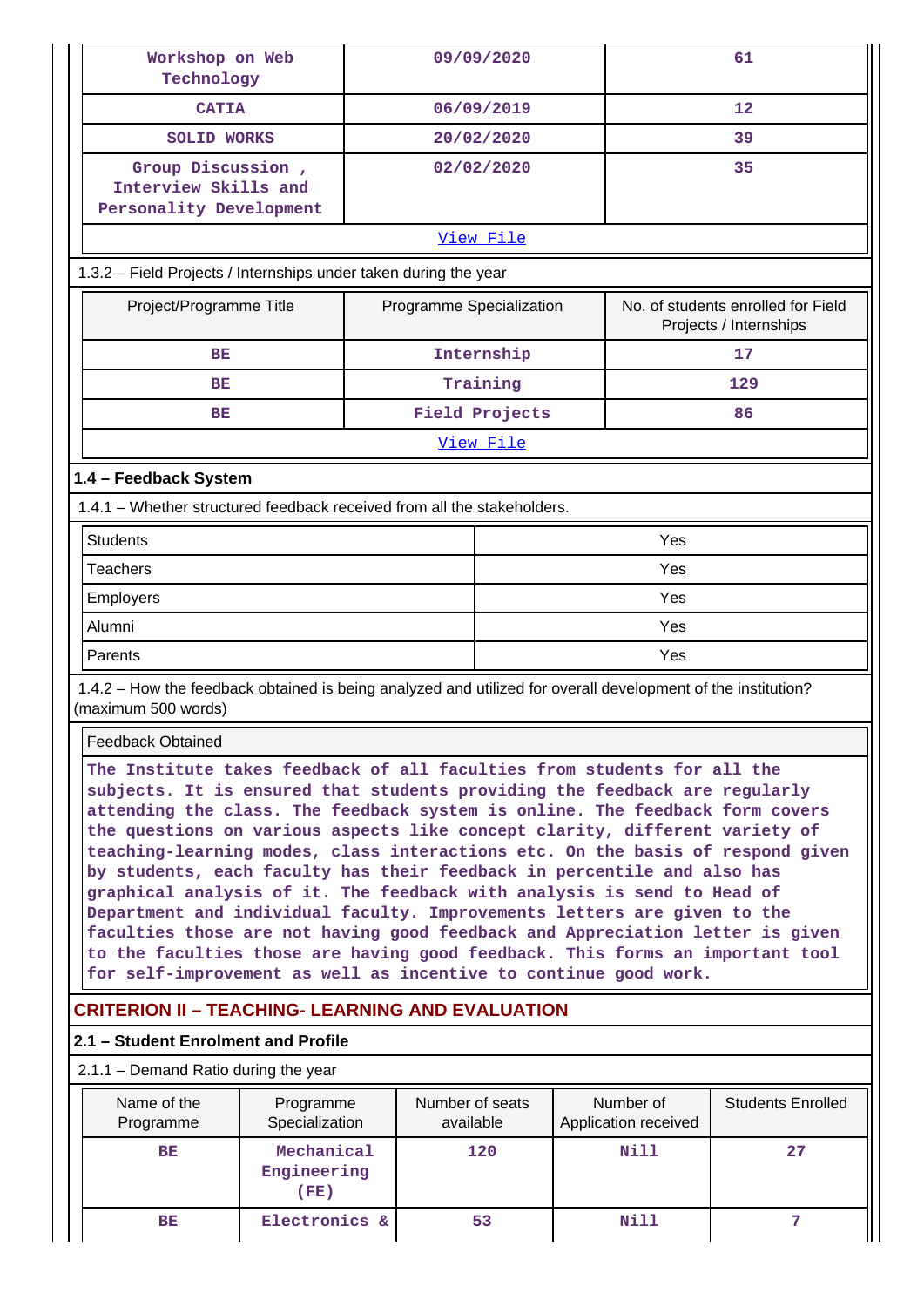|                                                                                                                                                           | Tele-                          |             |                            |                                 |  |                                 |                                    |
|-----------------------------------------------------------------------------------------------------------------------------------------------------------|--------------------------------|-------------|----------------------------|---------------------------------|--|---------------------------------|------------------------------------|
|                                                                                                                                                           | Communication                  |             |                            |                                 |  |                                 |                                    |
|                                                                                                                                                           | Engineering                    |             |                            |                                 |  |                                 |                                    |
|                                                                                                                                                           | (Lateral Entry)                |             |                            |                                 |  |                                 |                                    |
| BE                                                                                                                                                        | Electronics &                  |             |                            | 60                              |  | <b>Nill</b>                     | 7                                  |
|                                                                                                                                                           | Tele-<br>Communication         |             |                            |                                 |  |                                 |                                    |
|                                                                                                                                                           | Engineering                    |             |                            |                                 |  |                                 |                                    |
|                                                                                                                                                           | (FE)                           |             |                            |                                 |  |                                 |                                    |
| <b>BE</b>                                                                                                                                                 | Electrical                     |             |                            | 115                             |  | <b>Nill</b>                     | 114                                |
|                                                                                                                                                           | Engineering<br>(Lateral Entry) |             |                            |                                 |  |                                 |                                    |
|                                                                                                                                                           | Electrical                     |             |                            |                                 |  |                                 |                                    |
| <b>BE</b>                                                                                                                                                 | Engineering                    |             |                            | 60                              |  | <b>Nill</b>                     | 50                                 |
|                                                                                                                                                           | (FE)                           |             |                            |                                 |  |                                 |                                    |
| BE                                                                                                                                                        | Computer                       |             |                            | 15                              |  | Nill                            | 15                                 |
|                                                                                                                                                           | Engineering                    |             |                            |                                 |  |                                 |                                    |
|                                                                                                                                                           | (Lateral Entry)                |             |                            |                                 |  |                                 |                                    |
| BE                                                                                                                                                        | Computer<br>Engineering        |             |                            | 60                              |  | <b>Nill</b>                     | 51                                 |
|                                                                                                                                                           | (FE)                           |             |                            |                                 |  |                                 |                                    |
| <b>BE</b>                                                                                                                                                 | Civil                          |             |                            | <b>Nill</b>                     |  | <b>Nill</b>                     | <b>Nill</b>                        |
|                                                                                                                                                           | Engineering                    |             |                            |                                 |  |                                 |                                    |
|                                                                                                                                                           |                                | (Direct 2nd |                            |                                 |  |                                 |                                    |
|                                                                                                                                                           | Year)                          |             |                            |                                 |  |                                 |                                    |
| BE                                                                                                                                                        | Civil                          | Engineering |                            | 81                              |  | <b>Nill</b>                     | 81                                 |
|                                                                                                                                                           | (Lateral Entry)                |             |                            |                                 |  |                                 |                                    |
| <b>BE</b>                                                                                                                                                 |                                | Civil       |                            | 120                             |  | <b>Nill</b>                     | 13                                 |
|                                                                                                                                                           | Engineering                    |             |                            |                                 |  |                                 |                                    |
|                                                                                                                                                           | (FE)                           |             |                            |                                 |  |                                 |                                    |
| <u>View File</u>                                                                                                                                          |                                |             |                            |                                 |  |                                 |                                    |
| 2.2 - Catering to Student Diversity                                                                                                                       |                                |             |                            |                                 |  |                                 |                                    |
| 2.2.1 - Student - Full time teacher ratio (current year data)                                                                                             |                                |             |                            |                                 |  |                                 |                                    |
| Year                                                                                                                                                      | Number of                      |             | Number of                  | Number of                       |  | Number of                       | Number of                          |
|                                                                                                                                                           | students enrolled              |             | students enrolled          | fulltime teachers               |  | fulltime teachers               | teachers                           |
|                                                                                                                                                           | in the institution<br>(UG)     |             | in the institution<br>(PG) | available in the<br>institution |  | available in the<br>institution | teaching both UG<br>and PG courses |
|                                                                                                                                                           |                                |             |                            | teaching only UG                |  | teaching only PG                |                                    |
|                                                                                                                                                           |                                |             |                            | courses                         |  | courses                         |                                    |
| 2019                                                                                                                                                      | 1880                           |             | Nill                       | 106                             |  | Nill                            | 106                                |
| 2.3 - Teaching - Learning Process                                                                                                                         |                                |             |                            |                                 |  |                                 |                                    |
| 2.3.1 - Percentage of teachers using ICT for effective teaching with Learning Management Systems (LMS), E-<br>learning resources etc. (current year data) |                                |             |                            |                                 |  |                                 |                                    |
| Number of                                                                                                                                                 | Number of                      |             | <b>ICT Tools and</b>       | Number of ICT                   |  | Numberof smart                  | E-resources and                    |
| <b>Teachers on Roll</b>                                                                                                                                   | teachers using                 |             | resources                  | enabled                         |  | classrooms                      | techniques used                    |
|                                                                                                                                                           | ICT (LMS, e-<br>Resources)     |             | available                  | Classrooms                      |  |                                 |                                    |
| 106                                                                                                                                                       | 106                            |             | 11                         | 29                              |  | $\overline{\mathbf{2}}$         | 9                                  |
| View File of ICT Tools and resources                                                                                                                      |                                |             |                            |                                 |  |                                 |                                    |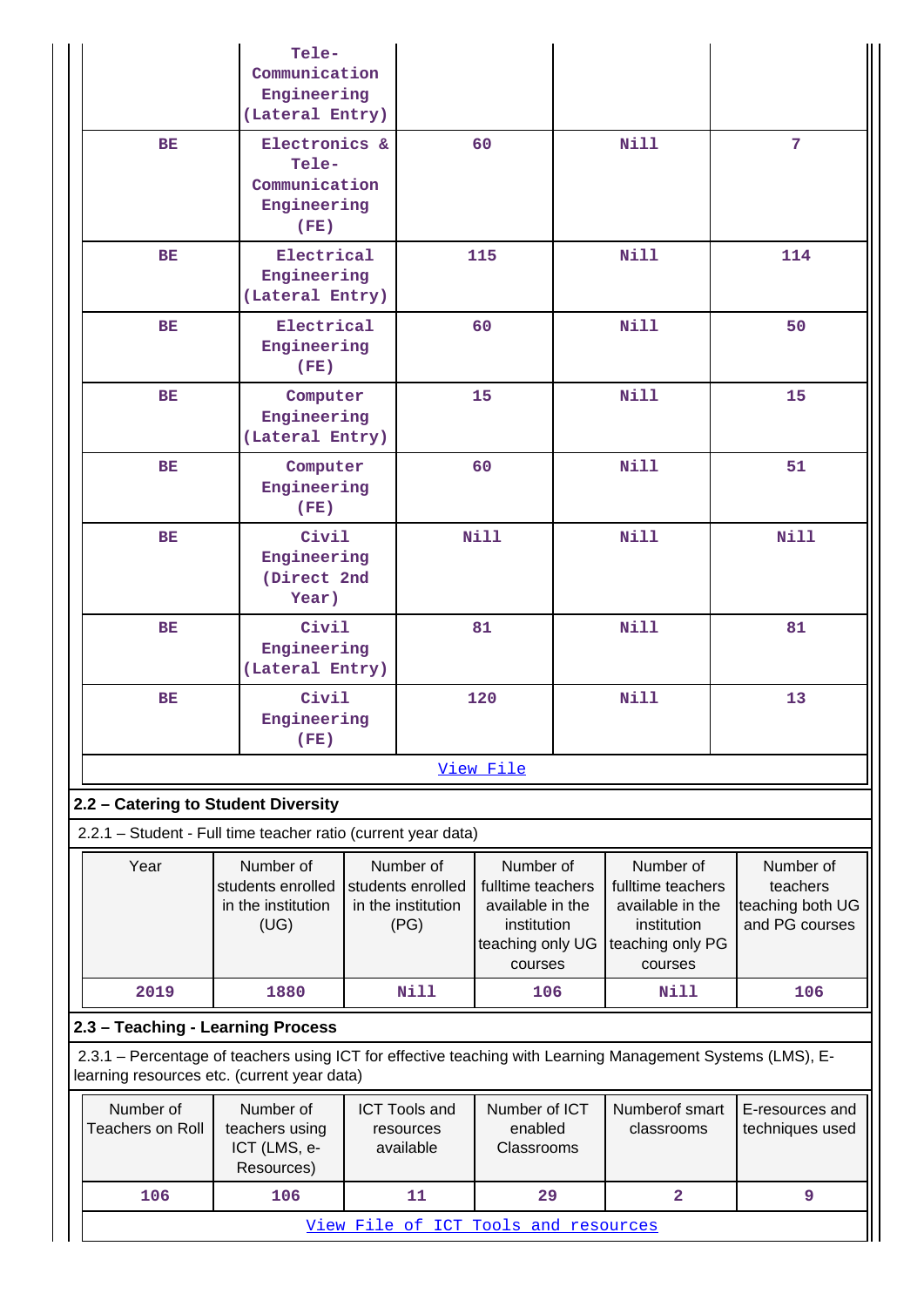## [View File of E-resources and techniques used](https://assessmentonline.naac.gov.in/public/Postacc/e_resource/10505_e_resource_1620338234.xlsx)

## 2.3.2 – Students mentoring system available in the institution? Give details. (maximum 500 words)

 Need of Tutor System: Adapting to college environment study pressure is an emerging issue in technical education system. To help college students in resolving these, we have TUTOR SYSTEM for their counselling overall development. This system is interactive and targetoriented, involving students, teachers and parents. Who is a Tutor? A teacher who gives extra help to the student for his overall development through in person counseling. A teacher is a potential counselor. A tutor act as the guardians of students at the college level who guides a batch of 2025 students and motivate them to move up in their professional career. Tutor coordinate with wardens of hostels, parents and based on students, academic record and behavior patterns take necessary corrective action. Tutor meet Every fortnight the Tutor meet is conducted for one hour as per the time table. In this interactive hour students day to day problems are discussed solved. The record is maintained in Tutor hand book of individual student. Along with this the major attention is given on counselling of students Some areas of counselling are: Nurturing and Healing Problem Crisis management Decision Making Support and life skills training Major Components of Tutor System • Orientation This activity helps students to be familiar with the college, courses, activities, facilities, staff etc. and adjust to the college environment and develop positive attitudes. Orientation also helps the student to know their purpose of living. • Group Guidance Group guidance activities are organized to promote students educational and personalsocial development and adjustment and provide career information class talks / career talks, discussions, etc. • Counseling Counseling focuses on student's growth and adjustment and promotes problem solving and decision making. It is generally provided to individual students as per the requirement. However, sometimes a small group of students having similar concern are provided group counseling. Role of Tutor: Academic domain : Improving study skills attendance, Motivation to learn Identifying and addressing barriers to academic learning (such as problems related to attendance, discipline, health, family, peer pressure, language, barriers, learning disabilities, educational gaps, lack of interest). Career domain: Students need to develop career identity i.e. developing a view of self in a career. Guidance and Counseling helps the student to find answer to the questions: Who am I? What will I do with my life? Developing vision of careers and occupations which will create interest and motivate them to complete the present courses and pursue further education and training. Knowing their interests and develop interest, relate it with career options. PersonalSocial domain: Healthy relationships with parents, sibling, peers, making friends and handling conflicts related to these groups. Defining self meaningfully which involves concerns related to academic achievements, career, goals, values, strengths and weaknesses, uniqueness of oneself and similarity to others resulting pressures to learn new social roles, conformity with roles

| Number of students enrolled in the<br>institution | Number of fulltime teachers | Mentor: Mentee Ratio |  |
|---------------------------------------------------|-----------------------------|----------------------|--|
| 1880                                              | 106                         | 1:18                 |  |

## **2.4 – Teacher Profile and Quality**

2.4.1 – Number of full time teachers appointed during the year

| No. of sanctioned<br>positions | No. of filled positions | Vacant positions | Positions filled during<br>the current year | No. of faculty with<br>Ph.D |
|--------------------------------|-------------------------|------------------|---------------------------------------------|-----------------------------|
| 106                            | 106                     | Nill             | 35.                                         |                             |

 2.4.2 – Honours and recognition received by teachers (received awards, recognition, fellowships at State, National, International level from Government, recognised bodies during the year )

| Year of Award | Name of full time teachers<br>receiving awards from<br>state level, national level,<br>international level | Designation | Name of the award,<br>fellowship, received from<br>Government or recognized<br>bodies |
|---------------|------------------------------------------------------------------------------------------------------------|-------------|---------------------------------------------------------------------------------------|
| 2020          | <b>NIL</b>                                                                                                 | Nill        | <b>NIL</b>                                                                            |

#### [View File](https://assessmentonline.naac.gov.in/public/Postacc/Honours_recieved/10505_Honours_recieved_1622443636.xlsx)

## **2.5 – Evaluation Process and Reforms**

 2.5.1 – Number of days from the date of semester-end/ year- end examination till the declaration of results during the year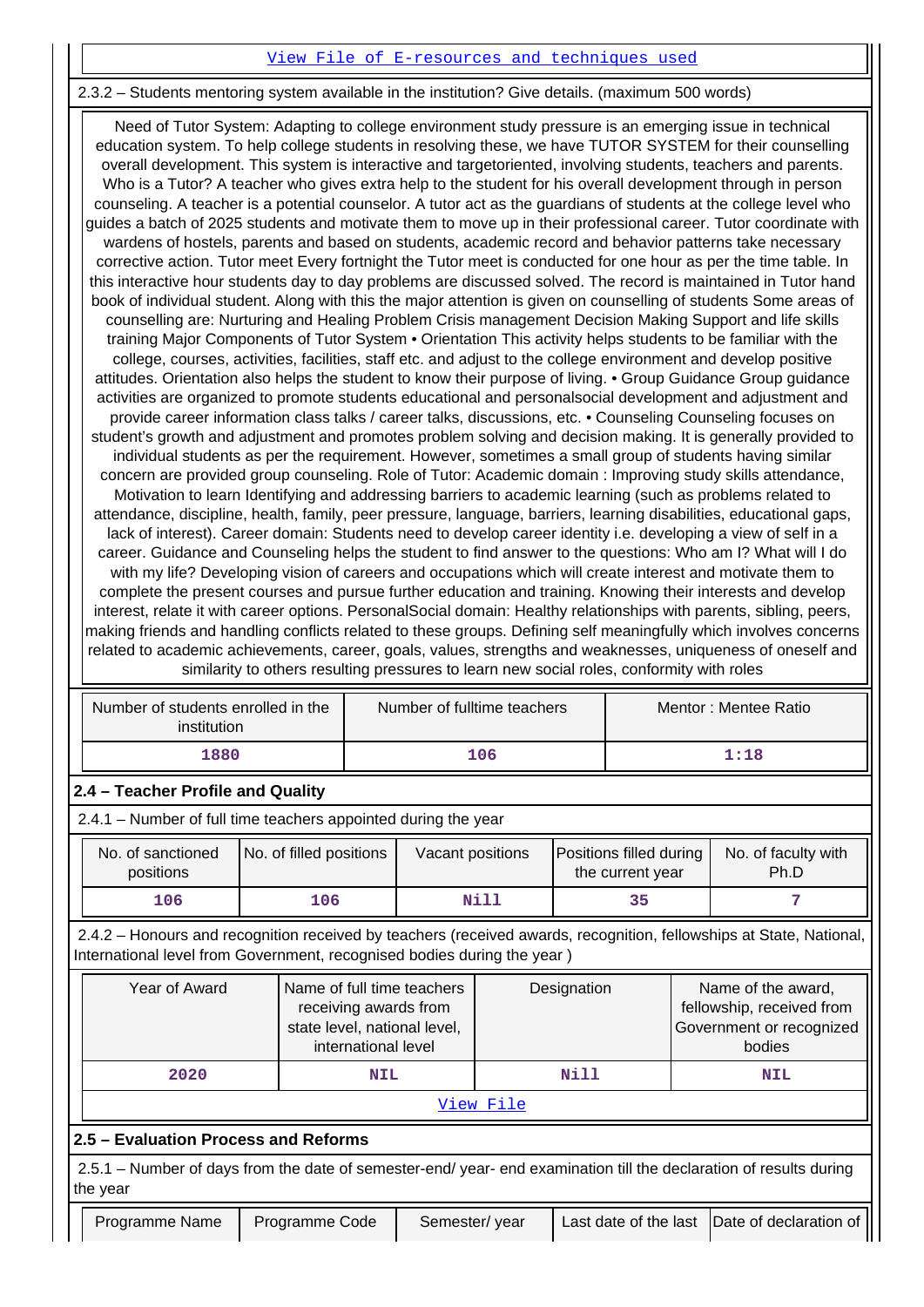|           |                                  |           | semester-end/year-<br>end examination | results of semester-<br>end/ year- end<br>examination |
|-----------|----------------------------------|-----------|---------------------------------------|-------------------------------------------------------|
| <b>BE</b> | ESH (FE)                         | $SEM - 1$ | 02/01/2020                            | 20/02/2020                                            |
| <b>BE</b> | $SE-$<br>CIVIL-533119110         | $SEM - 1$ | 05/12/2019                            | 20/02/2020                                            |
| <b>BE</b> | $SE-$<br>MECH-533161210          | $SEM - 1$ | 05/12/2019                            | 20/02/2020                                            |
| <b>BE</b> | $SE-$<br>ELECT-533129310         | $SEM - 1$ | 05/12/2019                            | 20/02/2020                                            |
| BE        | $SE- E$<br>TC-533137210          | $SEM - 1$ | 05/12/2019                            | 20/02/2020                                            |
| BE        | <b>SE</b><br>$-COMP - 533124510$ | $SEM - 1$ | 05/12/2019                            | 20/02/2020                                            |
| BE        | $TE-$<br>CIVIL-533119110         | $SEM - 1$ | 07/12/2019                            | 20/01/2020                                            |
| <b>BE</b> | $TE-$<br>MECH-533161210          | $SEM - 1$ | 07/12/2019                            | 20/01/2020                                            |
| <b>BE</b> | TE -ELECT-533<br>129310          | $SEM - 1$ | 07/12/2019                            | 20/01/2020                                            |
| <b>BE</b> | TE- E<br>TC-533137210            | $SEM - 1$ | 07/12/2019                            | 20/01/2020                                            |
|           |                                  | View File |                                       |                                                       |

2.5.2 – Reforms initiated on Continuous Internal Evaluation(CIE) system at the institutional level (250 words)

 **Evaluation is a measure of the learning of a student. Internal evaluation process developed by institute is as follows: Institute evaluates the students based on attendance, performance in unit tests/prelims/online test and at least one of the following: home assignments, periodical quizzes, laboratory work, project reports, seminar reports, students overall performance or assignment which supports the credit based system. The distribution of marks to the various components of assessment is decided by the AMC and communicated to the all teachers and in turn communicated to students before commencement of semester. Continuous evaluation of practical sessions is carried out by faculty members. Continuous internal evaluation of project work of final year students and Technical seminar presentations of third year students is carried out throughout the year. Evaluation schedule and weightages are informed to the students at the start of the semester. Department wise unit tests were conducted during the semester to evaluate progress of student. As university adopted In Semester examination pattern, institute conducts prelim examinations once the syllabus is completed and prior to university examinations to evaluate the course outcomes. The use of open book test was recommended by AMC during meeting to increase interest and involvement of students in prelim examinations. Open book test carrying substantial weightage has been widely accepted by the students. Due to changes in university examination pattern, pedagogic transformation has taken place. Institute guide students to adopt e learning practices such as MyExamo (Online examination portal) for online exam preparation.**

 2.5.3 – Academic calendar prepared and adhered for conduct of Examination and other related matters (250 words)

 **Institution adheres to the academic calendar for the continuous internal evaluation process as follows, University provides an academic calendar before**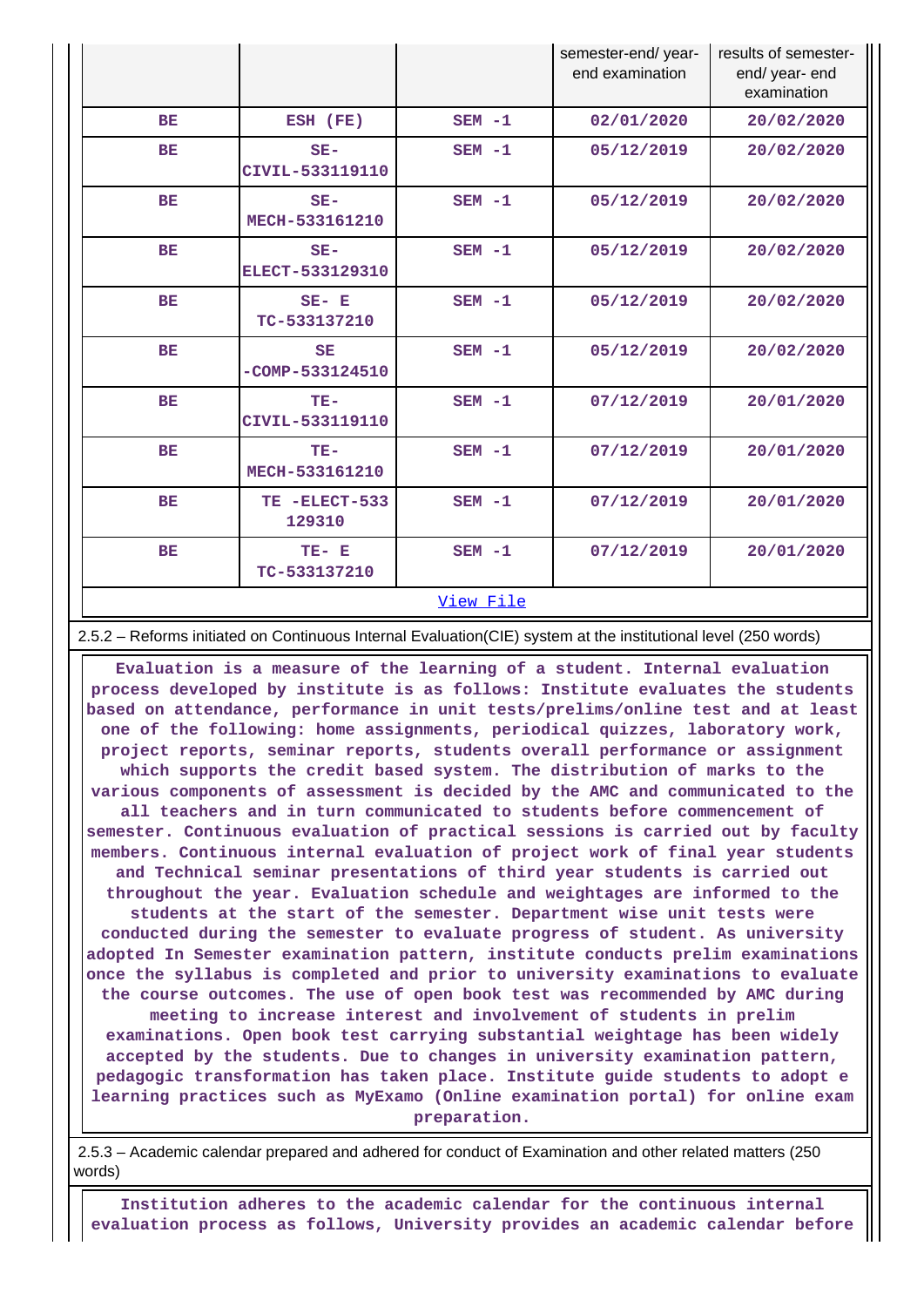**the commencement of academic year which contains the number of days for teaching and examination dates. To fulfill the program requirements institute level academic calendar is prepared by Academic Monitoring Committee (AMC). The committee consisting of Principal, Dean Academic, The academic calendar prepared well in advance before the commencement of the semester. The calendar outlines the semester as commencement of teaching, tutor meets, annual functions, sport activities, display of monthly attendance, syllabus coverage reports, various university examination details, students feedback, parents meet, conclusion of teaching, etc.. The academic calendar is displayed on the notice board and accessible on website. Department academic calendar is prepared in tune with university and institute calendar by considering the workshops, seminars, industrial visit, Cocurricular activities, value addition program (VAP), etc. Syllabus coverage reports are monitored by Head of department and AMC. In case of any lapse in teaching plan, Head of Department asks the faculty to conduct extra classes or take extra measures to complete the syllabus. Academic audit is conducted by AMC to monitor the coverage of syllabus and practical in the line of academic calendar. Online examination practice tests are scheduled to improve the performance in online examinations The results of all the internal tests are displayed and communicated to all the students and parents according to the academic calendar.**

## **2.6 – Student Performance and Learning Outcomes**

 2.6.1 – Program outcomes, program specific outcomes and course outcomes for all programs offered by the institution are stated and displayed in website of the institution (to provide the weblink)

<http://www.siem.sandipfoundation.org/course-outcome/>

| Programme<br>Code | Programme<br>Name | Programme<br>Specialization    | Number of<br>students<br>appeared in the<br>final year<br>examination | Number of<br>students passed<br>in final year<br>examination | Pass Percentage |  |  |  |
|-------------------|-------------------|--------------------------------|-----------------------------------------------------------------------|--------------------------------------------------------------|-----------------|--|--|--|
| 533161210         | BE                | Mechanical<br>Engineering      | 204                                                                   | 198                                                          | 97.06           |  |  |  |
| 533129310         | <b>BE</b>         | Electrical<br>Engineering      | 165                                                                   | 159                                                          | 96.36           |  |  |  |
| 533137210         | <b>BE</b>         | <b>E&amp;TC</b><br>Engineering | 66                                                                    | 63                                                           | 95.45           |  |  |  |
| 533124510         | <b>BE</b>         | Computer<br>Engineering        | 66                                                                    | 65                                                           | 98.48           |  |  |  |
| 533119110         | <b>BE</b>         | Civil<br>Engineering           | 187                                                                   | 176                                                          | 94.13           |  |  |  |
|                   | View File         |                                |                                                                       |                                                              |                 |  |  |  |

# **2.7 – Student Satisfaction Survey**

2.6.2 – Pass percentage of students

 2.7.1 – Student Satisfaction Survey (SSS) on overall institutional performance (Institution may design the questionnaire) (results and details be provided as weblink)

<http://www.siem.sandipfoundation.org/academics/feedback/>

## **CRITERION III – RESEARCH, INNOVATIONS AND EXTENSION**

## **3.1 – Resource Mobilization for Research**

3.1.1 – Research funds sanctioned and received from various agencies, industry and other organisations

Nature of the Project | Duration | Name of the funding | Total grant | Amount received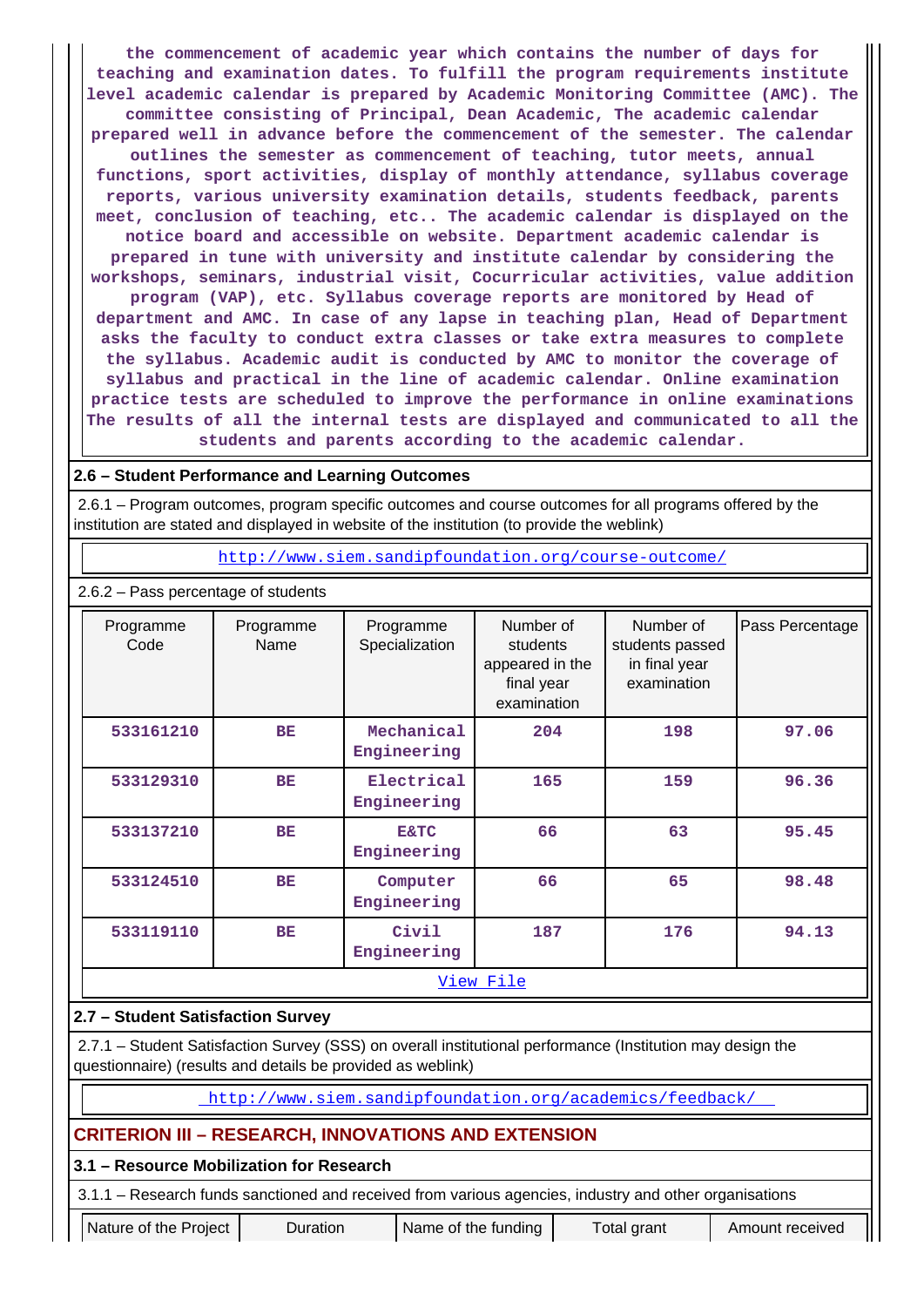|                                                                                                                                          |                                                       |                      | agency                                          |            | sanctioned | during the year |
|------------------------------------------------------------------------------------------------------------------------------------------|-------------------------------------------------------|----------------------|-------------------------------------------------|------------|------------|-----------------|
| <b>Students</b><br>Research<br>Projects (Other<br>than compulsory<br>by the<br>University)                                               | 365                                                   |                      | <b>GIZ-NIMA</b>                                 |            | 55000      | 55000           |
| Any Other<br>(Specify)                                                                                                                   | 7                                                     |                      | <b>AICTE</b>                                    |            | 227692     | 227692          |
|                                                                                                                                          |                                                       |                      | View File                                       |            |            |                 |
| 3.2 - Innovation Ecosystem                                                                                                               |                                                       |                      |                                                 |            |            |                 |
| 3.2.1 – Workshops/Seminars Conducted on Intellectual Property Rights (IPR) and Industry-Academia Innovative<br>practices during the year |                                                       |                      |                                                 |            |            |                 |
| Title of workshop/seminar                                                                                                                |                                                       |                      | Name of the Dept.                               |            |            | Date            |
| Workshop on Web<br>Technology                                                                                                            |                                                       |                      | Computer Engineering                            |            |            | 09/03/2020      |
| Googles Explore Machine<br>Learning Program                                                                                              |                                                       |                      | Computer Engineering                            |            |            | 30/01/2020      |
| Soft Skill Workshop                                                                                                                      |                                                       |                      | Computer Engineering                            |            |            | 27/01/2020      |
| Web Technology ( HTML,<br>CSS) Workshop.                                                                                                 | Computer Engineering                                  |                      |                                                 |            | 07/02/2020 |                 |
| Aptitude Training<br>Workshop                                                                                                            |                                                       |                      | Computer Engineering                            |            |            | 28/08/2019      |
|                                                                                                                                          | Expert Lecture on "<br>Income Tax and<br>depreciation |                      | Computer Engineering                            |            | 24/09/2019 |                 |
| Employability Skill<br>Development (ESD) Program                                                                                         |                                                       | Computer Engineering |                                                 | 24/06/2019 |            |                 |
| Expert Lecture on "<br>Economic Equivalence                                                                                              |                                                       | Computer Engineering |                                                 | 27/09/2019 |            |                 |
| Workshop on "Basics<br>Advanced Java                                                                                                     |                                                       | Computer Engineering |                                                 |            | 17/09/2019 |                 |
| Expert Lecture on "<br>Engineering economics                                                                                             |                                                       |                      | Computer Engineering                            |            |            | 23/09/2019      |
| Workshop on database<br>management system                                                                                                |                                                       |                      | Computer Engineering                            |            |            | 13/07/2019      |
| Guest Lecture on "Theory<br>Of Computation                                                                                               |                                                       |                      | Computer Engineering                            |            |            | 10/08/2019      |
| Training Hire Program by<br>Xento Systems, Pune                                                                                          |                                                       |                      | Computer Engineering                            |            |            | 29/08/2019      |
| Workshop on "C"<br>Programming                                                                                                           |                                                       |                      | Computer Engineering                            |            |            | 07/06/2019      |
| One Week Online Training<br>on Android Apps<br>Development                                                                               |                                                       |                      | Electronics<br>Telecommunication<br>Engineering |            | 04/05/2020 |                 |
| Value Added Programs on<br><b>CATIA</b>                                                                                                  |                                                       |                      | Mechanical Engineering                          |            |            | 06/06/2019      |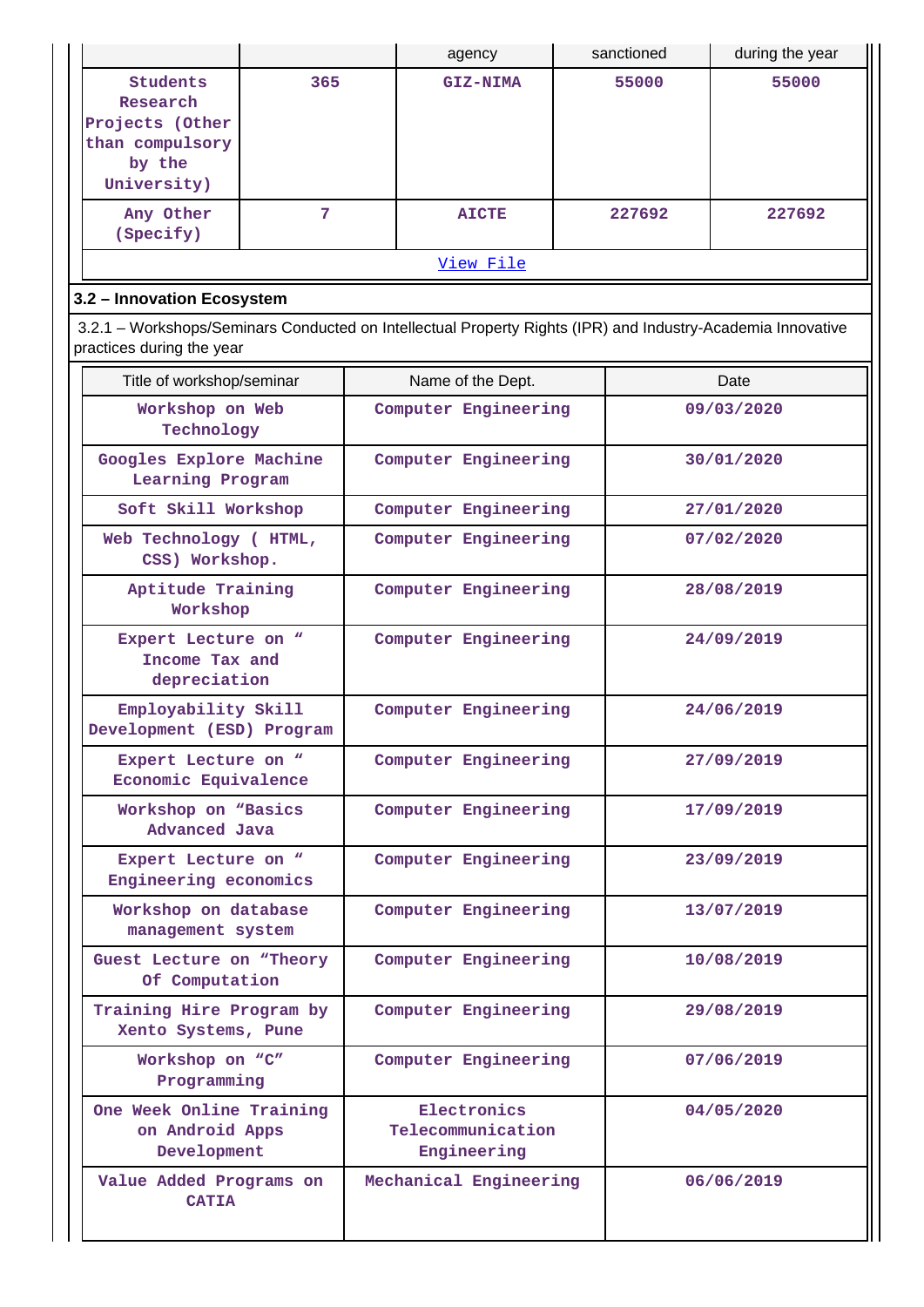| Value Added Programs on<br>Solid Works                                                               |  | Mechanical Engineering |               | 20/02/2020 |
|------------------------------------------------------------------------------------------------------|--|------------------------|---------------|------------|
| Seminar on Intelectual<br>Property Rights by Dr.<br>Suryakant Patil                                  |  | Mechanical Engineering |               | 19/09/2019 |
| Problem Solving using 8D<br>Systematic                                                               |  | Mechanical Engineering |               | 14/05/2020 |
| Expert Talk on "Hands on<br>Mechatronics                                                             |  | Mechanical Engineering |               | 06/02/2020 |
| "Expert Talk on "Careers"<br>in HVAC" (Heating<br>Ventilation Air<br>Conditioning)                   |  | Mechanical Engineering |               | 04/02/2020 |
| Expert Talk on Importance<br>Industrial Engineering<br>tools in Practical<br>application             |  | Mechanical Engineering |               | 30/01/2020 |
| Expert talk on "Solid<br>Works"                                                                      |  | Mechanical Engineering |               | 10/01/2020 |
| Expert Talk on<br>Competitive Exams<br>Preparation                                                   |  | Mechanical Engineering |               | 11/09/2019 |
| Expert Talk on Goal<br>Setting Stress Management                                                     |  | Mechanical Engineering |               | 25/09/2019 |
| Expert Talk on Va pour<br>Recovery system                                                            |  | Mechanical Engineering |               | 13/09/2019 |
| Awareness Session on<br>Abroad Studies                                                               |  | Mechanical Engineering |               | 19/09/2019 |
| Awareness Session on<br>System Application<br>Programming (SAP)                                      |  | Mechanical Engineering |               | 11/09/2019 |
| Employbility Skill<br>Development Workshop                                                           |  | Mechanical Engineering |               | 23/09/2019 |
| PCRA Expert Talk                                                                                     |  | Mechanical Engineering |               | 16/09/2019 |
| expert talk on Rapid<br>Prototyping Technologies                                                     |  | Mechanical Engineering |               | 17/09/2019 |
| Employbility Skill<br>Development Workshop                                                           |  | Mechanical Engineering |               | 31/07/2020 |
| Employbility Skill<br>Development Workshop                                                           |  | Mechanical Engineering |               | 28/07/2019 |
| Employbility Skill<br>Development Workshop                                                           |  | Mechanical Engineering |               | 25/07/2019 |
| Expert Talk on Aptitude<br><b>Awareness</b>                                                          |  | Mechanical Engineering | 11/07/2019    |            |
| 3D Experience on Wheels<br>Demo                                                                      |  | Mechanical Engineering |               | 25/06/2019 |
| 3.2.2 - Awards for Innovation won by Institution/Teachers/Research scholars/Students during the year |  |                        |               |            |
| Title of the innovation<br>Name of Awardee                                                           |  | Awarding Agency        | Date of award | Category   |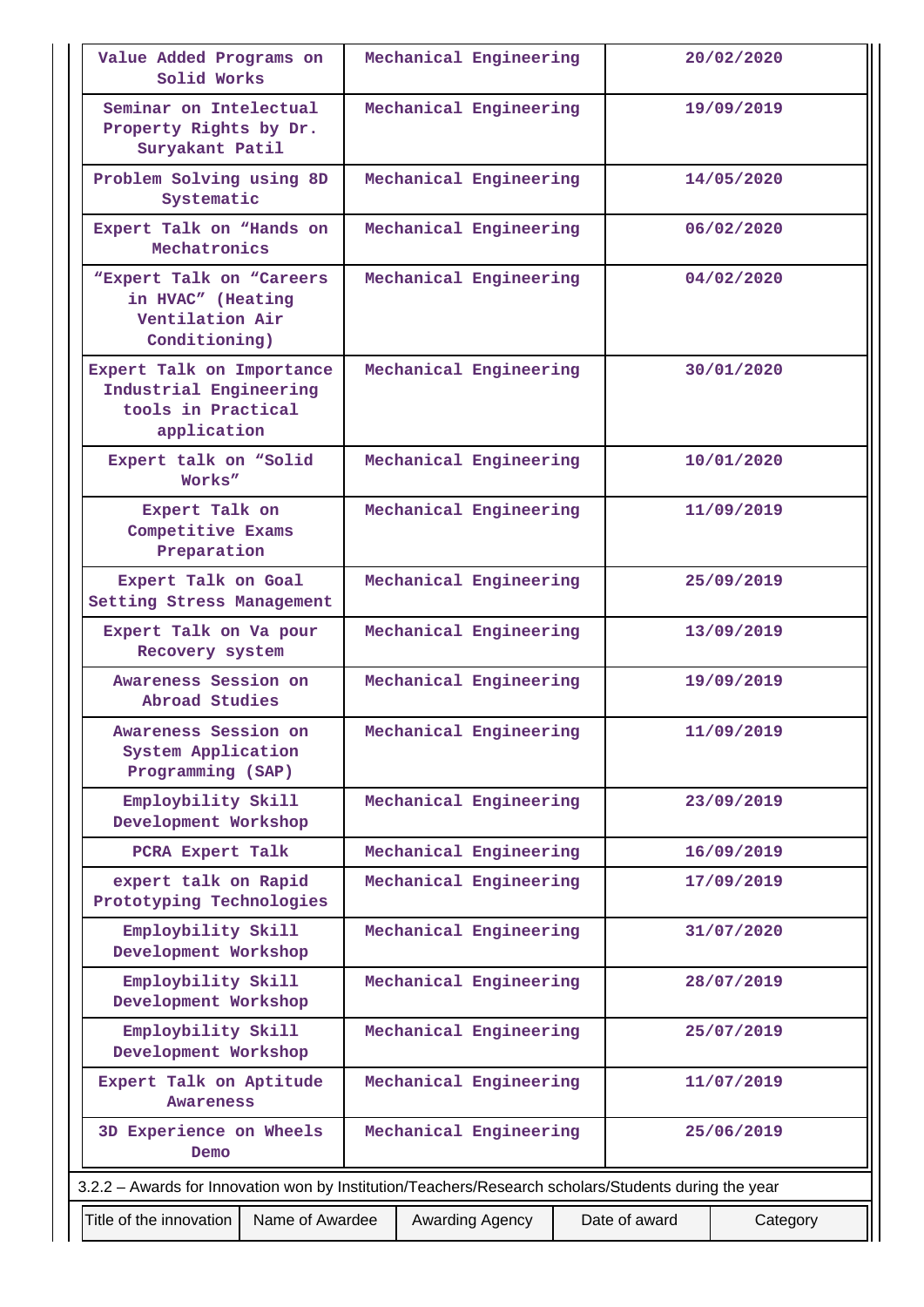| <b>NIL</b>                                                                                                                                                            |                                                                                         | <b>NIL</b> |                            |                       | <b>NIL</b>              |                | Nill                          |                                   | <b>NIL</b>              |
|-----------------------------------------------------------------------------------------------------------------------------------------------------------------------|-----------------------------------------------------------------------------------------|------------|----------------------------|-----------------------|-------------------------|----------------|-------------------------------|-----------------------------------|-------------------------|
|                                                                                                                                                                       |                                                                                         |            |                            |                       | View File               |                |                               |                                   |                         |
|                                                                                                                                                                       | 3.2.3 - No. of Incubation centre created, start-ups incubated on campus during the year |            |                            |                       |                         |                |                               |                                   |                         |
| Incubation<br>Center                                                                                                                                                  | Name                                                                                    |            |                            | Sponsered By          | Name of the<br>Start-up |                | Nature of Start-<br><b>up</b> |                                   | Date of<br>Commencement |
| 1                                                                                                                                                                     | Incubation<br>Centre                                                                    | SIEM,      |                            | College               | <b>NIL</b>              |                | NIL                           |                                   | <b>Nill</b>             |
|                                                                                                                                                                       |                                                                                         |            |                            |                       | View File               |                |                               |                                   |                         |
|                                                                                                                                                                       | 3.3 - Research Publications and Awards                                                  |            |                            |                       |                         |                |                               |                                   |                         |
| 3.3.1 - Incentive to the teachers who receive recognition/awards                                                                                                      |                                                                                         |            |                            |                       |                         |                |                               |                                   |                         |
| <b>State</b>                                                                                                                                                          |                                                                                         |            |                            | National              |                         |                |                               | International                     |                         |
| 0                                                                                                                                                                     |                                                                                         |            |                            | 0                     |                         |                |                               | $\mathbf 0$                       |                         |
| 3.3.2 - Ph. Ds awarded during the year (applicable for PG College, Research Center)                                                                                   |                                                                                         |            |                            |                       |                         |                |                               |                                   |                         |
|                                                                                                                                                                       | Name of the Department                                                                  |            |                            |                       |                         |                | Number of PhD's Awarded       |                                   |                         |
|                                                                                                                                                                       |                                                                                         | <b>NIL</b> |                            |                       |                         |                | Nill                          |                                   |                         |
| 3.3.3 - Research Publications in the Journals notified on UGC website during the year                                                                                 |                                                                                         |            |                            |                       |                         |                |                               |                                   |                         |
| <b>Type</b>                                                                                                                                                           | Department                                                                              |            |                            | Number of Publication |                         |                |                               | Average Impact Factor (if<br>any) |                         |
|                                                                                                                                                                       | International<br>Civil Engineering                                                      |            |                            |                       |                         | $\overline{2}$ |                               |                                   | $\Omega$                |
|                                                                                                                                                                       | International<br>Computer<br>Engineering                                                |            |                            |                       |                         | 14             |                               |                                   | $\mathbf 0$             |
| International                                                                                                                                                         |                                                                                         |            | Electrical<br>Engineering  |                       | 6                       |                |                               |                                   | $\mathbf 0$             |
| International                                                                                                                                                         |                                                                                         |            | Electronics<br>Engineering | Telecommunication     | 6                       |                |                               |                                   | $\mathbf{2}$            |
|                                                                                                                                                                       | International<br>Mechanical<br>Engineering                                              |            |                            |                       | 12                      |                |                               | $\mathbf 0$                       |                         |
|                                                                                                                                                                       |                                                                                         |            |                            |                       | View File               |                |                               |                                   |                         |
| 3.3.4 - Books and Chapters in edited Volumes / Books published, and papers in National/International Conference<br>Proceedings per Teacher during the year            |                                                                                         |            |                            |                       |                         |                |                               |                                   |                         |
|                                                                                                                                                                       | Department                                                                              |            |                            |                       |                         |                | Number of Publication         |                                   |                         |
|                                                                                                                                                                       | Computer Engineering                                                                    |            |                            |                       |                         |                | Nill                          |                                   |                         |
|                                                                                                                                                                       | Civil Engineering                                                                       |            |                            |                       |                         | 1              |                               |                                   |                         |
|                                                                                                                                                                       | Electrical Engineering                                                                  |            |                            |                       | 5                       |                |                               |                                   |                         |
| Electronics Telecommunication                                                                                                                                         | Engineering                                                                             |            |                            |                       | 10                      |                |                               |                                   |                         |
|                                                                                                                                                                       | Mechanical Engineering                                                                  |            |                            |                       |                         |                | 3                             |                                   |                         |
|                                                                                                                                                                       |                                                                                         |            |                            |                       | View File               |                |                               |                                   |                         |
| 3.3.5 - Bibliometrics of the publications during the last Academic year based on average citation index in Scopus/<br>Web of Science or PubMed/ Indian Citation Index |                                                                                         |            |                            |                       |                         |                |                               |                                   |                         |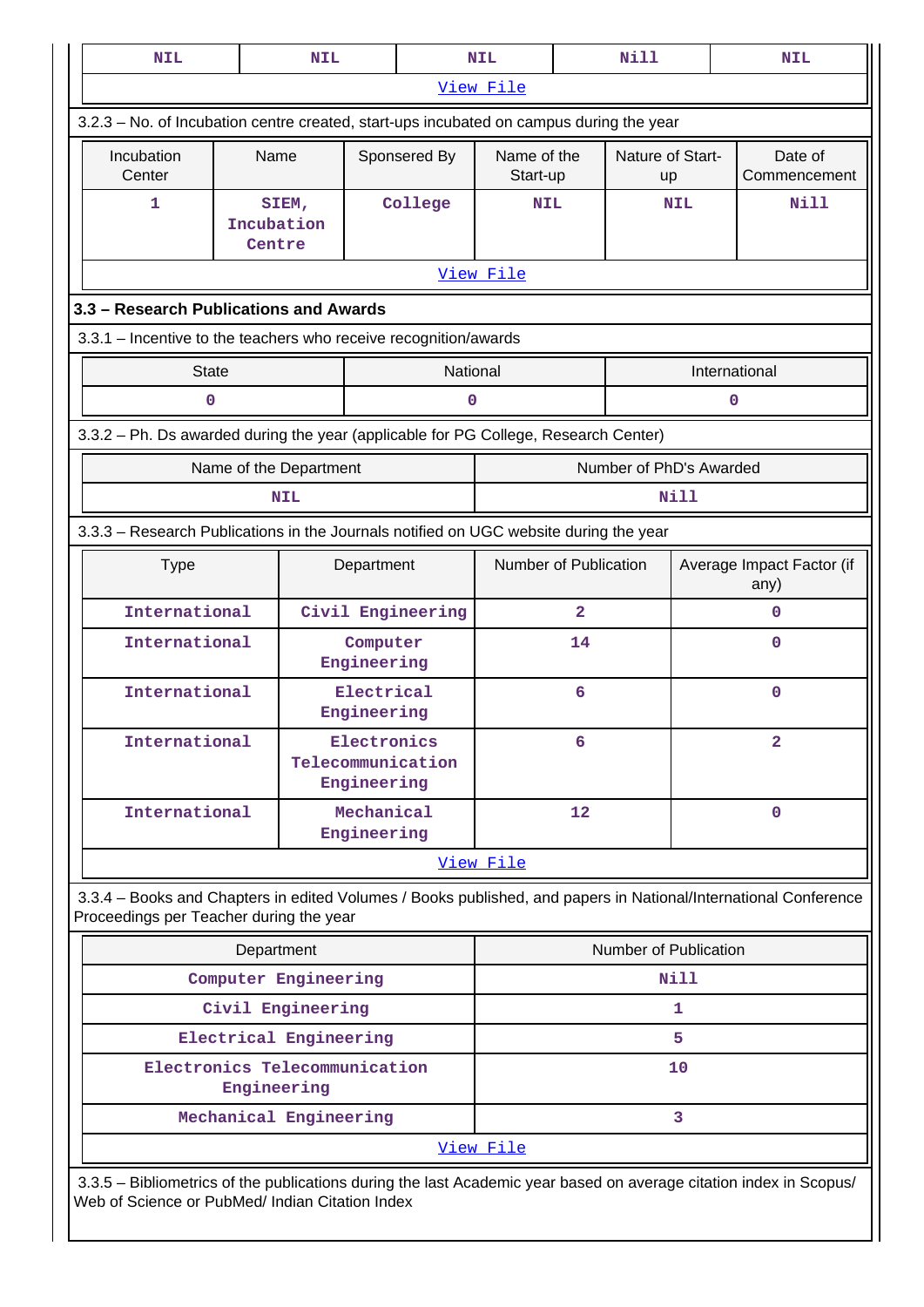| Title of the<br>Paper                                                                                               | Name of<br>Author         | Title of journal                                                                  | Year of<br>publication | <b>Citation Index</b> | Institutional<br>affiliation as<br>mentioned in<br>the publication | Number of<br>citations<br>excluding self<br>citation |
|---------------------------------------------------------------------------------------------------------------------|---------------------------|-----------------------------------------------------------------------------------|------------------------|-----------------------|--------------------------------------------------------------------|------------------------------------------------------|
| Model De<br>velopment<br>for<br>optimizing<br>compressiv<br>e strength<br>of remixed<br>concrete.                   | Prof. K.<br>L. Bidkar     | Journal<br>of Informa<br>tion and C<br>omputation<br>al Science                   | 2019                   | $\mathbf 0$           | Sandip<br>Institute<br>of Enginee<br>ring and<br>Management        | <b>Nill</b>                                          |
| Semi<br>Automatc<br>Seed<br>Sowing<br>Robot                                                                         | Prof.<br>M.K.<br>Sangole, | IJIHBB                                                                            | 2020                   | $\mathbf 0$           | Sandip<br>Institute<br>of Enginee<br>ring and<br>Management        | <b>Nill</b>                                          |
| Efficiant<br>Energy<br>Metering<br>for<br>Electric<br>Vehical<br>Charging i<br>nfrastruct<br>ure                    | Prof.<br>Y.R.<br>Risodkar | <b>Internat</b><br>ional<br>Journal of<br>advance<br>Science<br>and<br>Technology | 2020                   | $\mathbf 0$           | Sandip<br>Institute<br>of Enginee<br>ring and<br>Management        | Nill                                                 |
| Critical<br>success of<br>green manu<br>facturing<br>for<br>achieving<br>sustainabi<br>lity in<br>Indian<br>context | Lalit K.<br>Toke          | <b>Internat</b><br>ional<br>Journal of<br>Sustainabl<br>e Engineer<br>ing         | 2019                   | 26                    | Sandip<br>Institute<br>of Enginee<br>ring and<br>Management        | 10                                                   |
| Total<br>quality<br>management<br>in small<br>and medium<br>enterprise<br>s: An<br>overview<br>in Indian<br>context | Lalit K.<br>Toke          | Quality<br>Management<br>Journal                                                  | 2020                   | 11                    | Sandip<br>Institute<br>of Enginee<br>ring and<br>Management        | 6                                                    |
| Design<br>and<br>Analysis<br>of Double<br>End Drive<br>Machine<br>for<br>Automation                                 | N L<br>Bhirud             | Journal<br>of<br>Physics:<br>Conference<br>Series                                 | 2020                   | 70                    | Sandip U<br>niversity,<br>Nashik                                   | $\mathbf{1}$                                         |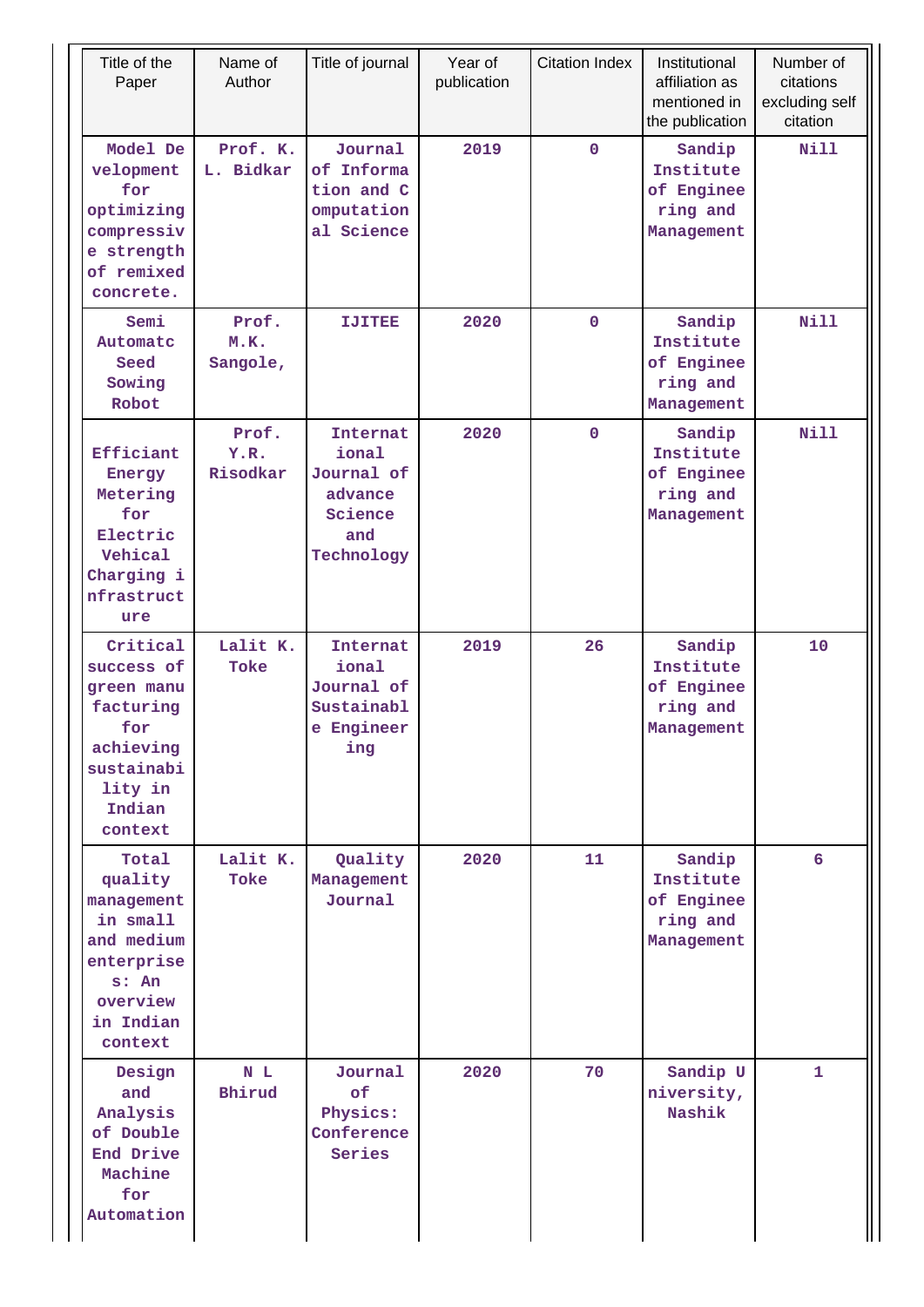| Welding<br>Process                                                                                                                                                                                                                                                                                                                                                   |                   |  |                            |                            |           |                      |                                                      |                                                                    |
|----------------------------------------------------------------------------------------------------------------------------------------------------------------------------------------------------------------------------------------------------------------------------------------------------------------------------------------------------------------------|-------------------|--|----------------------------|----------------------------|-----------|----------------------|------------------------------------------------------|--------------------------------------------------------------------|
|                                                                                                                                                                                                                                                                                                                                                                      |                   |  |                            |                            | View File |                      |                                                      |                                                                    |
| 3.3.6 - h-Index of the Institutional Publications during the year. (based on Scopus/ Web of science)<br>Title of the<br>Paper                                                                                                                                                                                                                                        | Name of<br>Author |  | Title of journal           | Year of<br>publication     |           | h-index              | Number of<br>citations<br>excluding self<br>citation | Institutional<br>affiliation as<br>mentioned in<br>the publication |
| <b>NIL</b>                                                                                                                                                                                                                                                                                                                                                           | NIL               |  | <b>NIL</b>                 |                            | 2020      | <b>Nill</b>          | <b>Nill</b>                                          | <b>NIL</b>                                                         |
| <b>NIL</b>                                                                                                                                                                                                                                                                                                                                                           | NIL               |  | <b>NIL</b>                 |                            | 2019      | Nill                 | Nill                                                 | <b>NIL</b>                                                         |
|                                                                                                                                                                                                                                                                                                                                                                      |                   |  |                            |                            | View File |                      |                                                      |                                                                    |
| 3.3.7 - Faculty participation in Seminars/Conferences and Symposia during the year:                                                                                                                                                                                                                                                                                  |                   |  |                            |                            |           |                      |                                                      |                                                                    |
| Number of Faculty                                                                                                                                                                                                                                                                                                                                                    |                   |  | International              | National                   |           | <b>State</b>         |                                                      | Local                                                              |
| Attended/Semi<br>nars/Workshops                                                                                                                                                                                                                                                                                                                                      |                   |  | 9                          |                            | 7         | 9                    |                                                      | 6                                                                  |
| Presented<br>papers                                                                                                                                                                                                                                                                                                                                                  |                   |  | 18                         | <b>Nill</b><br><b>Nill</b> |           |                      | Nill                                                 |                                                                    |
| Attended/Semi<br>nars/Workshops                                                                                                                                                                                                                                                                                                                                      |                   |  | 10                         |                            | 8         | 7                    |                                                      | 5                                                                  |
| 3.4.1 - Number of extension and outreach programmes conducted in collaboration with industry, community and<br>Non- Government Organisations through NSS/NCC/Red cross/Youth Red Cross (YRC) etc., during the year<br>Title of the activities<br>Number of teachers<br>Number of students<br>Organising unit/agency/<br>collaborating agency<br>participated in such |                   |  |                            |                            |           |                      |                                                      |                                                                    |
| Tree Plantation                                                                                                                                                                                                                                                                                                                                                      |                   |  |                            |                            |           | participated in such |                                                      |                                                                    |
|                                                                                                                                                                                                                                                                                                                                                                      |                   |  | National Service<br>Scheme |                            |           | activities<br>4      |                                                      | activities<br>100                                                  |
| Awareness about<br>Digital Payments                                                                                                                                                                                                                                                                                                                                  |                   |  | National Service<br>Scheme |                            |           | $\overline{4}$       |                                                      | 100                                                                |
| Health Check up<br>camp                                                                                                                                                                                                                                                                                                                                              |                   |  | National Service<br>Scheme |                            |           | 4                    |                                                      | 100                                                                |
| Awareness about<br>national schemes<br>provided by<br>government of India                                                                                                                                                                                                                                                                                            |                   |  | National Service<br>Scheme |                            |           | 4                    |                                                      | 100                                                                |
| Importance of<br>Yoga                                                                                                                                                                                                                                                                                                                                                |                   |  | National Service<br>Scheme |                            |           | 4                    |                                                      | 100                                                                |
| Activities in ZP<br>school                                                                                                                                                                                                                                                                                                                                           |                   |  | National Service<br>Scheme |                            |           | 4                    |                                                      | 100                                                                |
|                                                                                                                                                                                                                                                                                                                                                                      |                   |  |                            |                            | View File |                      |                                                      |                                                                    |
| 3.4.2 - Awards and recognition received for extension activities from Government and other recognized bodies<br>during the year                                                                                                                                                                                                                                      |                   |  |                            |                            |           |                      |                                                      |                                                                    |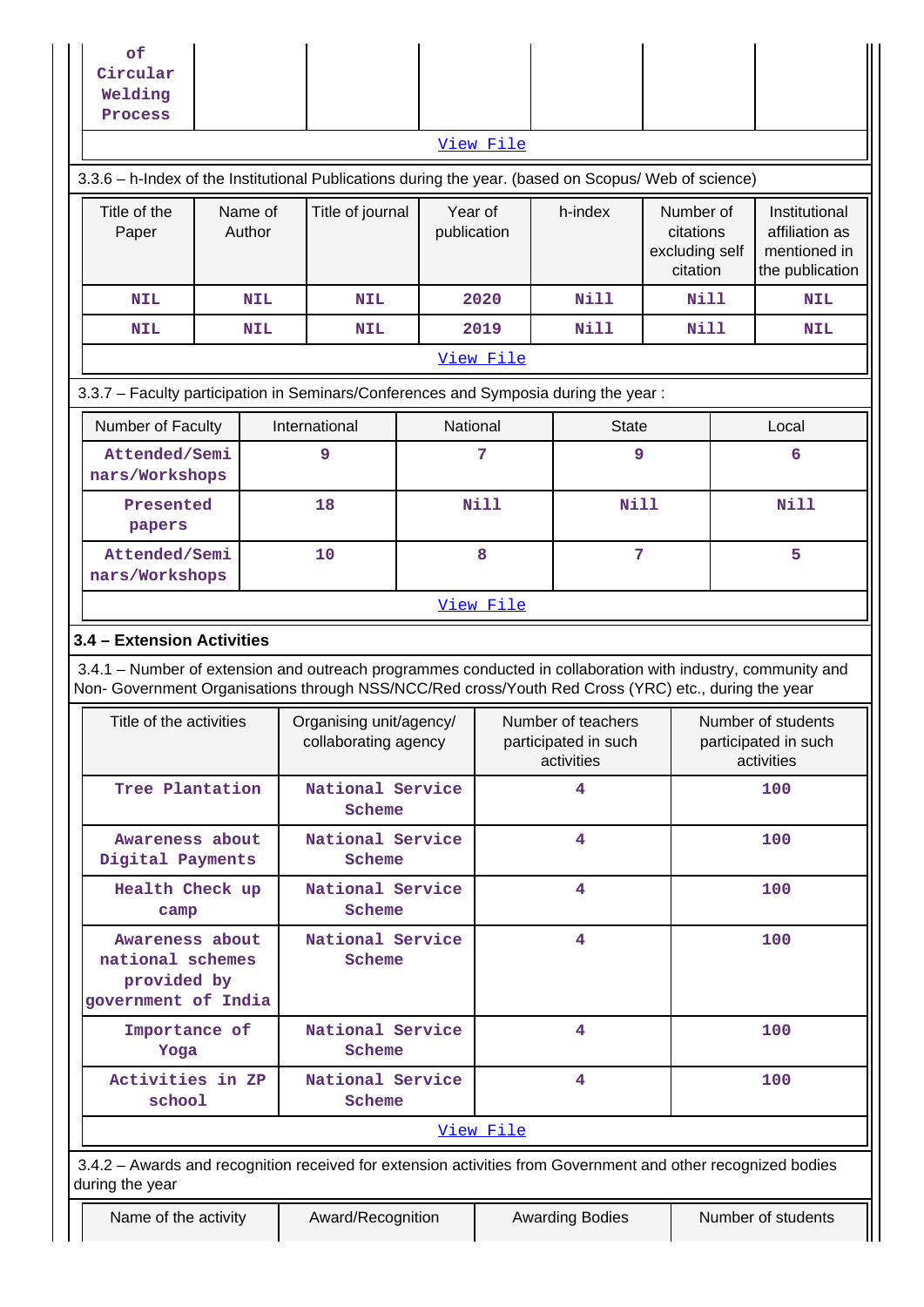|                                                                                                                                                                                                                |                                            |                            |                                        |                           |                                                         |           | <b>Benefited</b>   |   |                                   |  |
|----------------------------------------------------------------------------------------------------------------------------------------------------------------------------------------------------------------|--------------------------------------------|----------------------------|----------------------------------------|---------------------------|---------------------------------------------------------|-----------|--------------------|---|-----------------------------------|--|
| Workshop on                                                                                                                                                                                                    |                                            |                            | Recognition                            |                           |                                                         | IIRS-ISRO |                    |   | 39                                |  |
| Remote Sensing                                                                                                                                                                                                 |                                            |                            |                                        |                           |                                                         |           |                    |   |                                   |  |
| Digital Image                                                                                                                                                                                                  |                                            |                            |                                        |                           |                                                         |           |                    |   |                                   |  |
| Analysis"                                                                                                                                                                                                      |                                            |                            |                                        |                           |                                                         |           |                    |   |                                   |  |
|                                                                                                                                                                                                                |                                            |                            |                                        |                           | View File                                               |           |                    |   |                                   |  |
| 3.4.3 - Students participating in extension activities with Government Organisations, Non-Government<br>Organisations and programmes such as Swachh Bharat, Aids Awareness, Gender Issue, etc. during the year |                                            |                            |                                        |                           |                                                         |           |                    |   |                                   |  |
| Name of the scheme                                                                                                                                                                                             |                                            | Organising unit/Agen       |                                        | Name of the activity      |                                                         |           |                    |   | Number of students                |  |
|                                                                                                                                                                                                                |                                            | cy/collaborating<br>agency |                                        |                           | Number of teachers<br>participated in such<br>activites |           |                    |   | participated in such<br>activites |  |
| <b>AIDS</b>                                                                                                                                                                                                    |                                            | National                   |                                        |                           | <b>Awareness</b>                                        |           | 4                  |   | 100                               |  |
| <b>Awareness</b>                                                                                                                                                                                               |                                            | Service Scheme             |                                        | about                     |                                                         |           |                    |   |                                   |  |
|                                                                                                                                                                                                                |                                            |                            |                                        | Education, AIDS           |                                                         |           |                    |   |                                   |  |
|                                                                                                                                                                                                                |                                            |                            |                                        | and cleanliness           |                                                         |           |                    |   |                                   |  |
| Swaccha<br>Bharat Abhiyan                                                                                                                                                                                      |                                            | National<br>Service Scheme |                                        | Bharat Abhiyan            | Swaccha                                                 |           | 4                  |   | 100                               |  |
|                                                                                                                                                                                                                |                                            |                            |                                        |                           | View File                                               |           |                    |   |                                   |  |
|                                                                                                                                                                                                                |                                            |                            |                                        |                           |                                                         |           |                    |   |                                   |  |
| 3.5 - Collaborations                                                                                                                                                                                           |                                            |                            |                                        |                           |                                                         |           |                    |   |                                   |  |
| 3.5.1 – Number of Collaborative activities for research, faculty exchange, student exchange during the year                                                                                                    |                                            |                            |                                        |                           |                                                         |           |                    |   |                                   |  |
| Nature of activity                                                                                                                                                                                             | Source of financial support<br>Participant |                            |                                        |                           |                                                         | Duration  |                    |   |                                   |  |
| Industrial Visit                                                                                                                                                                                               |                                            |                            |                                        | S.E. (Computer)           |                                                         |           | Sandip Institute   |   | 1                                 |  |
|                                                                                                                                                                                                                |                                            |                            |                                        | of Engineering and        |                                                         |           |                    |   |                                   |  |
|                                                                                                                                                                                                                |                                            |                            |                                        | Management, Nashik        |                                                         |           |                    |   |                                   |  |
| Industrial Visit<br>T.E. (Computer)                                                                                                                                                                            |                                            |                            | Sandip Institute<br>of Engineering and |                           |                                                         |           | 1                  |   |                                   |  |
|                                                                                                                                                                                                                |                                            |                            | Management, Nashik                     |                           |                                                         |           |                    |   |                                   |  |
| Industrial Visit                                                                                                                                                                                               |                                            |                            |                                        | T.E. Mechanical           | Orchid Cooling                                          |           |                    | 1 |                                   |  |
|                                                                                                                                                                                                                |                                            |                            |                                        |                           | and Cleaning Pvt.                                       |           |                    |   |                                   |  |
|                                                                                                                                                                                                                |                                            |                            |                                        |                           |                                                         | Ltd.      |                    |   |                                   |  |
| Industrial Visit                                                                                                                                                                                               |                                            |                            |                                        | S.E. Mechanical           |                                                         |           | Sahakar Maharshi   |   | 1                                 |  |
|                                                                                                                                                                                                                |                                            |                            |                                        |                           | <b>Bhausaheb Thorat</b>                                 |           |                    |   |                                   |  |
|                                                                                                                                                                                                                |                                            |                            |                                        |                           | Sahakari Sakhar                                         | Karkhana  |                    |   |                                   |  |
|                                                                                                                                                                                                                |                                            |                            |                                        |                           |                                                         |           |                    |   |                                   |  |
|                                                                                                                                                                                                                |                                            |                            |                                        |                           | LTD. Sangamner,<br>Ahmednagar, 422 608                  |           |                    |   |                                   |  |
|                                                                                                                                                                                                                | Maharashtra                                |                            |                                        |                           |                                                         |           |                    |   |                                   |  |
| Industrial Visit                                                                                                                                                                                               |                                            |                            |                                        | T.E. Mechanical           | Nilgiri Pumping                                         |           |                    | 1 |                                   |  |
|                                                                                                                                                                                                                |                                            |                            | Station, Nashik                        |                           |                                                         |           |                    |   |                                   |  |
|                                                                                                                                                                                                                |                                            |                            |                                        |                           | View File                                               |           |                    |   |                                   |  |
| 3.5.2 - Linkages with institutions/industries for internship, on-the- job training, project work, sharing of research<br>facilities etc. during the year                                                       |                                            |                            |                                        |                           |                                                         |           |                    |   |                                   |  |
| Nature of linkage                                                                                                                                                                                              | Title of the                               |                            |                                        | Name of the               | <b>Duration From</b>                                    |           | <b>Duration To</b> |   | Participant                       |  |
|                                                                                                                                                                                                                | linkage                                    |                            |                                        | partnering                |                                                         |           |                    |   |                                   |  |
|                                                                                                                                                                                                                |                                            |                            |                                        | institution/              |                                                         |           |                    |   |                                   |  |
|                                                                                                                                                                                                                |                                            |                            |                                        | industry<br>/research lab |                                                         |           |                    |   |                                   |  |
|                                                                                                                                                                                                                |                                            |                            |                                        | with contact              |                                                         |           |                    |   |                                   |  |
|                                                                                                                                                                                                                |                                            |                            |                                        | details                   |                                                         |           |                    |   |                                   |  |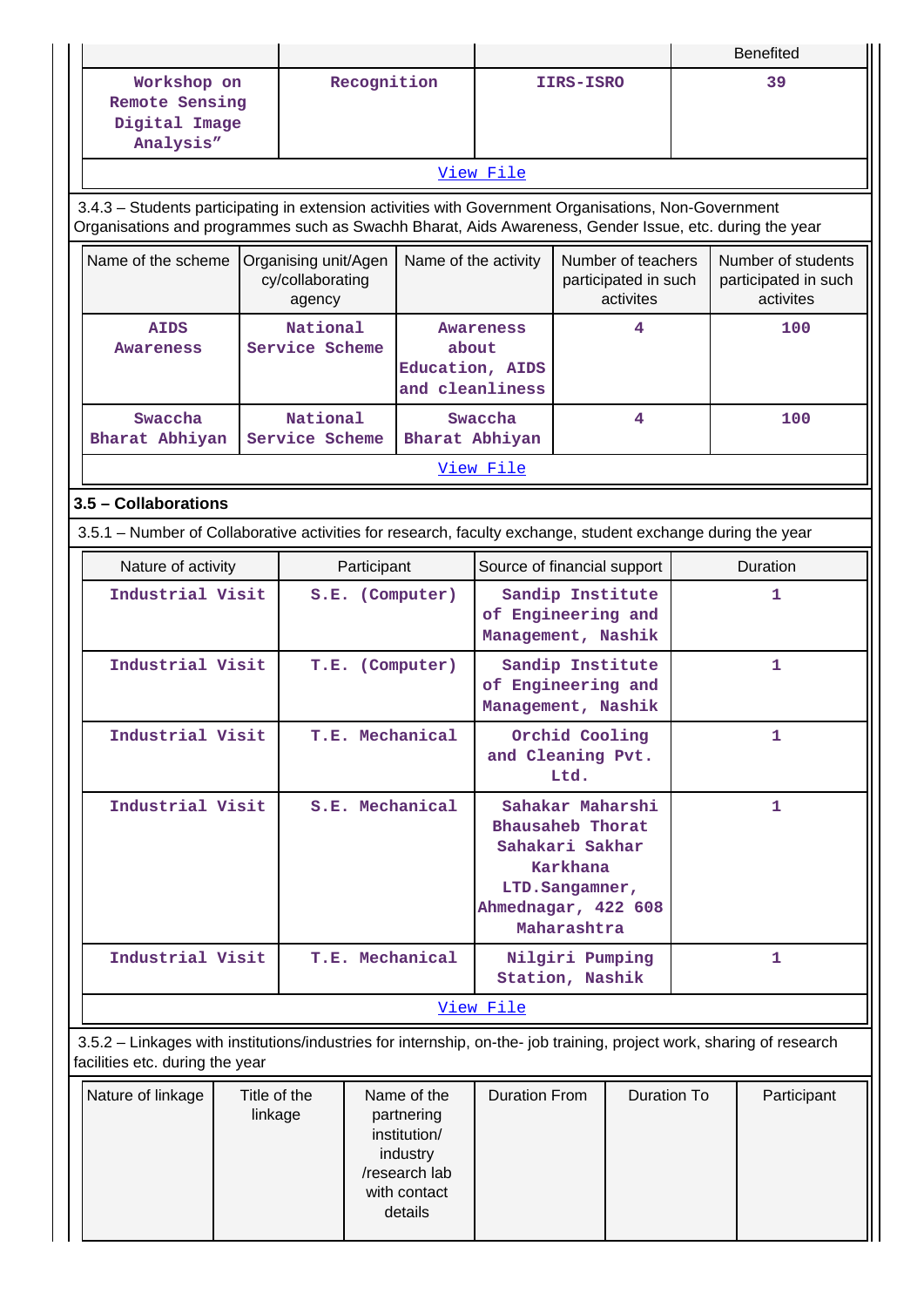| $\mathbf{1}$<br>Internship<br>Internship<br>14/03/2020<br>14/03/2020<br>Softsyst<br>Pvt Ltd<br>Program<br>Nashik<br>56<br>Internship<br>15/12/2019<br>30/12/2019<br><b>MOU</b><br><b>POOJA</b><br><b>INDUSTRIAL</b><br>Program<br><b>TRAINING</b><br><b>CENTRE</b><br>127<br>Value<br>Value<br>31/10/2019<br>17/10/2019<br><b>ARK</b><br>Addition<br>Addition<br><b>TECHNOLOGIES</b><br>PVT. LTD.<br>Program on<br>Program<br>3D Printing<br>Adani<br>19<br>Internship<br>Internship<br>20/12/2019<br>27/12/2019<br>Dahanu<br>Program<br>Thermal<br>Power<br>Station, | <b>MOU</b> | Train Hire | Xento<br>Systems | 29/06/2019 | 29/06/2020 | 15 |
|-----------------------------------------------------------------------------------------------------------------------------------------------------------------------------------------------------------------------------------------------------------------------------------------------------------------------------------------------------------------------------------------------------------------------------------------------------------------------------------------------------------------------------------------------------------------------|------------|------------|------------------|------------|------------|----|
|                                                                                                                                                                                                                                                                                                                                                                                                                                                                                                                                                                       |            |            |                  |            |            |    |
|                                                                                                                                                                                                                                                                                                                                                                                                                                                                                                                                                                       |            |            |                  |            |            |    |
|                                                                                                                                                                                                                                                                                                                                                                                                                                                                                                                                                                       |            |            |                  |            |            |    |
| Dahanu                                                                                                                                                                                                                                                                                                                                                                                                                                                                                                                                                                |            |            |                  |            |            |    |
| View File                                                                                                                                                                                                                                                                                                                                                                                                                                                                                                                                                             |            |            |                  |            |            |    |

 3.5.3 – MoUs signed with institutions of national, international importance, other universities, industries, corporate houses etc. during the year

| Organisation                               | Date of MoU signed | Purpose/Activities                                             | Number of<br>students/teachers<br>participated under MoUs |  |  |  |  |
|--------------------------------------------|--------------------|----------------------------------------------------------------|-----------------------------------------------------------|--|--|--|--|
| <b>GB Softronics</b><br>Nashik             | 20/04/2020         | <b>Students training</b><br>Lab setup for<br>Robotics          | 4                                                         |  |  |  |  |
| <b>GB</b> softronics<br>Nashik             | 20/04/2020         | <b>Student Training</b><br>Lab setting for<br>Machine Learning | 4                                                         |  |  |  |  |
| <b>IFERP</b>                               | 31/01/2020         | TO PROMOTE<br>RESEARCH ACTIVITIES<br>THE INSTITUTE<br>IN       | 65                                                        |  |  |  |  |
| POOJA INDUSTRIAL<br><b>TRAINING CENTRE</b> | 16/12/2019         | TO PROMOTE<br><b>INTERNSHIP</b><br><b>ACTIVITIES</b>           | 61                                                        |  |  |  |  |
| View File                                  |                    |                                                                |                                                           |  |  |  |  |

# **CRITERION IV – INFRASTRUCTURE AND LEARNING RESOURCES**

## **4.1 – Physical Facilities**

4.1.1 – Budget allocation, excluding salary for infrastructure augmentation during the year

| Budget allocated for infrastructure augmentation | Budget utilized for infrastructure development |
|--------------------------------------------------|------------------------------------------------|
| 2120760                                          | 10878275                                       |

## 4.1.2 – Details of augmentation in infrastructure facilities during the year

| <b>Facilities</b> | <b>Existing or Newly Added</b> |
|-------------------|--------------------------------|
| Campus Area       | Existing                       |
| Class rooms       | Existing                       |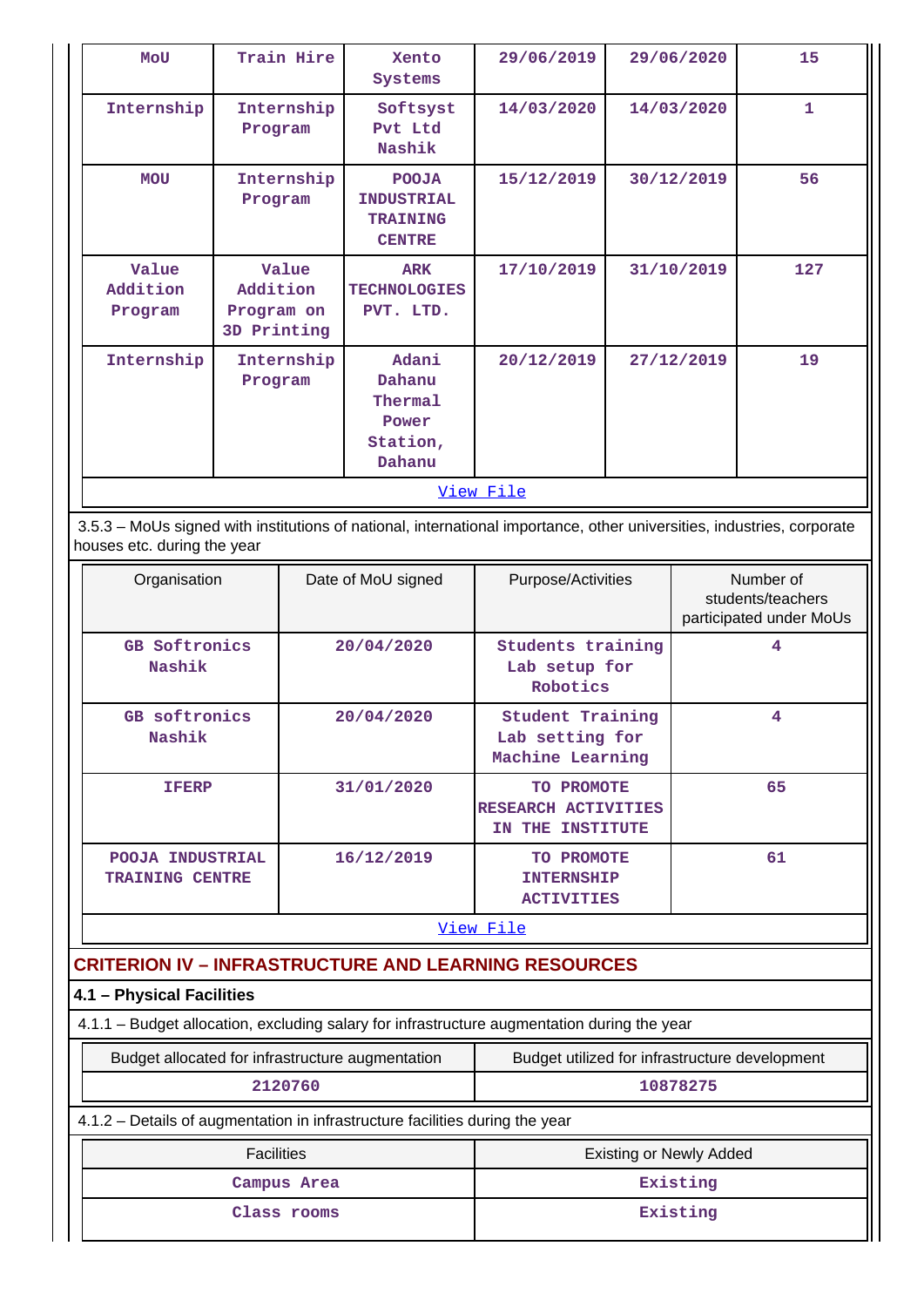| Laboratories                                                                                                                                                                                                                                            |                |                                                                            | Existing |                                                                             |              |                |                    |
|---------------------------------------------------------------------------------------------------------------------------------------------------------------------------------------------------------------------------------------------------------|----------------|----------------------------------------------------------------------------|----------|-----------------------------------------------------------------------------|--------------|----------------|--------------------|
|                                                                                                                                                                                                                                                         |                | Seminar Halls                                                              |          | Existing                                                                    |              |                |                    |
|                                                                                                                                                                                                                                                         |                | Classrooms with LCD facilities                                             |          | Existing                                                                    |              |                |                    |
|                                                                                                                                                                                                                                                         |                | Seminar halls with ICT facilities                                          |          | Nill                                                                        |              |                |                    |
|                                                                                                                                                                                                                                                         |                | Number of important equipments                                             |          |                                                                             |              | Newly Added    |                    |
|                                                                                                                                                                                                                                                         |                | purchased (Greater than 1-0 lakh)<br>during the current year               |          |                                                                             |              |                |                    |
|                                                                                                                                                                                                                                                         |                | Value of the equipment purchased<br>during the year (rs. in lakhs)         |          |                                                                             |              | Newly Added    |                    |
|                                                                                                                                                                                                                                                         |                |                                                                            |          | View File                                                                   |              |                |                    |
| 4.2 - Library as a Learning Resource                                                                                                                                                                                                                    |                |                                                                            |          |                                                                             |              |                |                    |
|                                                                                                                                                                                                                                                         |                | 4.2.1 - Library is automated {Integrated Library Management System (ILMS)} |          |                                                                             |              |                |                    |
| Name of the ILMS<br>software                                                                                                                                                                                                                            |                | Nature of automation (fully<br>or patially)                                |          |                                                                             | Version      |                | Year of automation |
| KOHA Library<br>software                                                                                                                                                                                                                                |                | Partially                                                                  |          |                                                                             | 18.11.04.000 |                | 2009               |
| 4.2.2 - Library Services                                                                                                                                                                                                                                |                |                                                                            |          |                                                                             |              |                |                    |
| Library<br>Existing<br>Service Type                                                                                                                                                                                                                     |                |                                                                            |          |                                                                             | Newly Added  |                | Total              |
| Text<br><b>Books</b>                                                                                                                                                                                                                                    | 21842          | 7723268                                                                    |          | 225                                                                         | 151883       | 22067          | 7875151            |
| e-Books                                                                                                                                                                                                                                                 | 677            | 17500                                                                      |          | Nill                                                                        | <b>Nill</b>  | 677            | 17500              |
| Journals                                                                                                                                                                                                                                                | 54             | 155787                                                                     |          | <b>Nill</b>                                                                 | Nill         | 54             | 155787             |
| $e-$<br>Journals                                                                                                                                                                                                                                        | 838            | 13570                                                                      |          | <b>Nill</b>                                                                 | <b>Nill</b>  | 838            | 13570              |
| Digital<br>Database                                                                                                                                                                                                                                     | $\overline{a}$ | Nill                                                                       |          | <b>Nill</b>                                                                 | Nill         | $\overline{2}$ | Nill               |
| CD &<br>Video                                                                                                                                                                                                                                           | 1747           | <b>Nill</b>                                                                |          | Nill                                                                        | Nill         | 1747           | <b>Nill</b>        |
| Library<br>Automation                                                                                                                                                                                                                                   | <b>Nill</b>    | 87860                                                                      |          | Nill                                                                        | Nill         | Nill           | 87860              |
| Weeding<br>(hard &<br>soft)                                                                                                                                                                                                                             | <b>Nill</b>    | <b>Nill</b>                                                                |          | Nill                                                                        | Nill         | Nill           | <b>Nill</b>        |
|                                                                                                                                                                                                                                                         |                |                                                                            |          | View File                                                                   |              |                |                    |
| 4.2.3 - E-content developed by teachers such as: e-PG- Pathshala, CEC (under e-PG- Pathshala CEC (Under<br>Graduate) SWAYAM other MOOCs platform NPTEL/NMEICT/any other Government initiatives & institutional<br>(Learning Management System (LMS) etc |                |                                                                            |          |                                                                             |              |                |                    |
| Name of the Teacher                                                                                                                                                                                                                                     |                | Name of the Module                                                         |          | Platform on which module<br>Date of launching e-<br>is developed<br>content |              |                |                    |
| <b>Nill</b><br><b>NIL</b><br>NIL<br><b>NIL</b>                                                                                                                                                                                                          |                |                                                                            |          |                                                                             |              |                |                    |
| View File                                                                                                                                                                                                                                               |                |                                                                            |          |                                                                             |              |                |                    |
| 4.3 - IT Infrastructure                                                                                                                                                                                                                                 |                |                                                                            |          |                                                                             |              |                |                    |
| 4.3.1 - Technology Upgradation (overall)                                                                                                                                                                                                                |                |                                                                            |          |                                                                             |              |                |                    |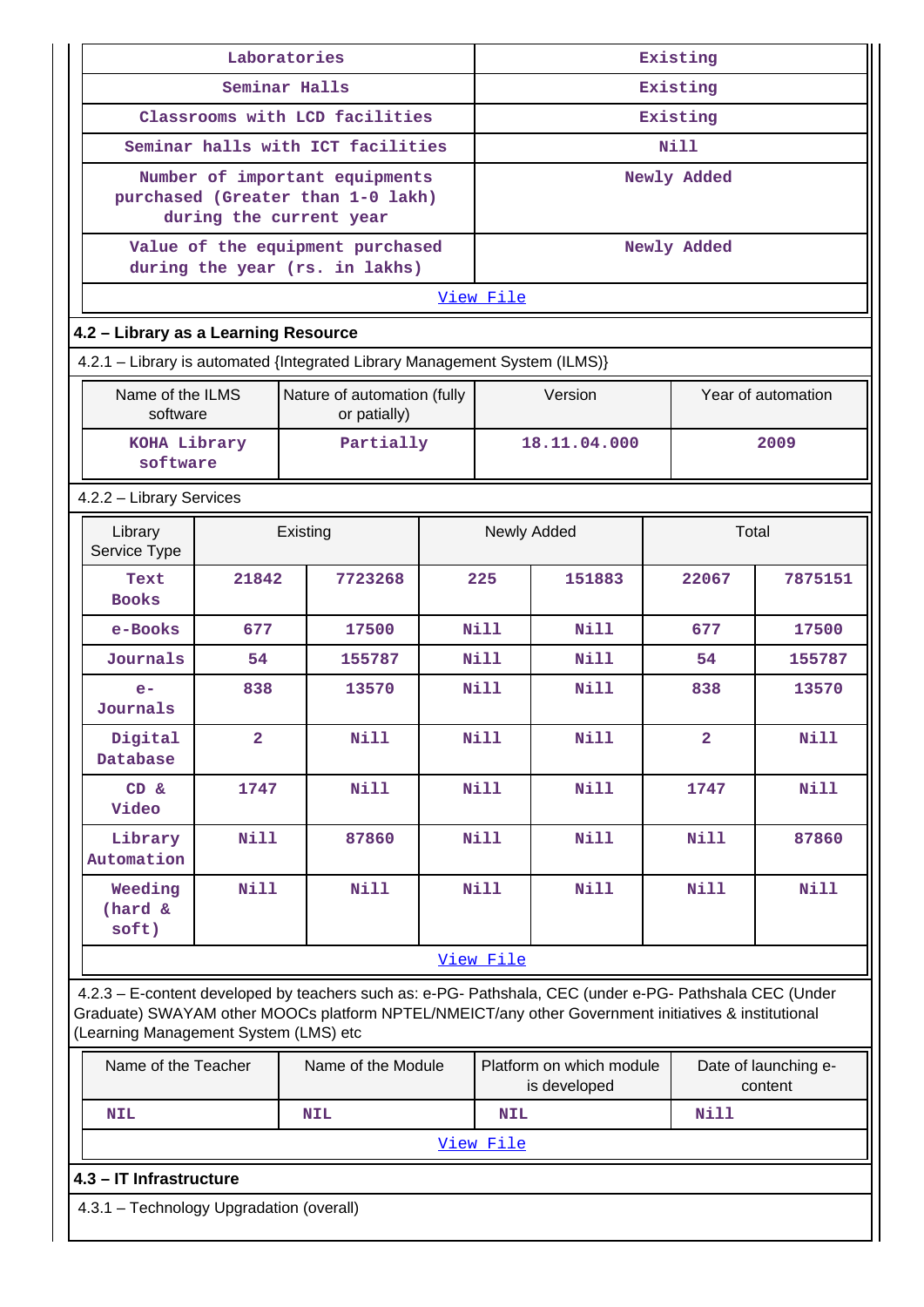| <b>Type</b>                                                                                                                                                                                                                                                              | <b>Total Co</b><br>mputers                                                                                                                                                                                                                                                                                                                                                                                                                                                                                                                                                                              | Computer<br>Lab | Internet                                                   | <b>Browsing</b><br>centers | Computer<br>Centers                                                                                         | Office             | Departme<br>nts | Available<br><b>Bandwidt</b><br>h (MBPS/<br>GBPS) | <b>Others</b> |
|--------------------------------------------------------------------------------------------------------------------------------------------------------------------------------------------------------------------------------------------------------------------------|---------------------------------------------------------------------------------------------------------------------------------------------------------------------------------------------------------------------------------------------------------------------------------------------------------------------------------------------------------------------------------------------------------------------------------------------------------------------------------------------------------------------------------------------------------------------------------------------------------|-----------------|------------------------------------------------------------|----------------------------|-------------------------------------------------------------------------------------------------------------|--------------------|-----------------|---------------------------------------------------|---------------|
| Existin<br>g                                                                                                                                                                                                                                                             | 557                                                                                                                                                                                                                                                                                                                                                                                                                                                                                                                                                                                                     | 17              | 155                                                        | $\mathbf 0$                | 40                                                                                                          | 15                 | $\mathbf{O}$    | $\mathbf 0$                                       | $\mathbf 0$   |
| Added                                                                                                                                                                                                                                                                    | $\mathbf 0$                                                                                                                                                                                                                                                                                                                                                                                                                                                                                                                                                                                             | $\mathbf 0$     | 100                                                        | $\mathbf 0$                | $\mathbf 0$                                                                                                 | $\mathbf 0$        | 0               | 0                                                 | 0             |
| Total                                                                                                                                                                                                                                                                    | 557                                                                                                                                                                                                                                                                                                                                                                                                                                                                                                                                                                                                     | 17              | 255                                                        | 0                          | 40                                                                                                          | 15                 | 0               | 0                                                 | 0             |
| 4.3.2 - Bandwidth available of internet connection in the Institution (Leased line)                                                                                                                                                                                      |                                                                                                                                                                                                                                                                                                                                                                                                                                                                                                                                                                                                         |                 |                                                            |                            |                                                                                                             |                    |                 |                                                   |               |
|                                                                                                                                                                                                                                                                          |                                                                                                                                                                                                                                                                                                                                                                                                                                                                                                                                                                                                         |                 |                                                            |                            | 255 MBPS/ GBPS                                                                                              |                    |                 |                                                   |               |
| 4.3.3 - Facility for e-content                                                                                                                                                                                                                                           |                                                                                                                                                                                                                                                                                                                                                                                                                                                                                                                                                                                                         |                 |                                                            |                            |                                                                                                             |                    |                 |                                                   |               |
|                                                                                                                                                                                                                                                                          | Provide the link of the videos and media centre and<br>Name of the e-content development facility<br>recording facility                                                                                                                                                                                                                                                                                                                                                                                                                                                                                 |                 |                                                            |                            |                                                                                                             |                    |                 |                                                   |               |
|                                                                                                                                                                                                                                                                          |                                                                                                                                                                                                                                                                                                                                                                                                                                                                                                                                                                                                         | <b>NPTL</b>     |                                                            |                            |                                                                                                             |                    | source/         | http://www.siem.sandipfoundation.org/e-           |               |
| 4.4 - Maintenance of Campus Infrastructure                                                                                                                                                                                                                               |                                                                                                                                                                                                                                                                                                                                                                                                                                                                                                                                                                                                         |                 |                                                            |                            |                                                                                                             |                    |                 |                                                   |               |
| 4.4.1 – Expenditure incurred on maintenance of physical facilities and academic support facilities, excluding salary<br>component, during the year                                                                                                                       |                                                                                                                                                                                                                                                                                                                                                                                                                                                                                                                                                                                                         |                 |                                                            |                            |                                                                                                             |                    |                 |                                                   |               |
|                                                                                                                                                                                                                                                                          | Assigned Budget on<br>Expenditure incurred on<br>academic facilities<br>maintenance of academic<br>facilities                                                                                                                                                                                                                                                                                                                                                                                                                                                                                           |                 |                                                            |                            | Assigned budget on<br>Expenditure incurredon<br>maintenance of physical<br>physical facilities<br>facilites |                    |                 |                                                   |               |
|                                                                                                                                                                                                                                                                          | 230.25                                                                                                                                                                                                                                                                                                                                                                                                                                                                                                                                                                                                  |                 | 297.65                                                     |                            | 482.37                                                                                                      |                    |                 | 696.32                                            |               |
| 4.4.2 - Procedures and policies for maintaining and utilizing physical, academic and support facilities - laboratory,<br>library, sports complex, computers, classrooms etc. (maximum 500 words) (information to be available in<br>institutional Website, provide link) |                                                                                                                                                                                                                                                                                                                                                                                                                                                                                                                                                                                                         |                 |                                                            |                            |                                                                                                             |                    |                 |                                                   |               |
|                                                                                                                                                                                                                                                                          | For maintenance of computers the ERP based call log system is implemented in<br>the institute. The faculty/staff requiring computer related maintenance put a<br>call log from his PC. the call log is then received by system department and<br>they take care of repair.similarly, the maintenance of<br>laboratory, classrooms, sports complex can be done using ERP. The civil work is<br>monitored by project department. In case of repair, the requisition form has to<br>be filled by the concerned staff and to be given to project department and it<br>takes care of repair and maintenance. |                 |                                                            |                            |                                                                                                             |                    |                 |                                                   |               |
|                                                                                                                                                                                                                                                                          |                                                                                                                                                                                                                                                                                                                                                                                                                                                                                                                                                                                                         |                 | http://www.siem.sandipfoundation.org/maintenance-policies/ |                            |                                                                                                             |                    |                 |                                                   |               |
| <b>CRITERION V - STUDENT SUPPORT AND PROGRESSION</b><br>5.1 - Student Support                                                                                                                                                                                            |                                                                                                                                                                                                                                                                                                                                                                                                                                                                                                                                                                                                         |                 |                                                            |                            |                                                                                                             |                    |                 |                                                   |               |
| 5.1.1 - Scholarships and Financial Support                                                                                                                                                                                                                               |                                                                                                                                                                                                                                                                                                                                                                                                                                                                                                                                                                                                         |                 |                                                            |                            |                                                                                                             |                    |                 |                                                   |               |
|                                                                                                                                                                                                                                                                          |                                                                                                                                                                                                                                                                                                                                                                                                                                                                                                                                                                                                         |                 | Name/Title of the scheme                                   |                            |                                                                                                             | Number of students |                 | <b>Amount in Rupees</b>                           |               |
|                                                                                                                                                                                                                                                                          | Financial Support<br>from institution                                                                                                                                                                                                                                                                                                                                                                                                                                                                                                                                                                   |                 | nil                                                        |                            |                                                                                                             | 0                  |                 | 0                                                 |               |
|                                                                                                                                                                                                                                                                          | Financial Support<br>from Other Sources                                                                                                                                                                                                                                                                                                                                                                                                                                                                                                                                                                 |                 |                                                            |                            |                                                                                                             |                    |                 |                                                   |               |
|                                                                                                                                                                                                                                                                          | a) National                                                                                                                                                                                                                                                                                                                                                                                                                                                                                                                                                                                             |                 | Government<br>Scholarship                                  |                            |                                                                                                             | 1559               |                 | 76880583                                          |               |
|                                                                                                                                                                                                                                                                          | b) International                                                                                                                                                                                                                                                                                                                                                                                                                                                                                                                                                                                        |                 | nil                                                        |                            |                                                                                                             | Nill               |                 | 0                                                 |               |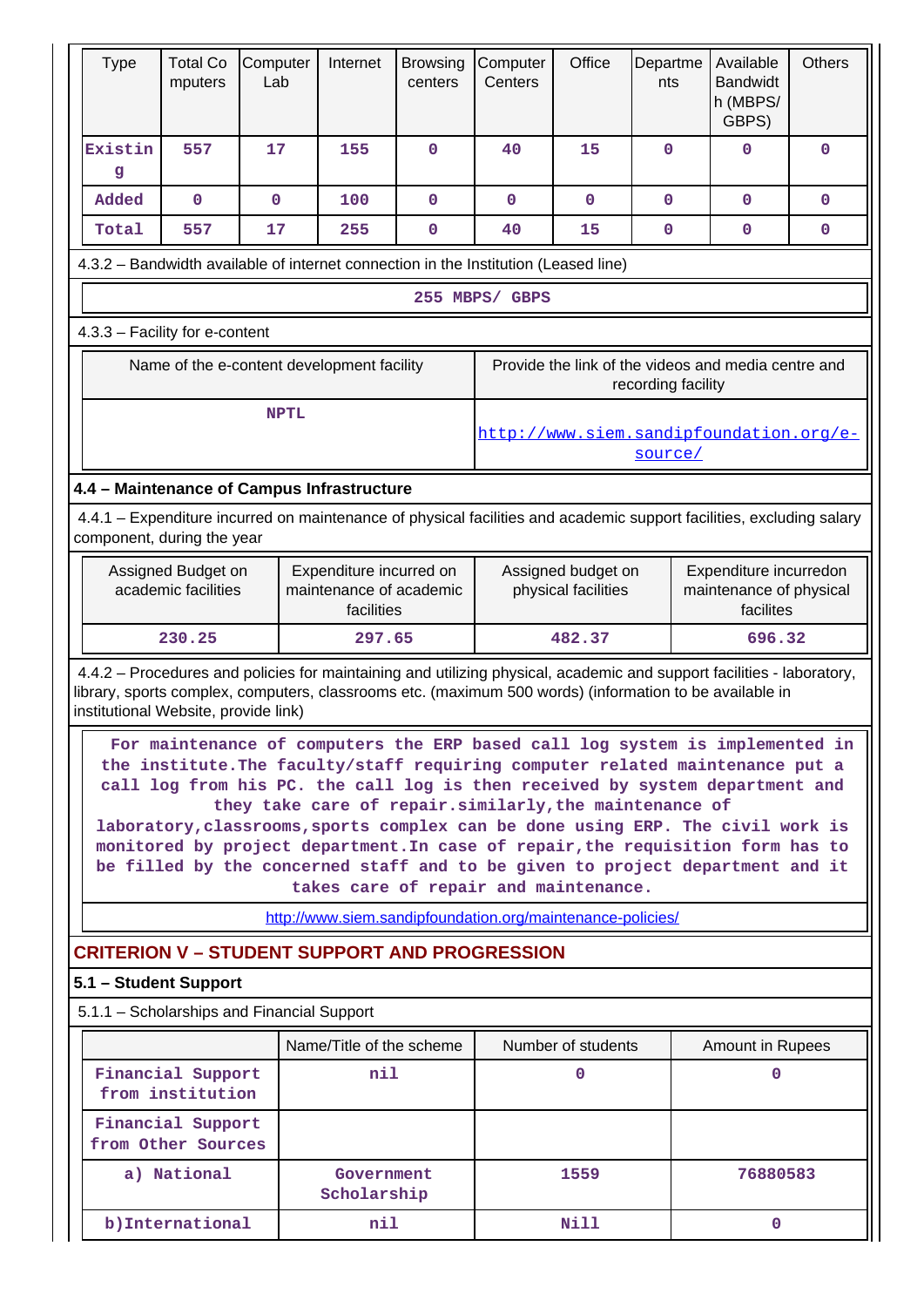## [View File](https://assessmentonline.naac.gov.in/public/Postacc/Scholarships/10505_Scholarships_1620897346.xlsx)

| Tambor or capability ormanoomonic and dovolopmonic conciliuto capit as Concentrational, reditional<br>coaching, Language lab, Bridge courses, Yoga, Meditation, Personal Counselling and Mentoring etc., |                       |                                |                                                                         |  |  |
|----------------------------------------------------------------------------------------------------------------------------------------------------------------------------------------------------------|-----------------------|--------------------------------|-------------------------------------------------------------------------|--|--|
| Name of the capability<br>enhancement scheme                                                                                                                                                             | Date of implemetation | Number of students<br>enrolled | Agencies involved                                                       |  |  |
| Aptitude and its<br>importance in<br>Career building                                                                                                                                                     | 14/07/2019            | 250                            | Gurucool Academy                                                        |  |  |
| Aptitude training<br>and Job interviews                                                                                                                                                                  | 20/08/2019            | 250                            | Mr. Shubham<br>Upadhay                                                  |  |  |
| Session on<br>Aptitude, Verbal<br>Skills and<br>Interview                                                                                                                                                | 01/09/2019            | 250                            | <b>FUEL Academy</b>                                                     |  |  |
| Guidelines for<br>Competitive exams                                                                                                                                                                      | 11/09/2019            | 120                            | Mr. Ram Khairnar                                                        |  |  |
| Goal setting and<br>stress management                                                                                                                                                                    | 25/09/2019            | 100                            | Mr. Vikram<br>Thorat, Bosch<br>India, Nashik                            |  |  |
| Training Hire<br>Program                                                                                                                                                                                 | 29/08/2019            | 60                             | Xento Systems,<br>Pune                                                  |  |  |
| Career and<br>Education in<br>Foreign Countries                                                                                                                                                          | 14/09/2019            | 120                            | Akshay Study<br>Abroad                                                  |  |  |
| Career<br>Opportunities for<br>Engineers and<br>Application of<br>Aptitude for an<br>excellent career                                                                                                    | 24/09/2019            | 110                            | Kiran Tote, iCAN,<br>Nashik                                             |  |  |
| Session on<br>Awareness of<br>Rishabh Instruments<br>Placement Drive                                                                                                                                     | 24/01/2020            | 80                             | Ansari Mudassir<br>Anjum (Assistant<br>Manager, Godrej<br>Boyce Co. Ltd |  |  |
| Carrier Guidance<br>in electrical<br>sector                                                                                                                                                              | 15/07/2019            | 85                             | Prof. Dr. Kishor<br><b>Badhane</b>                                      |  |  |
| View File                                                                                                                                                                                                |                       |                                |                                                                         |  |  |

5.1.2 – Number of capability enhancement and development schemes such as Soft skill development, Remedial

# 5.1.3 – Students benefited by guidance for competitive examinations and career counselling offered by the institution during the year

| Year | Name of the<br>scheme                          | Number of<br>benefited<br>students for<br>competitive<br>examination | Number of<br>benefited<br>students by<br>career<br>counseling<br>activities | Number of<br>students who<br>have passedin<br>the comp. exam | Number of<br>studentsp placed |
|------|------------------------------------------------|----------------------------------------------------------------------|-----------------------------------------------------------------------------|--------------------------------------------------------------|-------------------------------|
| 2019 | Guidance<br>for<br>competitive<br>examinations | 750                                                                  | Nill                                                                        | 5                                                            | Nill                          |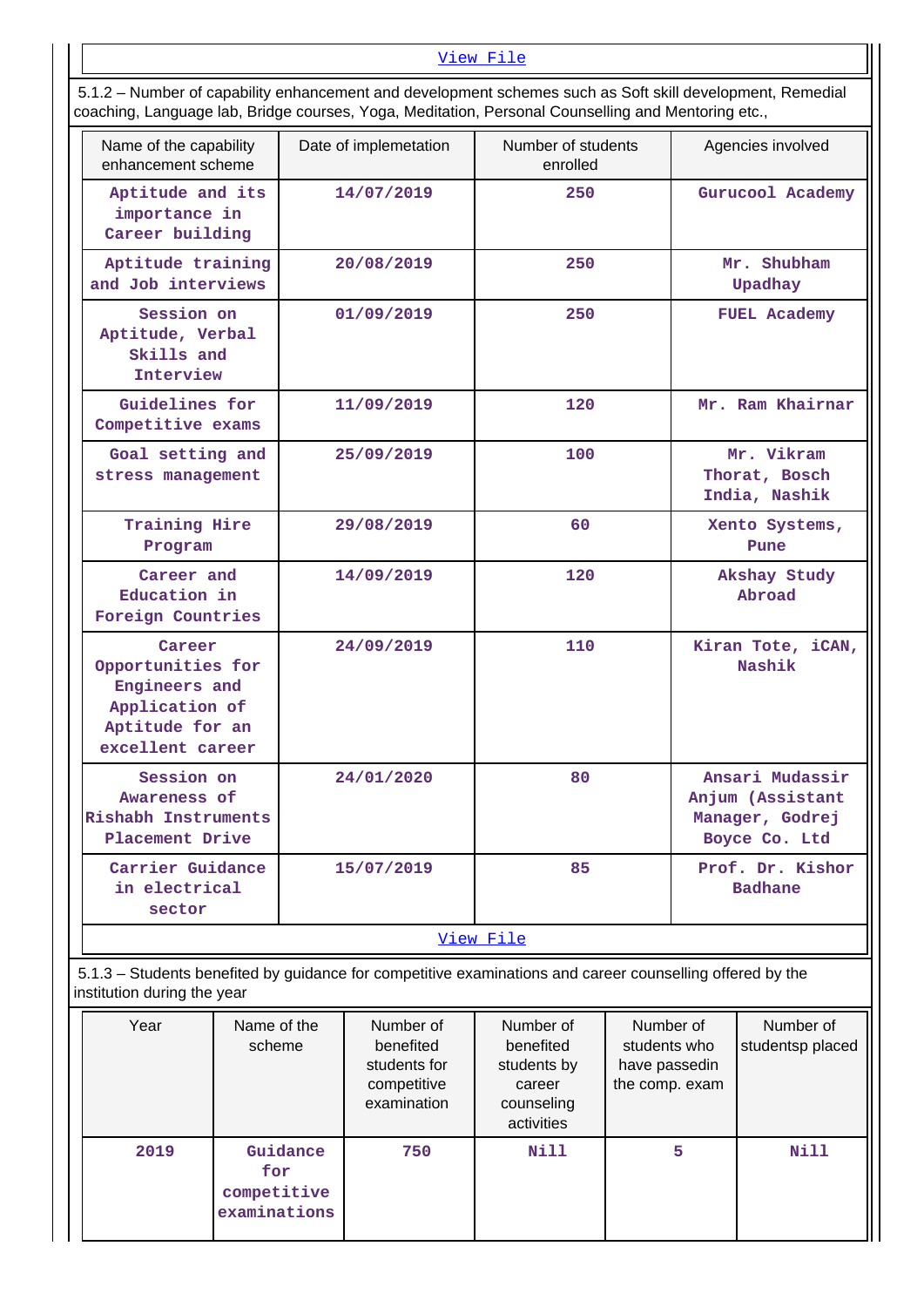| 2019                                                                                                                                                                                   | Career<br>Counseling                                                                                                                                           | <b>Nill</b>                                            | 800                                | Nill                                           | 240                                 |  |  |
|----------------------------------------------------------------------------------------------------------------------------------------------------------------------------------------|----------------------------------------------------------------------------------------------------------------------------------------------------------------|--------------------------------------------------------|------------------------------------|------------------------------------------------|-------------------------------------|--|--|
|                                                                                                                                                                                        |                                                                                                                                                                |                                                        | View File                          |                                                |                                     |  |  |
|                                                                                                                                                                                        | 5.1.4 – Institutional mechanism for transparency, timely redressal of student grievances, Prevention of sexual<br>harassment and ragging cases during the year |                                                        |                                    |                                                |                                     |  |  |
| Total grievances received                                                                                                                                                              |                                                                                                                                                                | Number of grievances redressed                         |                                    | Avg. number of days for grievance<br>redressal |                                     |  |  |
|                                                                                                                                                                                        | <b>Nill</b>                                                                                                                                                    |                                                        | Nill                               |                                                | <b>Nill</b>                         |  |  |
|                                                                                                                                                                                        | 5.2 - Student Progression                                                                                                                                      |                                                        |                                    |                                                |                                     |  |  |
| 5.2.1 - Details of campus placement during the year                                                                                                                                    |                                                                                                                                                                |                                                        |                                    |                                                |                                     |  |  |
|                                                                                                                                                                                        | On campus                                                                                                                                                      |                                                        |                                    | Off campus                                     |                                     |  |  |
| <b>Nameof</b><br>organizations<br>visited                                                                                                                                              | Number of<br>students<br>participated                                                                                                                          | Number of<br>stduents placed                           | Nameof<br>organizations<br>visited | Number of<br>students<br>participated          | Number of<br>stduents placed        |  |  |
| Infosys,<br>Pune                                                                                                                                                                       | 27                                                                                                                                                             | $\overline{\mathbf{2}}$<br>Sigma<br>Electrical<br>Pune |                                    | 15                                             | $\mathbf{1}$                        |  |  |
|                                                                                                                                                                                        |                                                                                                                                                                |                                                        | View File                          |                                                |                                     |  |  |
|                                                                                                                                                                                        | 5.2.2 - Student progression to higher education in percentage during the year                                                                                  |                                                        |                                    |                                                |                                     |  |  |
| Year                                                                                                                                                                                   | Number of<br>students<br>enrolling into<br>higher education                                                                                                    | Programme<br>graduated from                            | Depratment<br>graduated from       | Name of<br>institution joined                  | Name of<br>programme<br>admitted to |  |  |
| 2020                                                                                                                                                                                   | 1                                                                                                                                                              | B.E                                                    | Civil                              | Sandip<br>Univ. Nasik                          | M.Tech.                             |  |  |
| 2020                                                                                                                                                                                   | $\mathbf{1}$                                                                                                                                                   | B.E                                                    | Civil                              | N.D.M.V.P<br>Nasik                             | M, Tech.                            |  |  |
| 2020                                                                                                                                                                                   | $\overline{\mathbf{2}}$                                                                                                                                        | B.E                                                    | Civil                              | Amity<br>Univ. Mumbai                          | <b>MBA</b>                          |  |  |
| 2019                                                                                                                                                                                   | 1                                                                                                                                                              | B.E                                                    | Electrical                         | NIT,<br><b>Bhopal</b>                          | M. Tech.                            |  |  |
|                                                                                                                                                                                        |                                                                                                                                                                |                                                        | View File                          |                                                |                                     |  |  |
| 5.2.3 - Students qualifying in state/ national/ international level examinations during the year<br>(eg:NET/SET/SLET/GATE/GMAT/CAT/GRE/TOFEL/Civil Services/State Government Services) |                                                                                                                                                                |                                                        |                                    |                                                |                                     |  |  |
|                                                                                                                                                                                        | <b>Items</b>                                                                                                                                                   |                                                        |                                    | Number of students selected/ qualifying        |                                     |  |  |
|                                                                                                                                                                                        | <b>GATE</b>                                                                                                                                                    |                                                        | 1                                  |                                                |                                     |  |  |
|                                                                                                                                                                                        | <b>TOFEL</b>                                                                                                                                                   |                                                        |                                    | 1                                              |                                     |  |  |
|                                                                                                                                                                                        |                                                                                                                                                                |                                                        | View File                          |                                                |                                     |  |  |
| 5.2.4 - Sports and cultural activities / competitions organised at the institution level during the year                                                                               |                                                                                                                                                                |                                                        |                                    |                                                |                                     |  |  |
| Activity                                                                                                                                                                               |                                                                                                                                                                | Level                                                  |                                    | Number of Participants                         |                                     |  |  |
|                                                                                                                                                                                        | Technophilia                                                                                                                                                   |                                                        | Institution                        | 200                                            |                                     |  |  |
| Desire<br>Sandipotsav- Cultural<br>Fest                                                                                                                                                |                                                                                                                                                                |                                                        | Institution<br>Institution         | 1000<br>500                                    |                                     |  |  |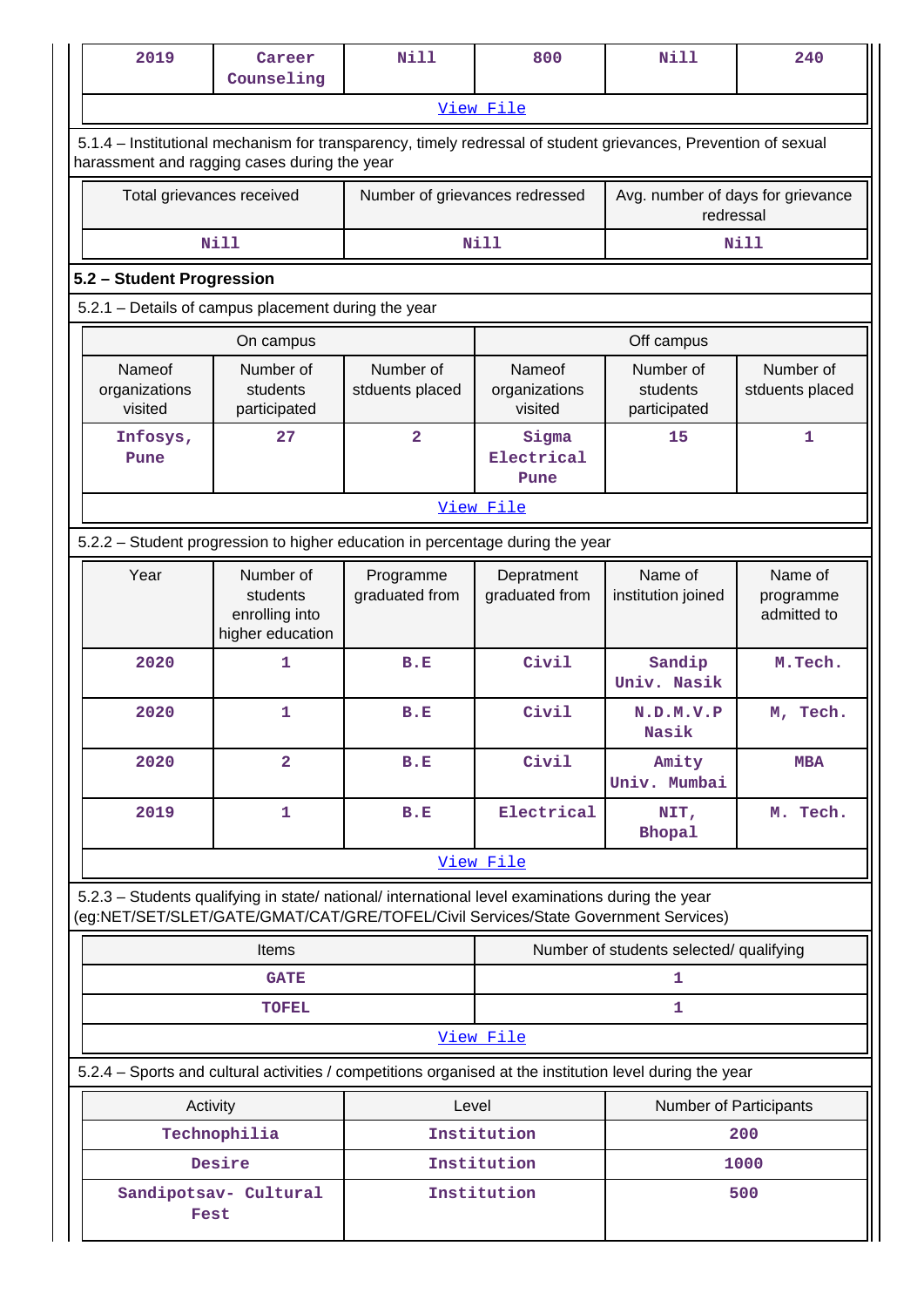| MechSummit | Institution | 600 |
|------------|-------------|-----|
| Drishti    | Institution | 350 |
| TechFight  | Institution | 280 |
| View File  |             |     |

## **5.3 – Student Participation and Activities**

 5.3.1 – Number of awards/medals for outstanding performance in sports/cultural activities at national/international level (award for a team event should be counted as one)

| Year      | Name of the<br>award/medal                                    | National/<br>Internaional | Number of<br>awards for<br>Sports | Number of<br>awards for<br>Cultural | Student ID<br>number | Name of the<br>student |
|-----------|---------------------------------------------------------------|---------------------------|-----------------------------------|-------------------------------------|----------------------|------------------------|
| 2019      | <b>SAE</b><br>virtual<br>BAJA,<br>Chitkara<br>Univ,<br>Punjab | National                  | 9                                 | $\overline{4}$                      | 412017021            | Kartik<br>Kumbar       |
| View File |                                                               |                           |                                   |                                     |                      |                        |

 5.3.2 – Activity of Student Council & representation of students on academic & administrative bodies/committees of the institution (maximum 500 words)

 **The institute has elected members of Student Council, who represents students' community in Academic Administrative Issues. We consider that it is beneficial for felicitating student's representation in various working bodies in the institute. The members of the council include Class representatives from each class from First to Final year and office bearers like NSS coordinator a Cultural coordinator a Sports coordinator and Ladies representative. The committee is headed by Student welfare officer and assisted by NSS coordinator. The student council helps share students ideas, interests, and concerns with faculties and management to create environment, conducive to educational and personal development. The council acts as a link between department and fellow students towards enhancing learning environment. The students actively participate in organizing both technical non-technical activities, thereby contributing towards fulfilling goals of the institute. Students help in arranging Industrial interactions / Expert Talks sessions. Every activity arranged for students are assessed by student feedback for improving future activities. Students also help in Administrative activities in the institute. Students coordinate in arranging all Co-Curricular, Extra-curricular and cultural activities at institute level. Student teams helps in maintaining discipline during any events supports the smooth conduction of the event. Students are active members of NSS group of Institute. Under the guidance of NSS Coordinator, students actively arrange various events focusing on the objective of NSS. Students get involved in NSS camps and provide their services towards the society. As a part of Students Association, all activities are coordinated and supported by students who perform all the necessary tasks. Also many organize educational and recreational activities for students. Students participate in sporting events at the institute from participation to event management. Students actively participate in marketing of events organized by the institute.**

## **5.4 – Alumni Engagement**

5.4.1 – Whether the institution has registered Alumni Association?

 **Yes**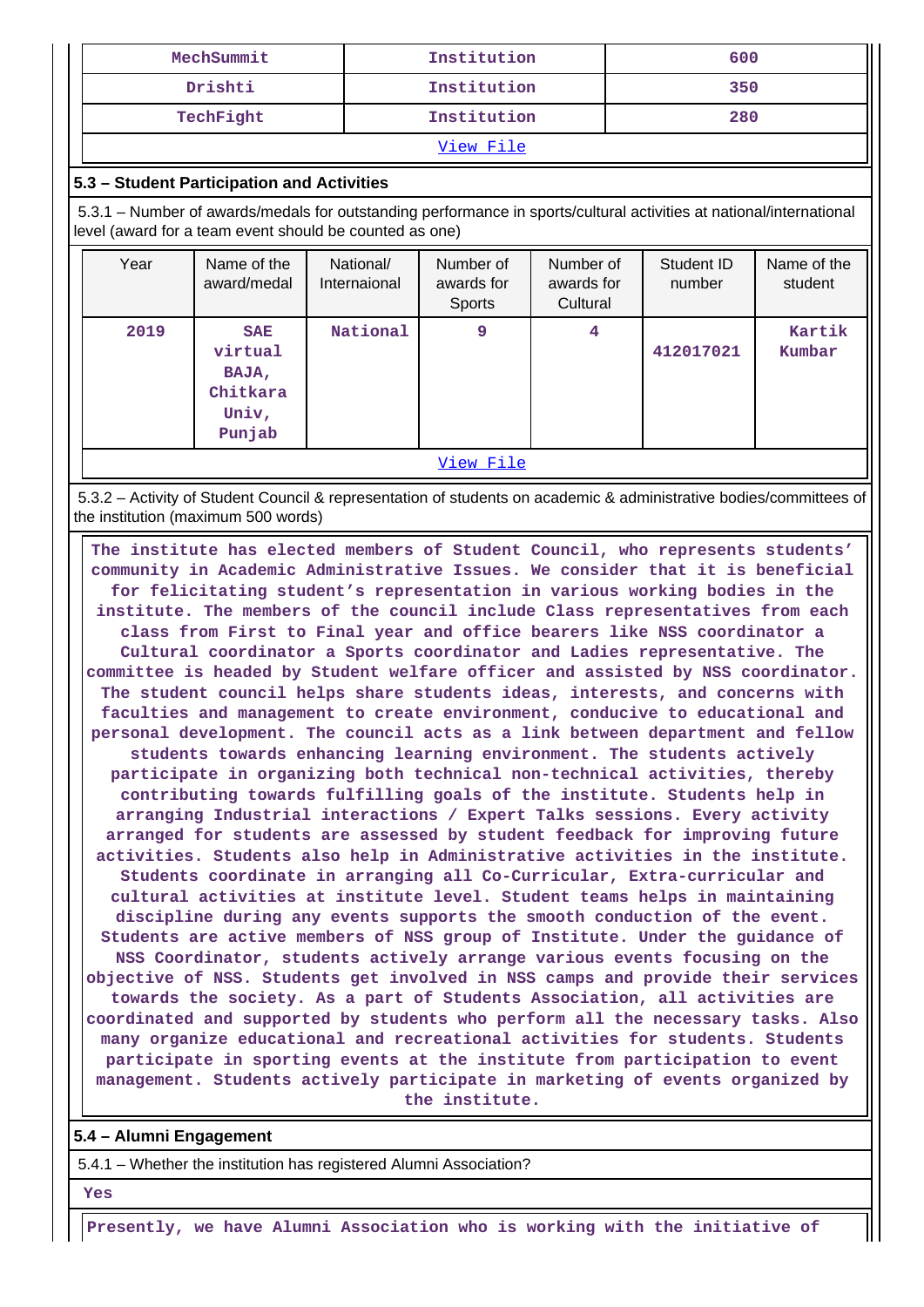**"STAY CONNECTED". We have registered our Alumni Association as per the government norms with registration number -MAHA/843/NA. Alumni Association consists of office bearers like President, a Vice-President, a Secretary, Treasurer and 5 alumni members. This team looks after the Alumni activities of the institute. The Alumni Association contributes in the institute through the following manners: 1. The alumni members are invited to attend events activities. 2. Alumni Interaction Session or Guest Lectures are conducted where they share their expertise and current technological trends. 3. The students interact with alumni to get updated information on market requirements, as they get realistic inputs related to usefulness of the academics 4. Alumni guide the present students through sessions for building their professional personality. 5. The alumni share their professional experiences with students and encourage them to develop trade skills. 6. Alumni Meets are being arranged regularly towards suggestions related to curriculum design, placement activities and value – added programs. 7. Alumni suggestions are involved for defining the Program Specific Outcomes, Program Educational Objectives, and in the Mission Vision of department and institute. 8. Alumni Feedback helps in planning activities for professional skill development and contributes to the wellbeing of the Alma Mater. 9. Alumni members help the department to get in contact with industrial / corporate world towards good academic-industry tieups and maintaining relations.**

5.4.2 – No. of enrolled Alumni:

**2001**

5.4.3 – Alumni contribution during the year (in Rupees) :

**0**

5.4.4 – Meetings/activities organized by Alumni Association :

 **Every department has organized Alumni meet at department level which is attended by around 50 students each. The students visits the department for regular student interaction and guidance. Total number of meetings conducted in academic year 2019-20 are 5.**

### **CRITERION VI – GOVERNANCE, LEADERSHIP AND MANAGEMENT**

#### **6.1 – Institutional Vision and Leadership**

 6.1.1 – Mention two practices of decentralization and participative management during the last year (maximum 500 words)

 **The Institute promotes culture of decentralization and participative management at various levels. At the Institute level Governing Council (GC) is formed as per the University Grants Commission (UGC) and All India Council for Technical Education (AICTE) guidelines. Governing Council is the central decision making body of the college, composed of members of the management, representative from AICTE, DTE Maharashtra, University, Principal and senior faculty members. The institute has formed College Development Committee (CDC) as per the University guidelines. CDC composed of members of the Management, Principal, representative elected from teaching and non-teaching staff, Secretary of student Council. College Development Committee gives guidance on strategic development and its implementation methodology. Principal, Dean Administration and Registrar looks after the overall administrative functions of the**

**institute. Principal, Dean Academics and Heads of department hold regular meetings to discuss on various academic initiatives and issues. For smooth administrative and academic functions, Institute formed various committees with its roles and responsibilities, in facilitating the decentralization policy. 1 Training and Placement cell Training and Placement cell works in coordination with TP coordinator. Training and Placement cell takes numerous initiatives to**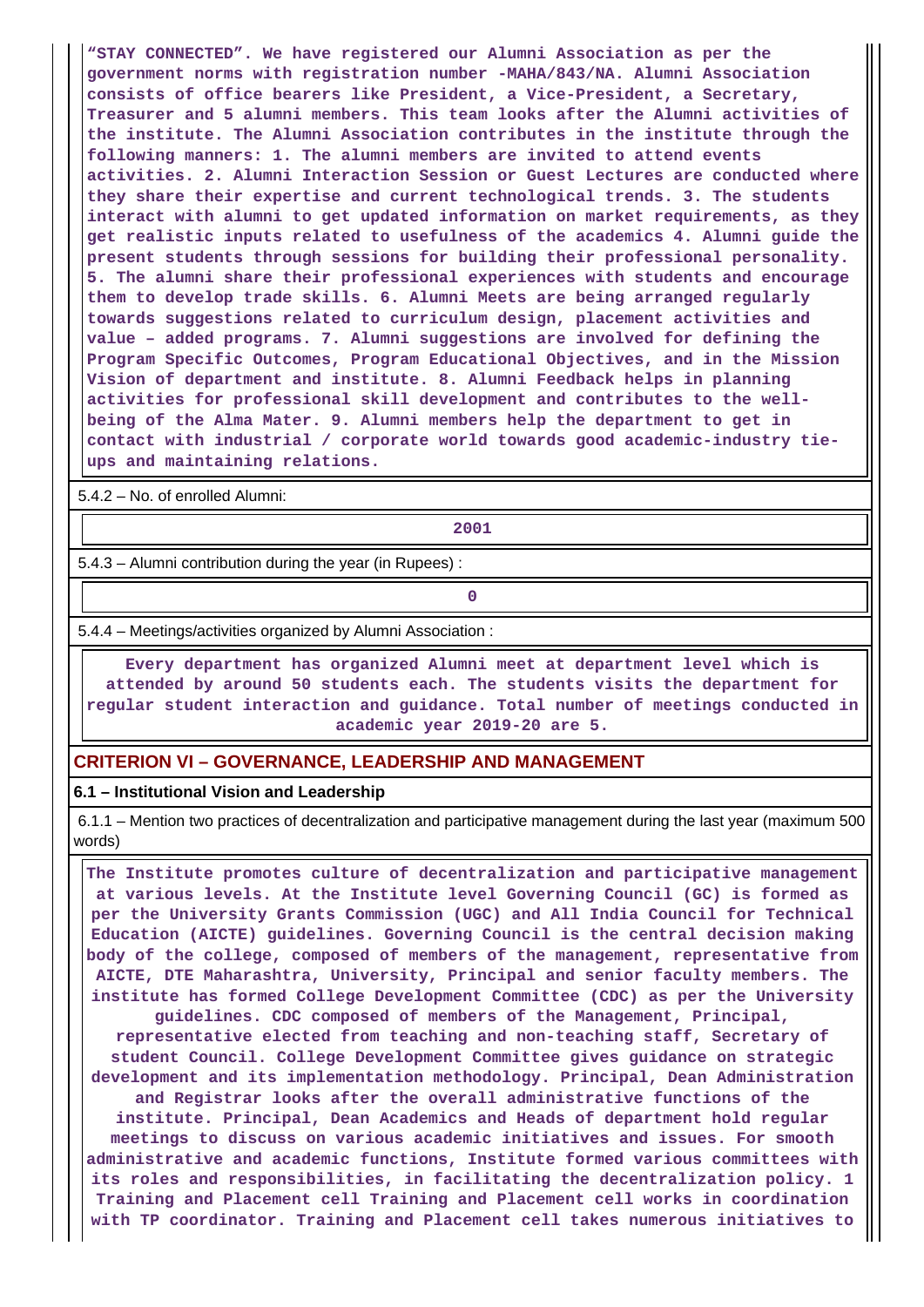**enhance Placement opportunities of students and emphasize on industry ready candidates. Training and placement cell functions with decentralization of responsibilities percolated from faculty to Management. The nature of roles and responsibilities towards strengthening of TP activities is as follows: Department Coordinator Training and Placement coordinator Training and Placement officer Head of Departments Principal Management The efforts exerted by each individual leads to the decentralization and participative involvement of all. Training and Placement cell is well supported and motivated by the management. Management takes consistent reviews of TP cell as it helps in strengthening the placement as well as Industry Institute Interaction through participative involvement. 2.Tutor System • The Institute has Tutor system (Mentor Mentee) wherein central tutor coordinator is appointed. He is assisted by the department tutor cocoordinator. Tutor mentor system constitutes assigning 15 or 20 students per tutor in their first year of degree course and continues to be his tutor till completion of degree. Tutor hand book is to be filled by student under the guidance of tutor. The Tutor handbook contains information like personal details, academic record, achievements, awards, participation in extra and co curricular activities. Tutor analyses the student's past academic record and achievements. Assessment of student based on this record and observation is noted by tutor for future references. Tutor mentor meeting is held every fortnight. • It also helps in identifying slow learners advanced learners. Subject teacher with the help of tutor arranged the remedial classes, library hours, exam paper solutions, and practical assignments. Monitoring of slow learners continues till his progress is seen academically. Advance learners are encouraged, promoted and motivated to participate in co curricular and extracurricular activities. The progress of slow and advanced learners are monitored and communicated to the Head of the Department for necessary action.**

| 6.1.2 – Does the institution have a Management Information System (MIS)?                                              |                                                                                                                                                                                                                                                                                                                                                                                                                                                                                                                                                                                                                                                                                                             |  |  |  |  |  |
|-----------------------------------------------------------------------------------------------------------------------|-------------------------------------------------------------------------------------------------------------------------------------------------------------------------------------------------------------------------------------------------------------------------------------------------------------------------------------------------------------------------------------------------------------------------------------------------------------------------------------------------------------------------------------------------------------------------------------------------------------------------------------------------------------------------------------------------------------|--|--|--|--|--|
|                                                                                                                       | Yes                                                                                                                                                                                                                                                                                                                                                                                                                                                                                                                                                                                                                                                                                                         |  |  |  |  |  |
| 6.2 - Strategy Development and Deployment                                                                             |                                                                                                                                                                                                                                                                                                                                                                                                                                                                                                                                                                                                                                                                                                             |  |  |  |  |  |
| 6.2.1 – Quality improvement strategies adopted by the institution for each of the following (with in 100 words each): |                                                                                                                                                                                                                                                                                                                                                                                                                                                                                                                                                                                                                                                                                                             |  |  |  |  |  |
| <b>Strategy Type</b>                                                                                                  | Details                                                                                                                                                                                                                                                                                                                                                                                                                                                                                                                                                                                                                                                                                                     |  |  |  |  |  |
| Admission of Students                                                                                                 | Students secure admissions in<br>institute through CAP rounds governed<br>by DTE.                                                                                                                                                                                                                                                                                                                                                                                                                                                                                                                                                                                                                           |  |  |  |  |  |
| Industry Interaction / Collaboration                                                                                  | . Active placement Cell ensures<br>maximum recruitments in industry and<br>industry institute interactions held at<br>regular intervals. . Industry Experts<br>are invited to take workshops for<br>aspiring students. . "Alumni Meet" is<br>held every year for exchanging<br>innovative ideas and information. • To<br>strengthen Industry Institute<br>interaction, experts with diverse<br>experience are invited to deliver a<br>lecture on recent trends and<br>developments. . Leading with a vision<br>of providing industry ready candidates,<br>the institute has taken major<br>initiative to seek cooperation from<br>various industrial organizations from<br>variety of sectors, ranging from |  |  |  |  |  |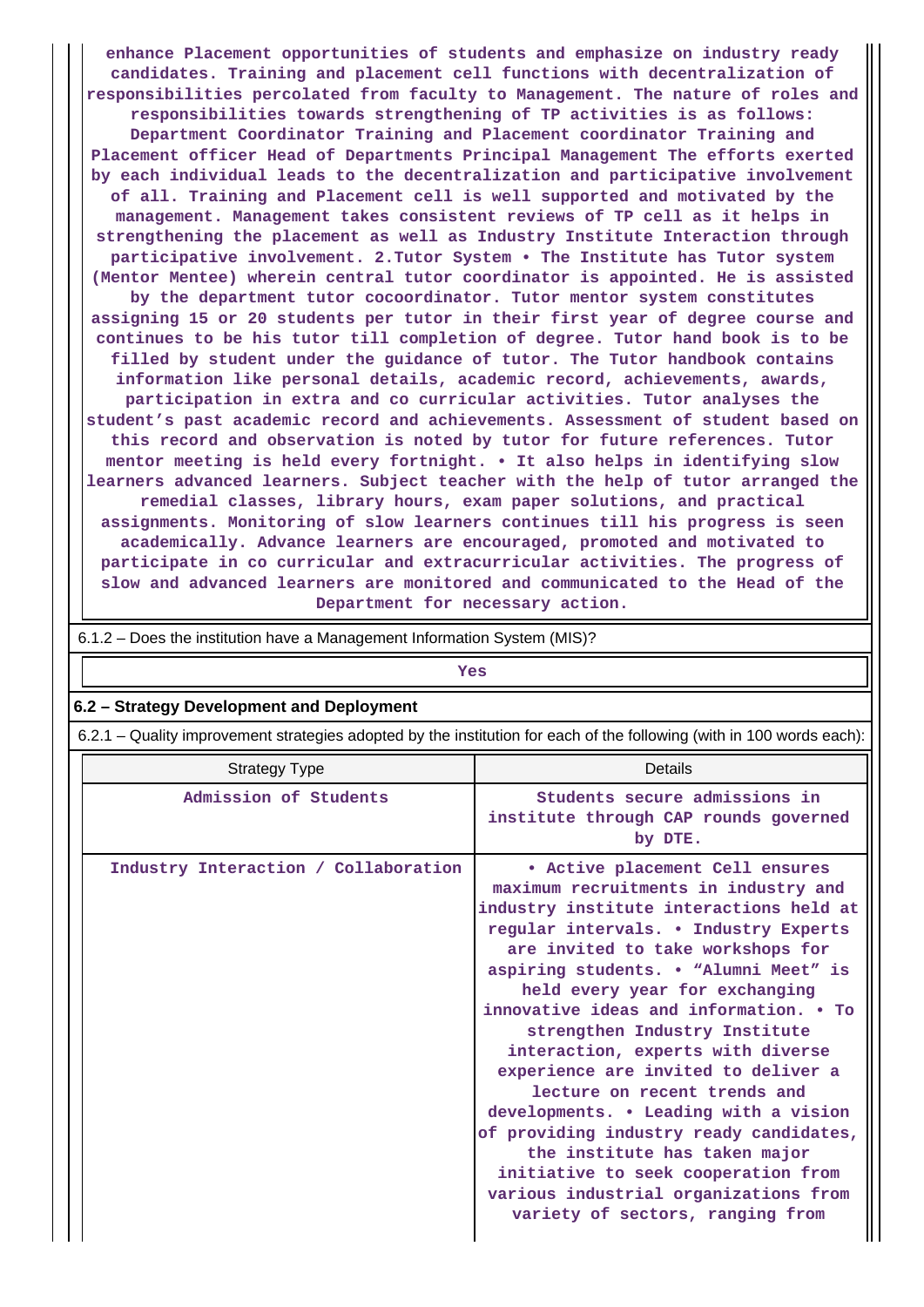|                                                               | multinational (MNCs) to small scale<br>industries (SMIs). . To cope up with<br>corporate challenges, institute has<br>signed MOUs with local and .<br>multinational industries to provide<br>better platform to all the candidates<br>in terms of Internship, Sponsored<br>Projects, Industrial Visit,<br>Preplacement Offers and Final<br>Placements.                                                                                                                                                                                                                                                                                                                                                                                                                                                                                                                                                                                                                                                                                                                                                                                                                                                                                                                                                                                                |
|---------------------------------------------------------------|-------------------------------------------------------------------------------------------------------------------------------------------------------------------------------------------------------------------------------------------------------------------------------------------------------------------------------------------------------------------------------------------------------------------------------------------------------------------------------------------------------------------------------------------------------------------------------------------------------------------------------------------------------------------------------------------------------------------------------------------------------------------------------------------------------------------------------------------------------------------------------------------------------------------------------------------------------------------------------------------------------------------------------------------------------------------------------------------------------------------------------------------------------------------------------------------------------------------------------------------------------------------------------------------------------------------------------------------------------|
| Human Resource Management                                     | <b>• Study Leaves for faculties pursuing</b><br>M. Phil./Ph.D. . Necessary Increments<br>are given at various levels. 1.<br>Industry Interaction / Collaboration .<br>Active placement Cell ensures maximum<br>recruitments in industry and industry<br>institute interactions held at regular<br>intervals. . Industry Experts are<br>invited to take workshops for aspiring<br>students. . "Alumni Meet" is held every<br>year for exchanging innovative ideas<br>and information. . To strengthen<br>Industry-Institute interaction, experts<br>with diverse experience are invited to<br>deliver a lecture on recent trends and<br>developments. . Leading with a vision<br>of providing industry-ready candidates,<br>the institute has taken major<br>initiative to seek cooperation from<br>various industrial organizations from<br>variety of sectors, ranging from<br>multinational (MNCs) to small scale<br>industries (SMIs). . To cope up with<br>corporate challenges, institute has<br>signed MOUs with local and .<br>multinational industries to provide<br>better platform to all the candidates<br>in terms of Internship, Sponsored<br>Projects, Industrial Visit, Pre-<br>placement Offers and Final Placements.<br>2. Admission of Students . Students<br>secure admissions in institute through<br>CAP rounds governed by DTE. |
| Library, ICT and Physical<br>Infrastructure / Instrumentation | . Advanced laboratory facilities and<br>updated books and well stocked library<br>is available. • ICT based instruments<br>and computers are purchased and used<br>for computer Labs. . College provides<br>24X7 Internet and Wi-Fi connections<br>along with CCTV surveillance. Institute<br>continuously strives to create and<br>maintain the state of the art<br>infrastructure facilities catering to<br>the current and future needs of the<br>students. The institute has policies<br>and procedures to build the<br>infrastructure to meet the standards                                                                                                                                                                                                                                                                                                                                                                                                                                                                                                                                                                                                                                                                                                                                                                                      |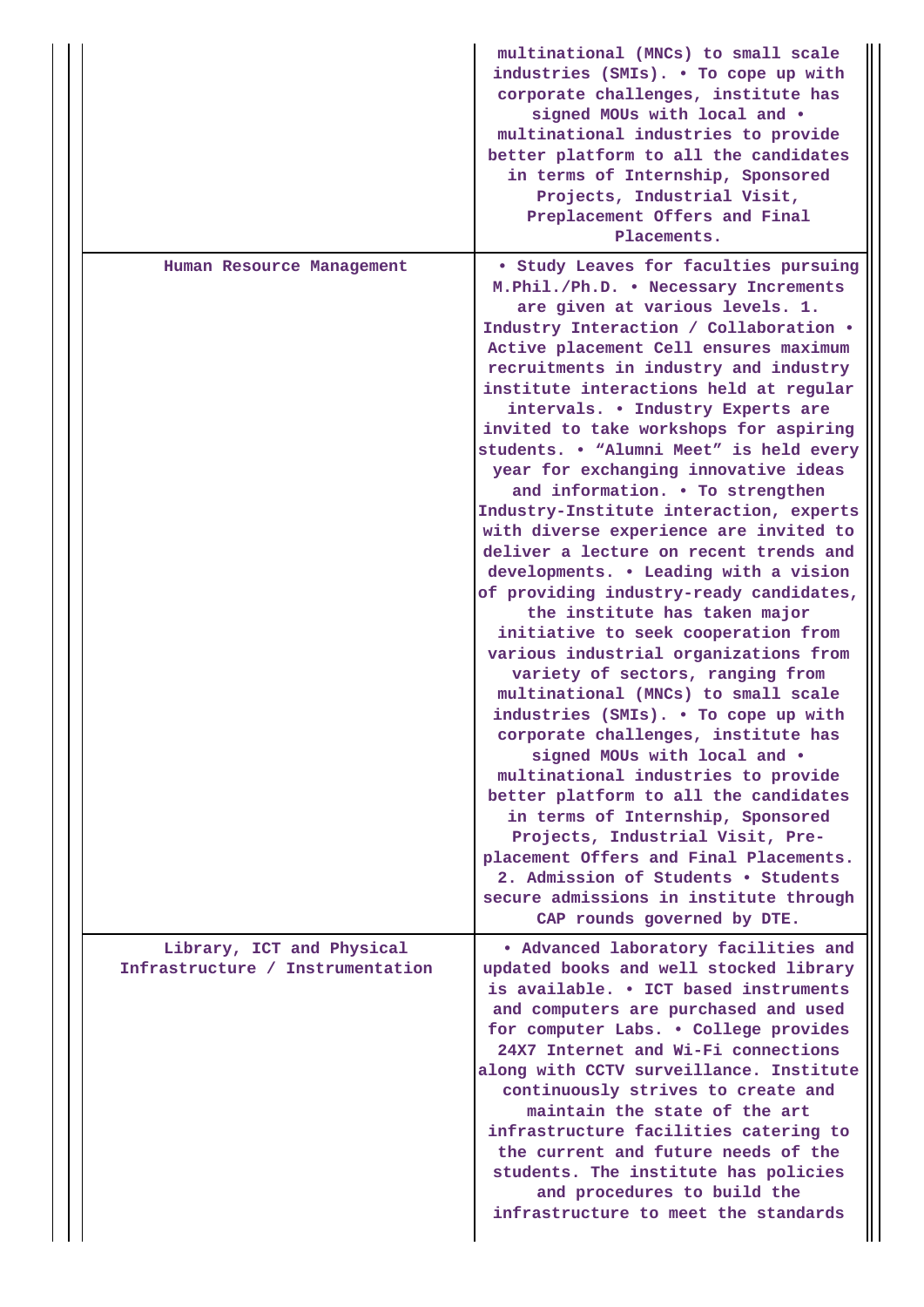|                          | and norms set by AICTE and SPPU.<br>Institute has a campus area of 11.039<br>acres with 24363.03 Sq. m. of built up<br>area. The institute has 13327.64 Sq. m<br>instructional area, 1697.42 Sq. m<br>administrative area and 2051.08 sq. m<br>amenities area. Total 40 class rooms<br>with proper lighting, seating space and<br>ventilation with LCD projector and<br>LAN/Wi-Fi facilities, 10 Tutorial<br>rooms, 66 laboratories equipped with<br>good quality equipments are available.<br>Institute has total 541 personnel<br>computers with adequate student<br>computer ratio with separate computer<br>centre. Workshop with area 1015 Sq. m<br>and three well designed seminar halls<br>equipped with modern audio visual<br>system is available. Institute Library<br>and reading room of area 757 Sq. m. is                                   |
|--------------------------|-----------------------------------------------------------------------------------------------------------------------------------------------------------------------------------------------------------------------------------------------------------------------------------------------------------------------------------------------------------------------------------------------------------------------------------------------------------------------------------------------------------------------------------------------------------------------------------------------------------------------------------------------------------------------------------------------------------------------------------------------------------------------------------------------------------------------------------------------------------|
|                          | incorporated with digital library along<br>with OPAC to get access to e- learning<br>resources. Total 20614 books, 78<br>Journals/Magazines and 1750 CDs and<br>DVDs are accessible in library. The<br>institute has safe drinking water<br>facility through installation of R.O<br>plant. Two playgrounds of area<br>28275Sq.m are available in campus for<br>outdoor games. The institute has a<br>facility of indoor Gym. Uninterrupted<br>electricity supply is ensured in the<br>campus with the help of an electrical<br>generator and many inverters and UPS<br>systems. Mass Transport facility is<br>provided to the student to reach<br>college from city.                                                                                                                                                                                      |
| Research and Development | To endorse the research culture, the<br>Institute has taken the initiatives to<br>develop the research facility in the<br>upcoming five years to match the R D<br>requisite at par with the top<br>Institutions in the country. To<br>accelerate the RD activities, separate<br>RD cell is formed headed by Dean RD,<br>with allocation of funds for the same.<br>In this direction, the institute has<br>set up an incubation centre and is in<br>the process of developing the advanced<br>laboratory to provide the research<br>facility looking into the requirement<br>of various academic programs. Institute<br>is providing financial support to the<br>faculty members and students for<br>converting their innovative ideas into<br>projects, filing of IPR and the<br>publication of technical/research<br>papers in journals and conferences. |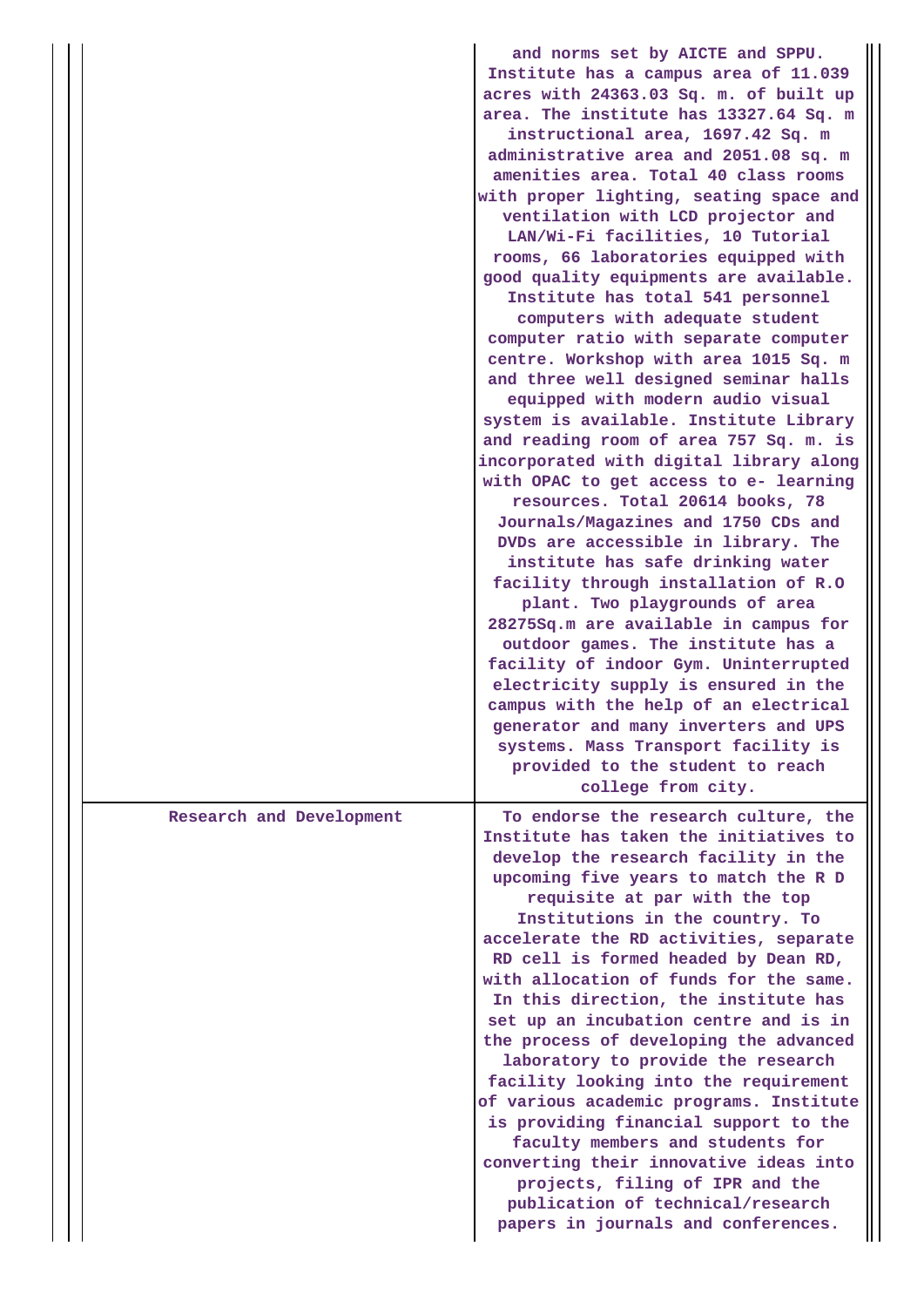|                            | This has resulted in filing of total 62<br>patents out of which 38 patents are<br>published in last 4 years and good<br>number of publications in journals. .<br>Minor Research Projects by BCUD are<br>supported by college. . University<br>appointed ARC (Academic Research<br>Coordinator) monitors research<br>activities in college. . College<br>provides financial support to present<br>and publish research papers for both<br>faculties and students. . Special duty<br>leaves are granted for attending<br>research conferences. . Workshops on<br>research methodology are conducted at<br>regular intervals.                                                                                                                                                                                                                                                                                                                                                                                                                                                                                                                                                                                                                                                                                                                                                                    |
|----------------------------|-----------------------------------------------------------------------------------------------------------------------------------------------------------------------------------------------------------------------------------------------------------------------------------------------------------------------------------------------------------------------------------------------------------------------------------------------------------------------------------------------------------------------------------------------------------------------------------------------------------------------------------------------------------------------------------------------------------------------------------------------------------------------------------------------------------------------------------------------------------------------------------------------------------------------------------------------------------------------------------------------------------------------------------------------------------------------------------------------------------------------------------------------------------------------------------------------------------------------------------------------------------------------------------------------------------------------------------------------------------------------------------------------|
| Examination and Evaluation | College appointed College Examination<br>Officers (CEO) ensures smooth conduct<br>of examinations. Different types of<br>evaluation methods are adopted.<br>Transparency is maintained in<br>evaluation process.                                                                                                                                                                                                                                                                                                                                                                                                                                                                                                                                                                                                                                                                                                                                                                                                                                                                                                                                                                                                                                                                                                                                                                              |
| Teaching and Learning      | The Institute is taking continuous<br>efforts to improve learning experience<br>of the students. Institute organizes<br>induction program for newly admitted<br>students to give information about<br>courses, examination pattern, ERP,<br>Tutor System, scholarships etc. For the<br>first year students foundation course<br>is conducted before the start of<br>academics to create awareness and<br>bridge the knowledge gap. Tutor system<br>is introduced for the first year<br>students to mentor students for<br>personal counseling and academic<br>monitoring. Institution has well<br>defined process for monitoring teaching<br>learning process through Academic<br>Monitoring Committee (AMC). An academic<br>calendar is prepared before the<br>commencement of the semester. The<br>calendar outlines the schedule of<br>semester, internal external<br>examination, seminars, annual<br>functions, sport activities, faculty<br>development programs, industrial visit<br>and parent meetings etc. The faculty<br>members prepare the teaching plan and<br>it is approved by AMC and HOD. AMC<br>monitors the implementation of the<br>teaching plan regularly by collecting<br>the syllabus coverage report<br>fortnightly. Remedial classes are<br>conducted to improve the performance of<br>weak students. Library facility with<br>Book bank, departmental Library, e- |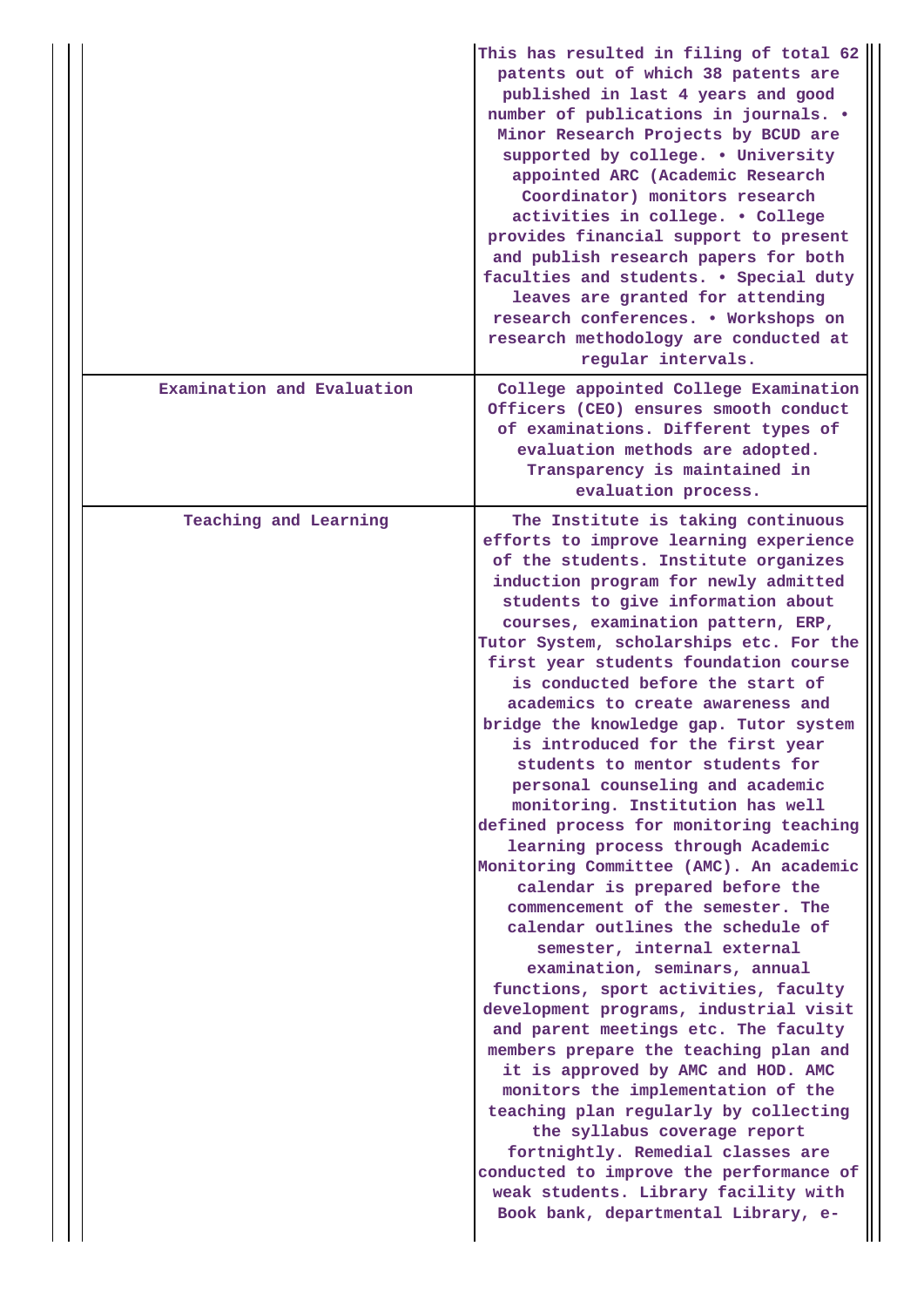|                        | learning facilities are provided to<br>students. Add-on programs, value added<br>programs, internship etc. are organized<br>for advanced learners. Institute has<br>adopted modern teaching learning<br>practices with ICT enabled class rooms,<br>spoken tutorial (IITB), Virtual labs<br>etc. Institute has adequate number of<br>Ph.D. and experienced faculties.<br>Institute has encouraging policies for<br>faculty recognition such as Best Tutor<br>award, felicitation of Ph.D. awarded<br>faculties, sponsoring visits to<br>International Universities, financial<br>support for attending conferences and<br>workshops, etc                                                                                                                                                                                                                                                                                                                                                                                                                                                                                                                                                                                                                                                                                                                                                                                                                                                                                                                                                                                                                                                                         |
|------------------------|-----------------------------------------------------------------------------------------------------------------------------------------------------------------------------------------------------------------------------------------------------------------------------------------------------------------------------------------------------------------------------------------------------------------------------------------------------------------------------------------------------------------------------------------------------------------------------------------------------------------------------------------------------------------------------------------------------------------------------------------------------------------------------------------------------------------------------------------------------------------------------------------------------------------------------------------------------------------------------------------------------------------------------------------------------------------------------------------------------------------------------------------------------------------------------------------------------------------------------------------------------------------------------------------------------------------------------------------------------------------------------------------------------------------------------------------------------------------------------------------------------------------------------------------------------------------------------------------------------------------------------------------------------------------------------------------------------------------|
| Curriculum Development | As we are affiliated to the<br>Savitribai Phule Pune University (SPPU)<br>we follow the syllabi revision as<br>prescribed by the Board of Studies<br>(BOS) of different subjects. The<br>curriculum is designed by SPPU to meet<br>the needs of the industry, modern<br>research and social requirements. SPPU<br>has provision of revision and updation<br>in syllabus as per the demand of<br>current needs of the industry and<br>research area. The Institution provides<br>necessary facilities for implementation<br>of the curriculum to convene the<br>Vision, Mission and core values. For<br>effective delivery of the curriculum,<br>the institution has well qualified and<br>experienced team of faculty members.<br>Experienced faculty members of the<br>institution also contribute in<br>designing and developing curriculum at<br>the University level under their<br>respective BOS. To further enrich the<br>curriculum and improving teaching<br>practices the institute supports the<br>faculty members in various ways by<br>providing the necessary resources. The<br>institute provides academic flexibility<br>to the students for selecting<br>electives, which helps them to become<br>competent as per industry needs.<br>Obtaining regular feedback from the<br>stakeholder is the regular the practice<br>followed by the institute to satisfy<br>all curriculum needs. All these<br>feedbacks are analyzed and necessary<br>steps are taken for further improvement<br>in the curriculum. In addition to this<br>institute offers value added programs,<br>add-on programs, summer school training<br>programs and soft skill development<br>programs for providing specialized |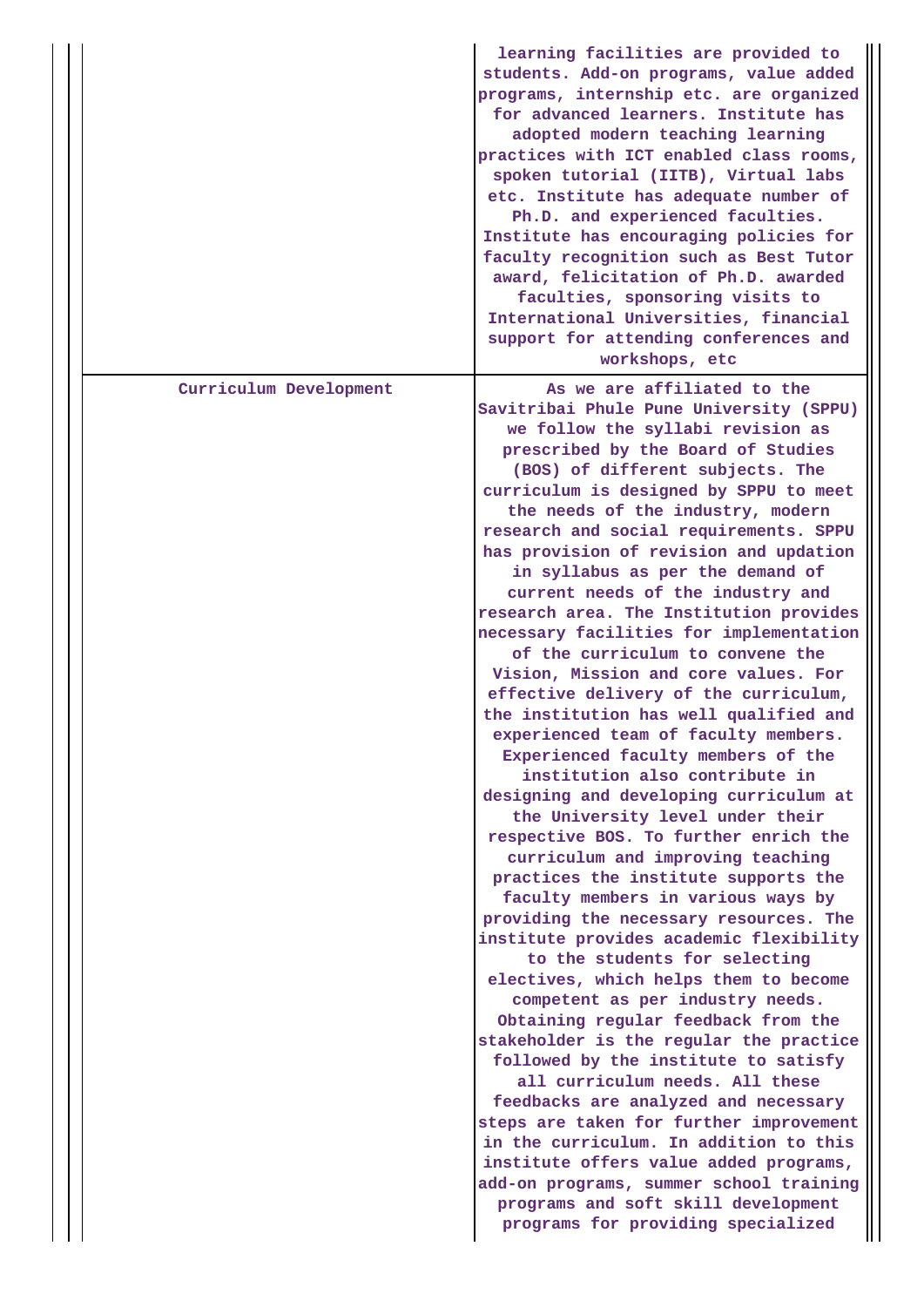6.2.2 – Implementation of e-governance in areas of operations: E-governace area **Details Planning and Development Proper Management of Human Resource by ERP covers the following: ERP through intranet covers essential information showcasing magnanimity of the institute. Leave Management, Time Table Management, Load Distribution, Faculty Feedback, Activity Plan, Various days celebration Administration Educational ERP has edge over traditional method of institutional management. Cost reduction, accuracy and efficiency are some of main factors that keep ERP solution ahead of traditional methods. However ERP system deals with the complete institutional process and functioning related to academic, admission, registration, examination, finance, HR, course materials, placement, students information, Alumni etc. Staff Registration, Reporting, Transfer, Attendance Process Staff Salary Calculation All Allowance Examination Module Call Log for: 1) System IT Support 2) Transport 3) Electrical Maintenance. Vehicle Management All types of Leave Finance and Accounts Faculty TA/DA Bills Staff Salary Calculation Deductions Details Bills for: 1) Daily allowance 2) Petrol allowance 3) Traveling allowance Income Details Student Admission and Support A prospective student can get required information about the institute and the detailed procedure about the admission process. Following aspects of admission are normally included in ERP: Information related to About the institute The courses available Information about faculty, placement, infrastructure etc. Fees Module Student Login Online Document Admission Attendance Feedback Admission process Student registration Enrollment System Examination Examination is considered as acid test for both student and teachers. Proper evaluation in spread over basis is required to know student's standard of width and depth of knowledge is taught and acquired and cultivated.**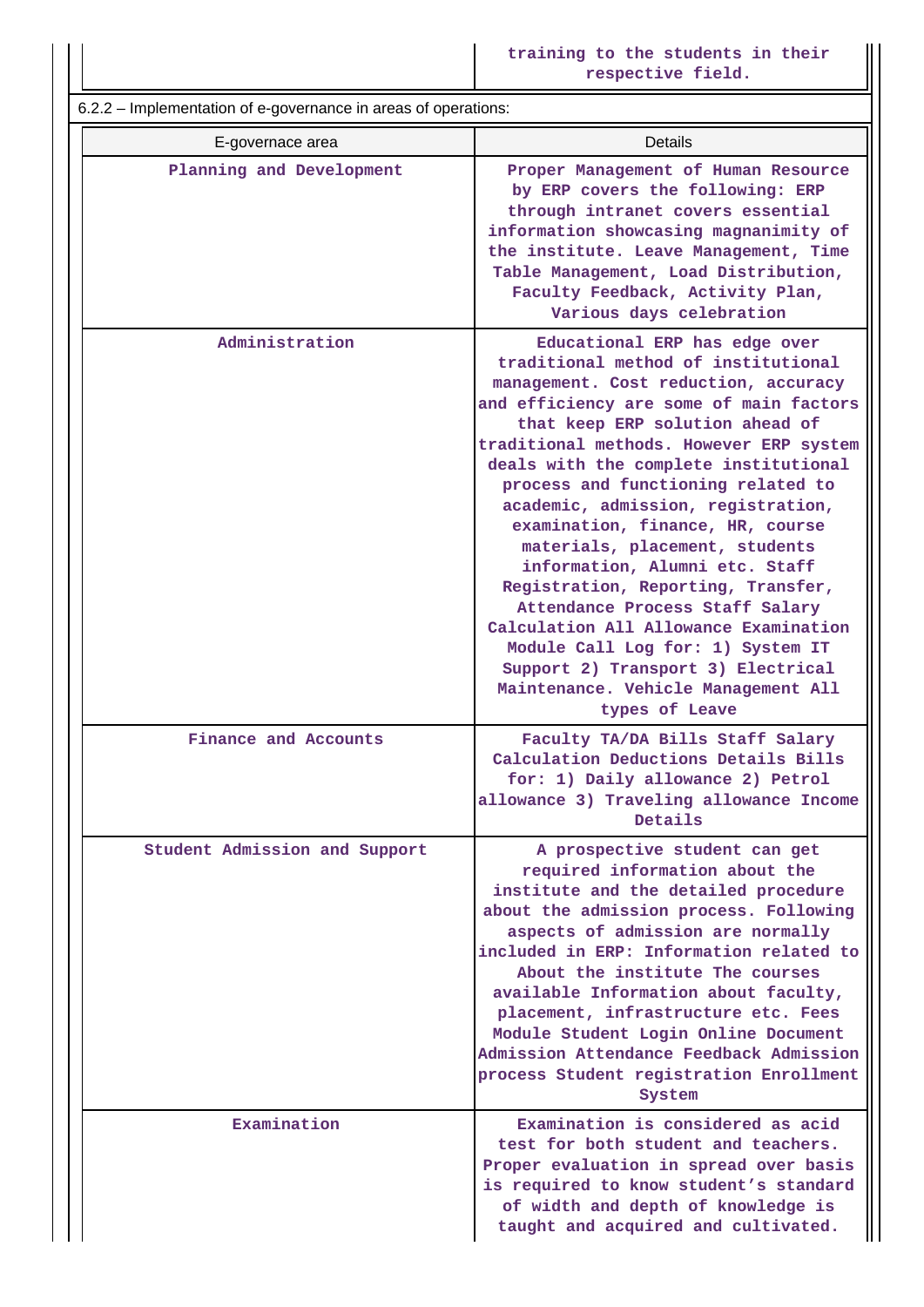## **Some aspects of examination management are included in ERP are mentioned below: Demo Exam Subject wise Exam Schedule Question Paper Setter Result Preparation Result Analysis.**

# **6.3 – Faculty Empowerment Strategies**

 6.3.1 – Teachers provided with financial support to attend conferences / workshops and towards membership fee of professional bodies during the year

| Year | Name of Teacher           | Name of conference/<br>workshop attended<br>for which financial<br>support provided | Name of the<br>professional body for<br>which membership<br>fee is provided | Amount of support |
|------|---------------------------|-------------------------------------------------------------------------------------|-----------------------------------------------------------------------------|-------------------|
| 2019 | Prof.Paresh<br>Vilas Rege | Sport<br>Competition<br>Reg.Fee                                                     | <b>NIL</b>                                                                  | 5000              |
| 2019 | Prof.Hemant R<br>Kulkarni | Paper<br>Presentation in<br><b>IEE</b> conference<br>RIGA, LATVIA                   | <b>NIL</b>                                                                  | 28000             |
| 2019 | Prof.Kamini C<br>Nalawade | Internation<br>Conference at<br>Nutan COE<br>Research                               | <b>NIL</b>                                                                  | 5000              |
|      |                           | View File                                                                           |                                                                             |                   |

 6.3.2 – Number of professional development / administrative training programmes organized by the College for teaching and non teaching staff during the year

| Year | Title of the<br>professional<br>development<br>programme<br>organised for<br>teaching staff                                                              | Title of the<br>administrative<br>training<br>programme<br>organised for<br>non-teaching<br>staff | From date  | To Date    | Number of<br>participants<br>(Teaching<br>staff) | Number of<br>participants<br>(non-teaching<br>staff) |
|------|----------------------------------------------------------------------------------------------------------------------------------------------------------|---------------------------------------------------------------------------------------------------|------------|------------|--------------------------------------------------|------------------------------------------------------|
| 2019 | Workshop<br>on Future<br>Advancemen<br>ts Applica<br>tions of<br>Internet<br>of Things                                                                   | <b>NIL</b>                                                                                        | 12/06/2020 | 14/06/2020 | 10                                               | <b>Nill</b>                                          |
| 2019 | Student<br>Faculty De<br>velopment<br>Program<br>(SFDP) on<br>Role of<br>Engineer<br>in<br>Uplifting<br>the<br>Industry<br><b>After Post</b><br>COVID-19 | <b>NIL</b>                                                                                        | 11/05/2020 | 15/05/2020 | 15                                               | <b>Nill</b>                                          |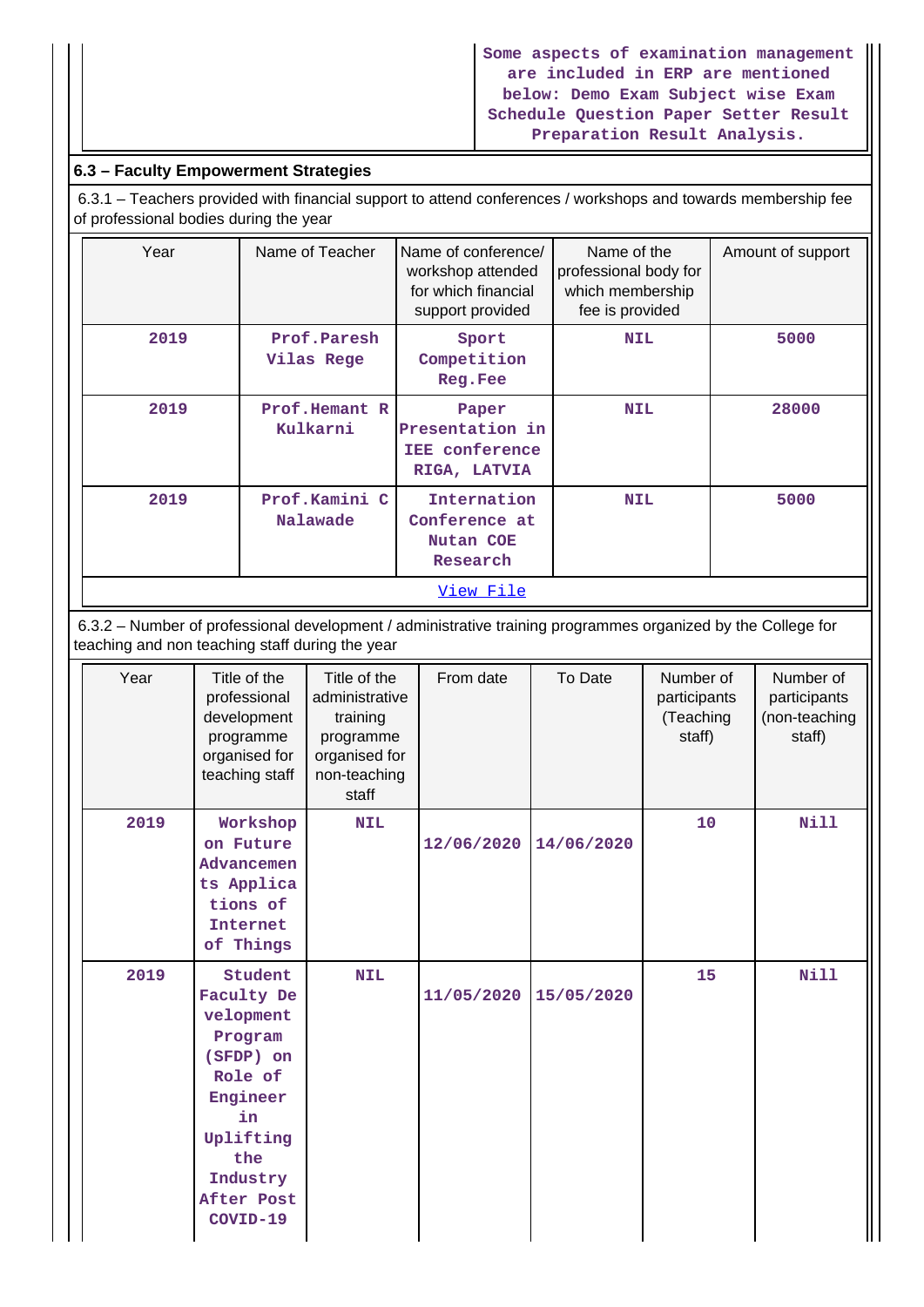|                                                                                                                                              | Lock Down<br>In India"                                                    |            |                                                                                                               |                |
|----------------------------------------------------------------------------------------------------------------------------------------------|---------------------------------------------------------------------------|------------|---------------------------------------------------------------------------------------------------------------|----------------|
|                                                                                                                                              |                                                                           | View File  |                                                                                                               |                |
|                                                                                                                                              | Course, Short Term Course, Faculty Development Programmes during the year |            | 6.3.3 - No. of teachers attending professional development programmes, viz., Orientation Programme, Refresher |                |
| Title of the<br>professional<br>development<br>programme                                                                                     | Number of teachers<br>who attended                                        | From Date  | To date                                                                                                       | Duration       |
| <b>Attended NAAC</b><br>Awareness<br>Programme for<br>Faculty                                                                                | 1                                                                         | 08/05/2020 | 14/05/2020                                                                                                    | $\overline{7}$ |
| Innovation, E<br>ntrepreneurship<br>and its<br>Relevance in<br>Industry 4.0<br>Practices in<br>the Post<br>Covid-19<br>Situation             | 1                                                                         | 25/05/2020 | 29/05/2020                                                                                                    | 5              |
| One Week<br>Online Faculty<br>Development<br>Program on<br>"OpenFOAM" in<br>association<br>with Spoken<br>Tutorial<br>Project, IIT<br>Bombay | $\overline{2}$                                                            | 25/05/2020 | 30/05/2020                                                                                                    | 6              |
| One week STTP<br>on Renewable<br>energy and<br>utilisation                                                                                   | $\overline{2}$                                                            | 26/03/2020 | 30/03/2020                                                                                                    | 5              |
| Workshop on<br>Latex                                                                                                                         | $\overline{2}$                                                            | 23/04/2020 | 27/04/2020                                                                                                    | 5              |
| One week<br>online faculty<br>development<br>program on<br>Scilab                                                                            | $\overline{2}$                                                            | 23/04/2020 | 27/04/2020                                                                                                    | 5              |
| 7 days FDP<br>for student<br>induction                                                                                                       | 1                                                                         | 09/12/2019 | 15/12/2019                                                                                                    | 7              |
| One Week<br>Online Faculty<br>Development<br>Programme<br>"Joomla"                                                                           | $\overline{3}$                                                            | 04/05/2020 | 09/05/2020                                                                                                    | 6              |
| Faculty<br>awareness                                                                                                                         | $\mathbf{1}$                                                              | 04/05/2020 | 04/05/2020                                                                                                    | 1              |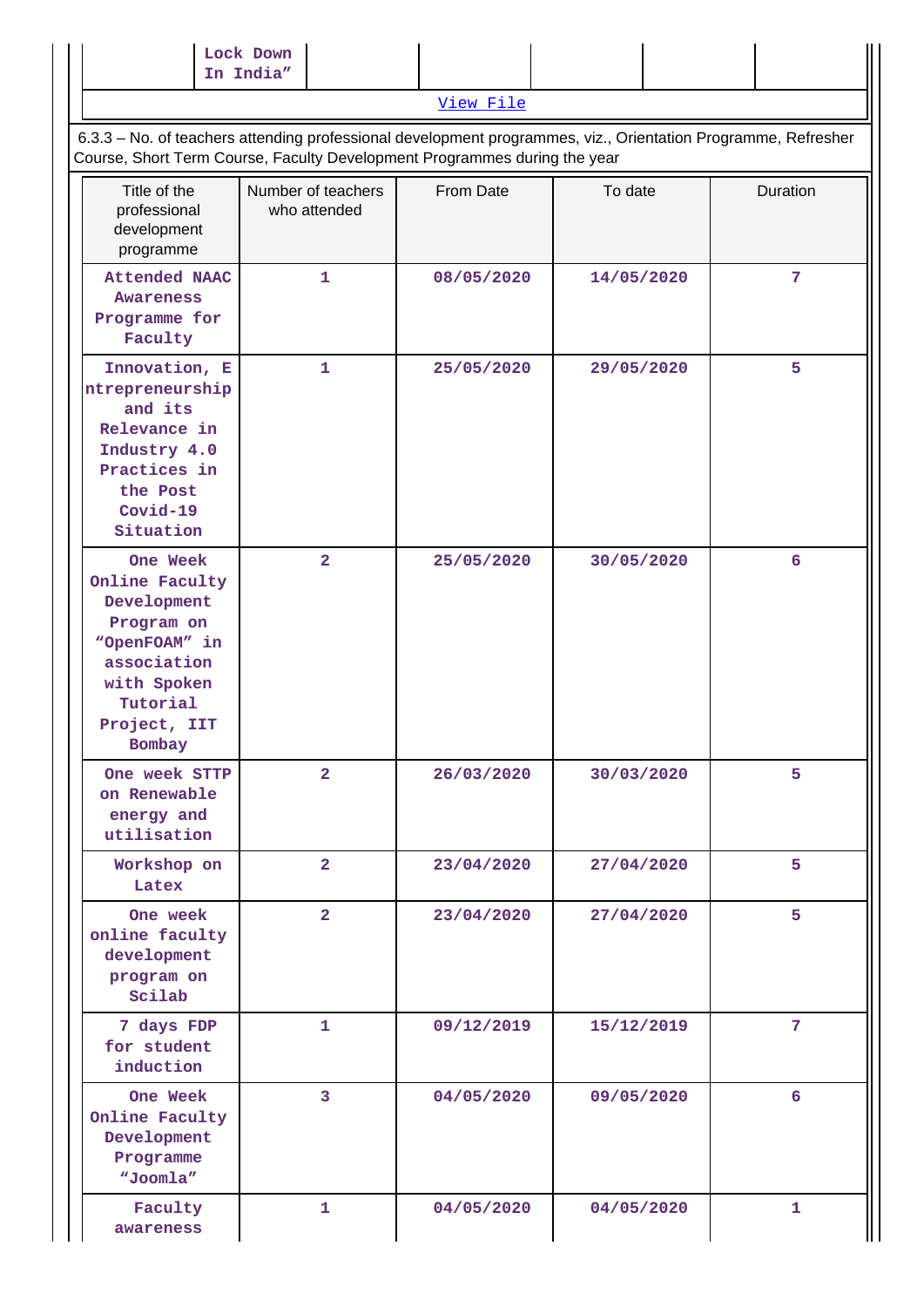| program on<br>outcome base<br>education and<br><b>NBA</b><br>accreditation<br>FDP on "Role<br>of Engineer in                                                                                                                                                                                                                                                                                                                                                                                                                                        | 7        |                  |                                                                                                                                                                                                                                                                                                                                                                                                                                                   | 11/05/2020 |           | 15/05/2020      |  | 5                                                                                                                                                                                                                                                                                                                                    |
|-----------------------------------------------------------------------------------------------------------------------------------------------------------------------------------------------------------------------------------------------------------------------------------------------------------------------------------------------------------------------------------------------------------------------------------------------------------------------------------------------------------------------------------------------------|----------|------------------|---------------------------------------------------------------------------------------------------------------------------------------------------------------------------------------------------------------------------------------------------------------------------------------------------------------------------------------------------------------------------------------------------------------------------------------------------|------------|-----------|-----------------|--|--------------------------------------------------------------------------------------------------------------------------------------------------------------------------------------------------------------------------------------------------------------------------------------------------------------------------------------|
| Uplifting<br>Industry"                                                                                                                                                                                                                                                                                                                                                                                                                                                                                                                              |          |                  |                                                                                                                                                                                                                                                                                                                                                                                                                                                   |            |           |                 |  |                                                                                                                                                                                                                                                                                                                                      |
|                                                                                                                                                                                                                                                                                                                                                                                                                                                                                                                                                     |          |                  |                                                                                                                                                                                                                                                                                                                                                                                                                                                   | View File  |           |                 |  |                                                                                                                                                                                                                                                                                                                                      |
| 6.3.4 - Faculty and Staff recruitment (no. for permanent recruitment):                                                                                                                                                                                                                                                                                                                                                                                                                                                                              |          |                  |                                                                                                                                                                                                                                                                                                                                                                                                                                                   |            |           |                 |  |                                                                                                                                                                                                                                                                                                                                      |
|                                                                                                                                                                                                                                                                                                                                                                                                                                                                                                                                                     | Teaching |                  |                                                                                                                                                                                                                                                                                                                                                                                                                                                   |            |           | Non-teaching    |  |                                                                                                                                                                                                                                                                                                                                      |
| Permanent                                                                                                                                                                                                                                                                                                                                                                                                                                                                                                                                           |          | <b>Full Time</b> |                                                                                                                                                                                                                                                                                                                                                                                                                                                   |            | Permanent |                 |  | <b>Full Time</b>                                                                                                                                                                                                                                                                                                                     |
| 57                                                                                                                                                                                                                                                                                                                                                                                                                                                                                                                                                  |          | 106              |                                                                                                                                                                                                                                                                                                                                                                                                                                                   |            | 8         |                 |  | 150                                                                                                                                                                                                                                                                                                                                  |
| $6.3.5$ – Welfare schemes for                                                                                                                                                                                                                                                                                                                                                                                                                                                                                                                       |          |                  |                                                                                                                                                                                                                                                                                                                                                                                                                                                   |            |           |                 |  |                                                                                                                                                                                                                                                                                                                                      |
| Teaching                                                                                                                                                                                                                                                                                                                                                                                                                                                                                                                                            |          |                  | Non-teaching                                                                                                                                                                                                                                                                                                                                                                                                                                      |            |           | <b>Students</b> |  |                                                                                                                                                                                                                                                                                                                                      |
| 1. Loan Facility from<br>the Institute's<br>Cooperative Credit<br>Society. 2. Lien<br>facility. 3. Women<br>Empowerment Program. 4.<br>Provident Fund 5.<br>Gratuity. 6. Maternity<br>leaves for female. 7.<br>Study Leave, Medical<br>leave, etc. 8. Medical<br>Insurance for Employees.<br>9. Free Health Checkup<br>camp. 10. Financial<br>support for up gradation<br>of knowledge through QIP/<br>conferences/ 11.<br>Workshops/STTP/Seminars.<br>12. Transportation<br>facilities for staff. 13.<br>Emergency service<br>(Ambulance etc.) 14. |          |                  | 1. Loan Facility from<br>the Institute's<br>Cooperative Credit<br>Society. 2. Women<br>Empowerment Program. 3.<br>3. Provident Fund 4.<br>Maternity leaves for<br>female 5. Medical<br>Insurance for Employees.<br>6. Free Health Checkup<br>camp. 7. Transportation<br>facilities for staff. 8.<br>Emergency service<br>(Ambulance etc.) 9.<br>Subsidize family and<br>batchmates accommodation<br>for needy staff. 10. Tie<br>up with Hospital. |            |           |                 |  | 1. Tutor System 2.<br>Customized ERP system 3.<br>Scholarship to<br>Meritorious students 4.<br>Basic medical facilities<br>provided. 5. Free<br>counseling session with<br>counselor 6. Emergency<br>service (Ambulance etc.)<br>7. Transportation<br>facilities 8. Earn and<br>Learn Scheme 9.<br>Proficient Student<br>Association |

**6.4 – Financial Management and Resource Mobilization**

**15. Subsidize family and batchmates accommodation for needy staff. 16. Tie up with Hospital. 17. Reorganization of faculty members for achievements felicitation of faculty members after PhD.**

6.4.1 – Institution conducts internal and external financial audits regularly (with in 100 words each)

 **Institute conducts Internal and External Financial audit every year to ensure financial compliance. Internal audit is conducted by the parent body of Sandip Foundation. It is conducted twice a year. Financial compliance report of**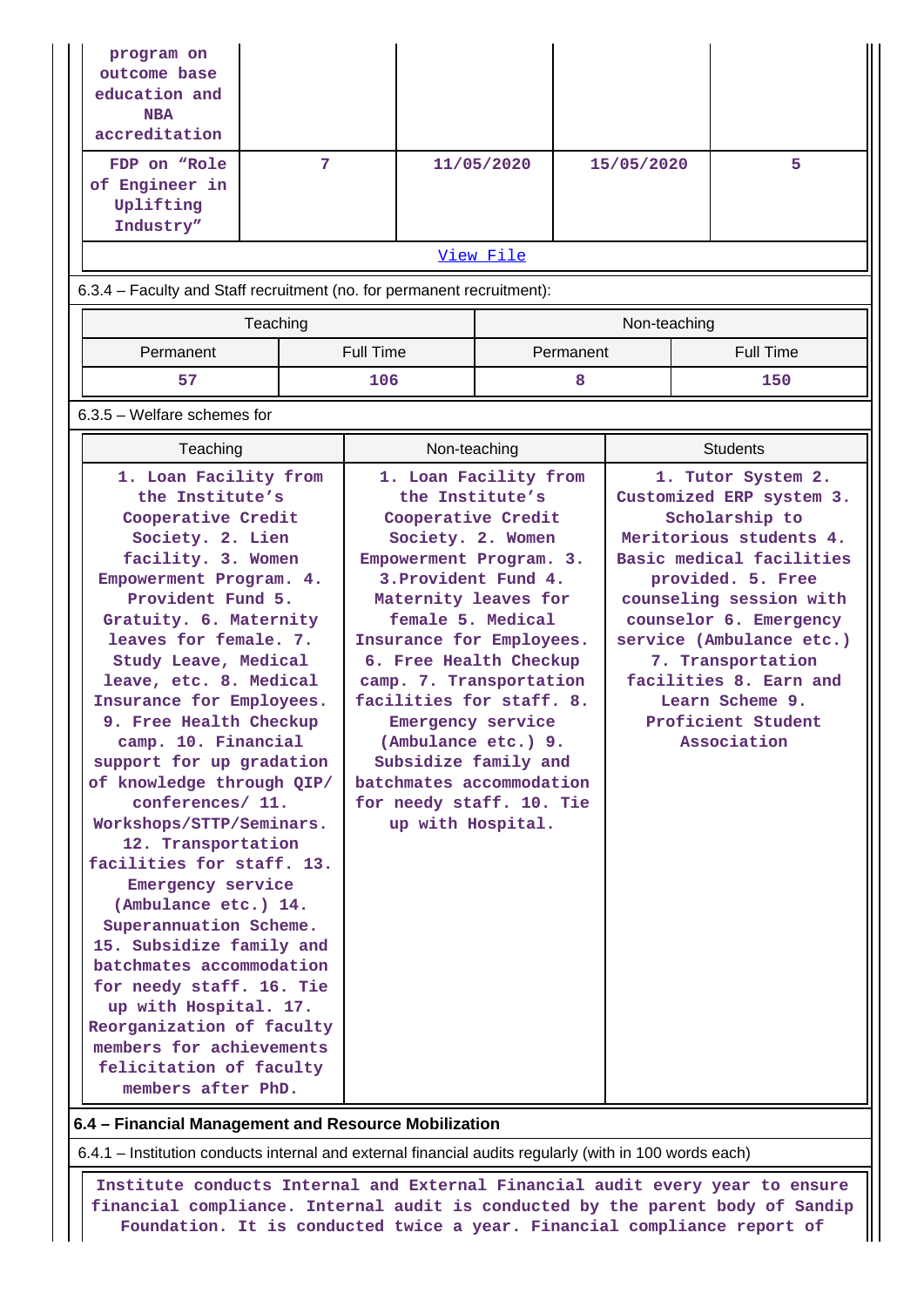**internal audit report is submitted to the Management of Sandip Foundation. The institution is having qualified practicing Charted Accountant as an external auditor. Statutory financial audit of Institute is conducted in two sessions 1. First in the month of November/ December for period of six months starting from April to September 2. Second in the month of May/ June for the period from October to March. Finalization of account is completed in June and audited statement is prepared in July.** 6.4.2 – Funds / Grants received from management, non-government bodies, individuals, philanthropies during the

year(not covered in Criterion III) Name of the non government funding agencies /individuals Funds/ Grnats received in Rs. | Purpose  **NIL 0 NIL** [View File](https://assessmentonline.naac.gov.in/public/Postacc/Funds_or_Grants/10505_Funds_or_Grants_1622445612.xlsx) 6.4.3 – Total corpus fund generated **0 6.5 – Internal Quality Assurance System** 6.5.1 – Whether Academic and Administrative Audit (AAA) has been done? **Audit Type**  The External **Internal Communist External Communist External Communist External Communist External Communist External Communist External Communist External Communist External Communist External Communist Exte** Yes/No | Agency | Yes/No | Authority **Academic No NIL Yes IQAC Administrative No NIL Yes IQAC** 6.5.2 – Activities and support from the Parent – Teacher Association (at least three) **1. Orientation/Induction Program 2. Parents Meet 3. Tutor Interaction (Monthly)** 6.5.3 – Development programmes for support staff (at least three) **1. Online Exam Training 2. ERP Training 3. Scholarship Form Filling Training** 6.5.4 – Post Accreditation initiative(s) (mention at least three) **1. Various Workshop for students and teachers. 2. Value Added Programs : for students Embedded System and IOT 3. Training programs: for students.** 6.5.5 – Internal Quality Assurance System Details a) Submission of Data for AISHE portal **Yes** b)Participation in NIRF **Yes** c)ISO certification **No** d)NBA or any other quality audit **No** 6.5.6 – Number of Quality Initiatives undertaken during the year Year | Name of quality initiative by IQAC | conducting IQAC Date of Duration From | Duration To | Number of participants  **2019 Value addition program on CATIA 09/06/2019 09/06/2019 09/12/2019 120 2019 3D printing workshop 20/09/2019 20/09/2019 22/09/2019 80**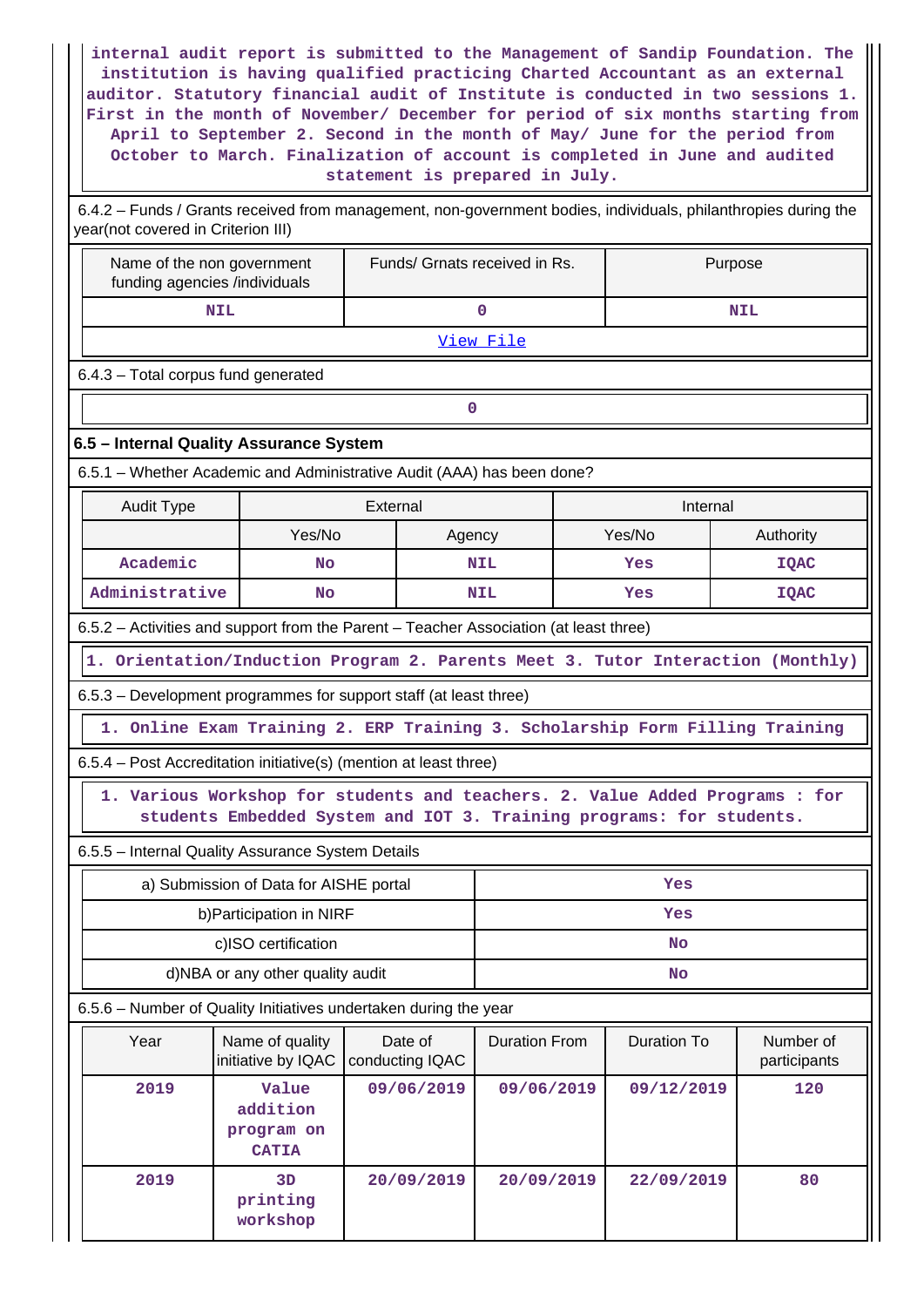| 2019                                                                                                                                                                                                | Workshop<br>on Gandhi<br>Global Solar<br>Yatra                                                          | 02/10/2019 |                          | 02/10/2019 |            | 02/10/2019             |  | 100         |
|-----------------------------------------------------------------------------------------------------------------------------------------------------------------------------------------------------|---------------------------------------------------------------------------------------------------------|------------|--------------------------|------------|------------|------------------------|--|-------------|
| 2019                                                                                                                                                                                                | Workshop<br>on "Basics<br>Advanced<br>Java "                                                            | 17/09/2019 |                          | 17/09/2019 |            | 21/09/2019             |  | 60          |
| 2020                                                                                                                                                                                                | <b>MECHSUMMIT</b><br>2K20                                                                               |            | 14/02/2020               | 14/02/2020 |            | 15/02/2020             |  | 900         |
| 2020                                                                                                                                                                                                | Sandipdris<br>hti 2k20                                                                                  |            | 14/02/2020               | 14/02/2020 |            | 15/02/2020             |  | 800         |
| 2020                                                                                                                                                                                                | One Week<br>Online<br>Training on<br>Android Apps<br>Development                                        |            | 05/04/2020<br>05/04/2020 |            |            | 10/05/2020             |  | 150         |
| 2020                                                                                                                                                                                                | Three Days<br>Workshop on<br>"Soft Skills<br>Training".                                                 |            | 30/01/2020               |            | 30/01/2020 | 02/02/2020             |  | 60          |
| 2020                                                                                                                                                                                                | Educational<br>Visit of TE<br>Civil<br>Students at<br>Nilgiribag<br>Water<br>Treatment<br>Plant, Nashik |            | 18/02/2020               | 18/02/2020 |            | 18/02/2020             |  | 60          |
| 2020                                                                                                                                                                                                | <b>DESIRE</b><br>2020<br>National<br>Level tech<br>fest                                                 |            | 14/02/2020<br>14/02/2020 |            |            | 15/02/2020             |  | 1000        |
|                                                                                                                                                                                                     |                                                                                                         |            |                          | View File  |            |                        |  |             |
| <b>CRITERION VII - INSTITUTIONAL VALUES AND BEST PRACTICES</b>                                                                                                                                      |                                                                                                         |            |                          |            |            |                        |  |             |
| 7.1 - Institutional Values and Social Responsibilities<br>7.1.1 – Gender Equity (Number of gender equity promotion programmes organized by the institution during the<br>year)                      |                                                                                                         |            |                          |            |            |                        |  |             |
| Title of the<br>programme                                                                                                                                                                           | Period from                                                                                             |            | Period To                |            |            | Number of Participants |  |             |
|                                                                                                                                                                                                     |                                                                                                         |            |                          |            |            | Female                 |  | Male        |
| <b>Womans Day</b>                                                                                                                                                                                   | 08/03/2020                                                                                              |            |                          | 08/03/2020 |            | 18                     |  | <b>Nill</b> |
|                                                                                                                                                                                                     | 7.1.2 - Environmental Consciousness and Sustainability/Alternate Energy initiatives such as:            |            |                          |            |            |                        |  |             |
|                                                                                                                                                                                                     | Percentage of power requirement of the University met by the renewable energy sources                   |            |                          |            |            |                        |  |             |
| Power requirement met by renewable energy sources 100 kw Total power<br>requirement 100 kw Renewable energy source Solar Renewable energy generated and<br>used 100 kw Energy supplied to the grid. |                                                                                                         |            |                          |            |            |                        |  |             |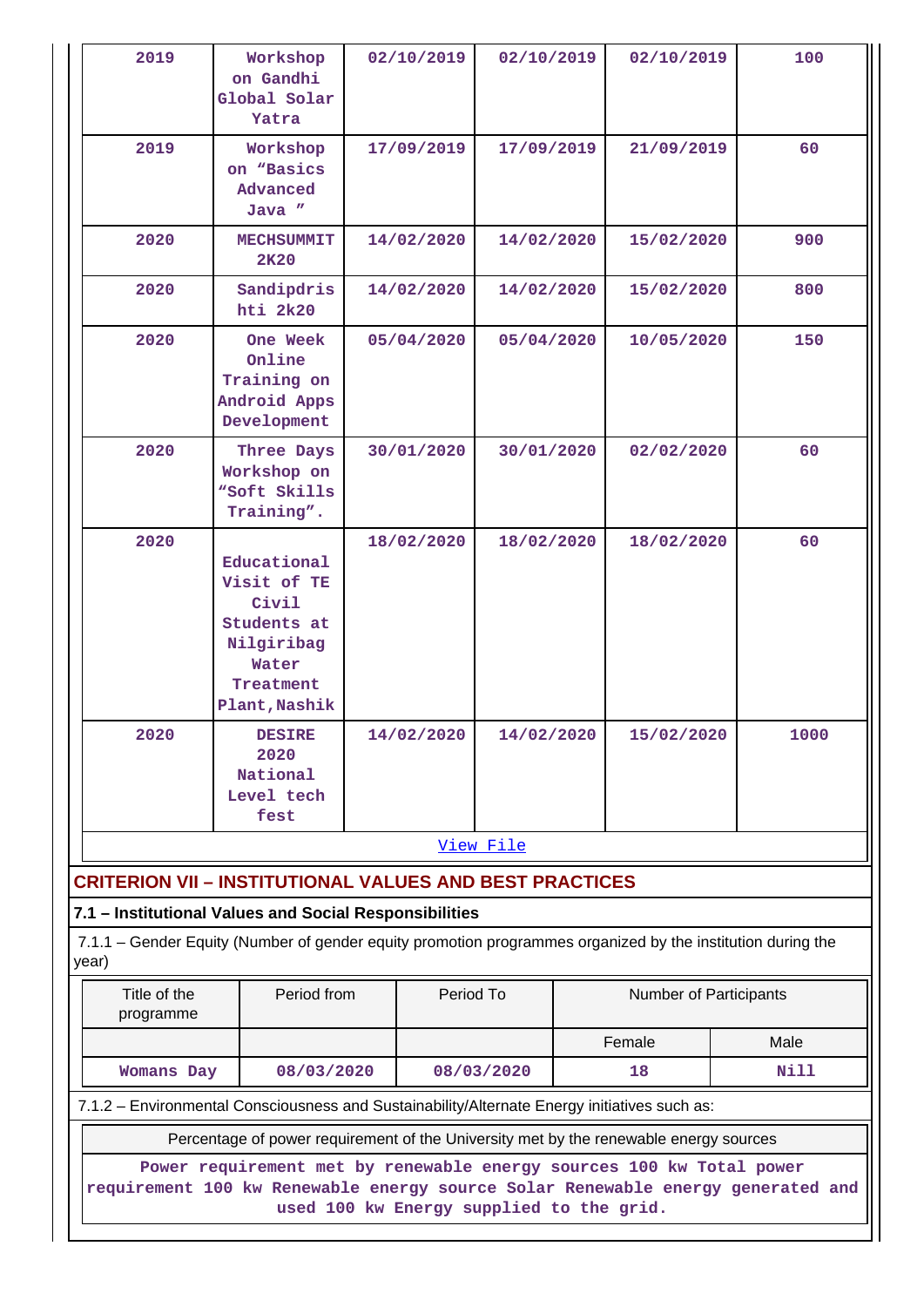| 7.1.3 - Differently abled (Divyangjan) friendliness                                                                     |                                                                   |                                                                                                                                                                                                  |            |            |                                                                                                   |                                   |                                          |                            |                                                     |    |  |
|-------------------------------------------------------------------------------------------------------------------------|-------------------------------------------------------------------|--------------------------------------------------------------------------------------------------------------------------------------------------------------------------------------------------|------------|------------|---------------------------------------------------------------------------------------------------|-----------------------------------|------------------------------------------|----------------------------|-----------------------------------------------------|----|--|
| Item facilities                                                                                                         |                                                                   |                                                                                                                                                                                                  |            | Yes/No     |                                                                                                   |                                   | Number of beneficiaries                  |                            |                                                     |    |  |
|                                                                                                                         |                                                                   | Physical facilities                                                                                                                                                                              |            | Yes        |                                                                                                   |                                   | Nill                                     |                            |                                                     |    |  |
|                                                                                                                         |                                                                   | Provision for lift                                                                                                                                                                               |            | <b>No</b>  |                                                                                                   |                                   | <b>Nill</b>                              |                            |                                                     |    |  |
|                                                                                                                         |                                                                   | Ramp/Rails                                                                                                                                                                                       |            |            |                                                                                                   | Yes                               |                                          | <b>Nill</b>                |                                                     |    |  |
|                                                                                                                         | <b>Braille</b><br>Software/facilities                             |                                                                                                                                                                                                  |            |            |                                                                                                   | Yes                               |                                          | Nill                       |                                                     |    |  |
|                                                                                                                         | Rest Rooms                                                        |                                                                                                                                                                                                  |            |            |                                                                                                   | Yes                               |                                          | <b>Nill</b>                |                                                     |    |  |
|                                                                                                                         | Scribes for examination                                           |                                                                                                                                                                                                  |            |            |                                                                                                   | Yes                               |                                          |                            | Nill                                                |    |  |
|                                                                                                                         | Special skill<br>development for<br>differently abled<br>students |                                                                                                                                                                                                  |            | Yes        |                                                                                                   |                                   |                                          |                            | Nill                                                |    |  |
|                                                                                                                         |                                                                   | Any other similar<br>facility                                                                                                                                                                    |            |            |                                                                                                   | Yes                               |                                          |                            | Nill                                                |    |  |
|                                                                                                                         | 7.1.4 - Inclusion and Situatedness                                |                                                                                                                                                                                                  |            |            |                                                                                                   |                                   |                                          |                            |                                                     |    |  |
|                                                                                                                         | Year                                                              | Number of<br>Number of<br>initiatives to<br>initiatives<br>address<br>taken to<br>locational<br>engage with<br>advantages<br>and<br>and disadva<br>contribute to<br>local<br>ntages<br>community |            |            | Date                                                                                              | Duration<br>Name of<br>initiative |                                          | <b>Issues</b><br>addressed | Number of<br>participating<br>students<br>and staff |    |  |
|                                                                                                                         | 2019                                                              | $\mathbf{1}$                                                                                                                                                                                     | 1          |            | 12/09/2<br>019                                                                                    | $\mathbf{1}$                      | Ganesh<br>Murti Col pollution<br>lection |                            | Water                                               | 40 |  |
|                                                                                                                         |                                                                   |                                                                                                                                                                                                  |            |            |                                                                                                   | View File                         |                                          |                            |                                                     |    |  |
|                                                                                                                         |                                                                   |                                                                                                                                                                                                  |            |            | 7.1.5 - Human Values and Professional Ethics Code of conduct (handbooks) for various stakeholders |                                   |                                          |                            |                                                     |    |  |
|                                                                                                                         |                                                                   | <b>Title</b>                                                                                                                                                                                     |            |            | Date of publication                                                                               |                                   |                                          |                            | Follow up(max 100 words)                            |    |  |
|                                                                                                                         |                                                                   | <b>NIL</b>                                                                                                                                                                                       |            | Nill       |                                                                                                   |                                   |                                          | <b>NIL</b>                 |                                                     |    |  |
|                                                                                                                         |                                                                   |                                                                                                                                                                                                  |            |            | 7.1.6 - Activities conducted for promotion of universal Values and Ethics                         |                                   |                                          |                            |                                                     |    |  |
|                                                                                                                         | Activity                                                          |                                                                                                                                                                                                  |            |            | <b>Duration From</b>                                                                              | <b>Duration To</b>                |                                          |                            | Number of participants                              |    |  |
|                                                                                                                         | Celebration                                                       | <b>Teachers Day</b>                                                                                                                                                                              |            |            | 05/09/2019                                                                                        | 05/09/2019                        |                                          | 55                         |                                                     |    |  |
|                                                                                                                         |                                                                   | <b>Engineers Day</b><br>Celebration                                                                                                                                                              |            |            | 18/09/2019                                                                                        | 18/09/2019                        |                                          |                            | 110                                                 |    |  |
|                                                                                                                         | Guru Pournima                                                     |                                                                                                                                                                                                  |            | 28/09/2019 | 28/09/2019                                                                                        |                                   | 35                                       |                            |                                                     |    |  |
|                                                                                                                         | Vaidik Maths<br>Session                                           |                                                                                                                                                                                                  |            | 23/01/2020 | 23/01/2020                                                                                        |                                   | 40                                       |                            |                                                     |    |  |
| Session on<br>different Carrier<br>Aspects for<br>youngsters in<br>Private, Government<br>Sector and its<br>preparation |                                                                   |                                                                                                                                                                                                  | 10/02/2020 | 10/02/2020 |                                                                                                   |                                   |                                          | 50                         |                                                     |    |  |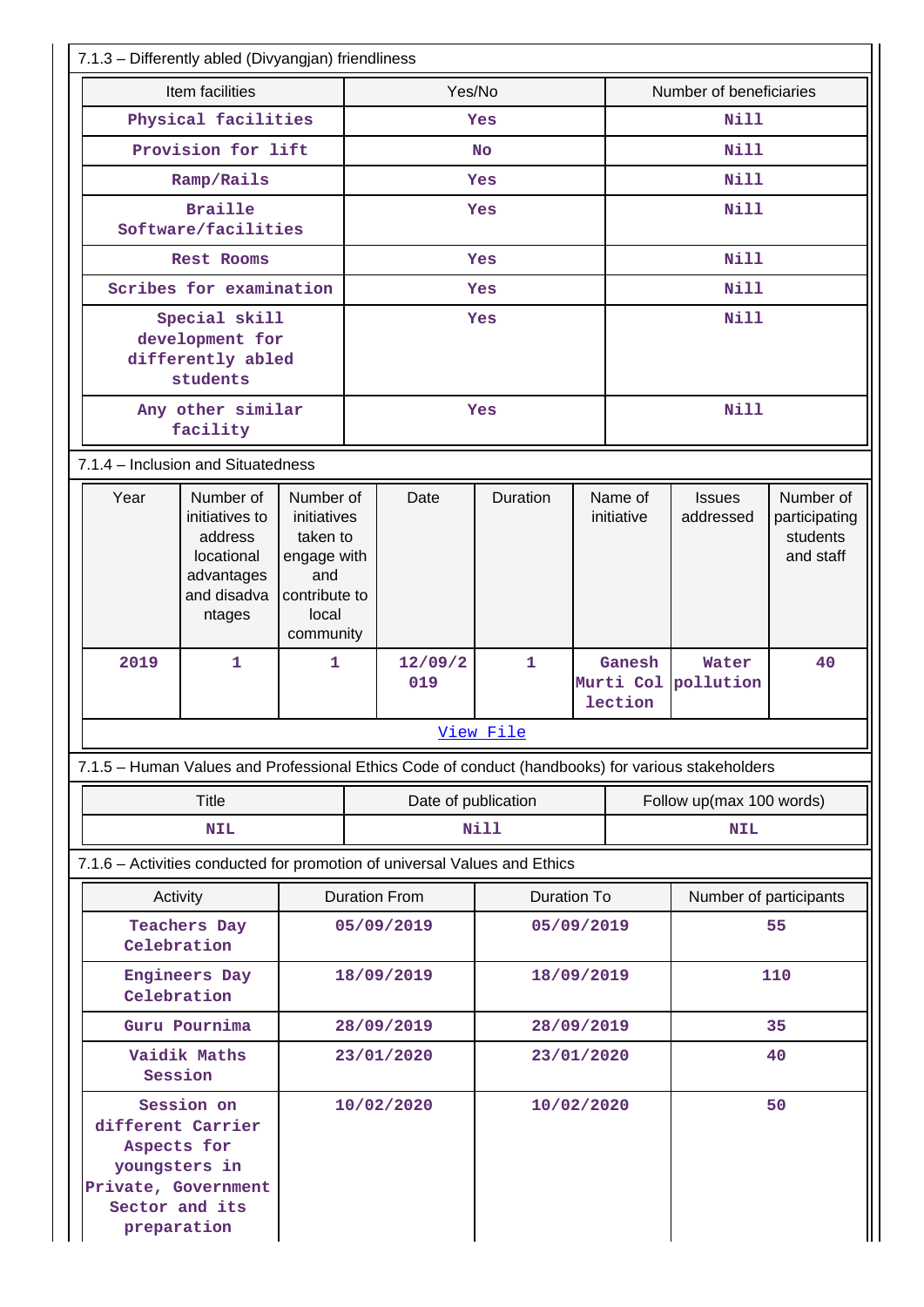**strategy**

[View File](https://assessmentonline.naac.gov.in/public/Postacc/promotion_activities/10505_promotion_activities_1620453521.xlsx)

7.1.7 – Initiatives taken by the institution to make the campus eco-friendly (at least five)

 **1. Installation of solar panels 2. Rain water harvesting 3. Recycled waste water used for garden 4. Green landscaping with tress 5. Pedestrian friendly roads, students insisted to use public transport and bicycles.**

#### **7.2 – Best Practices**

#### 7.2.1 – Describe at least two institutional best practices

 **Title of the Practice: International Internship 1. Objectives: • To provide an opportunity to work on projects in future technology • To provide International exposure to the students • To develop global employability skills 2. Outcomes of the Training:-Exposure to professional behavior, Better chances of employment, improving problem-solving and critical thinking skills, Certification from the University. The training is offered under the Project Based Learning (PBL) environment. The parameters considered for students' selection for Summer School are Area of Interest and Academic Performance, along with the information about student's participation in value addition programs and co-curricular activities. During the training of 45 days, students work on the selected projects of the training under the guidance of the tutor assigned by the host University and try to complete minimum one project. Evidence of successes: Summary of the students participated in the Summer school Training is as follows: • 5 students for Technical University, Sofia, Bulgaria (2014) • 19 students for Technical University, Sofia, Bulgaria (2015) • 9 students for Technical University, Sofia, Bulgaria (2016) • 6 students for Athens Information Technology, Greece (2016) • 5 students for Ural Federal University, Russia (2016) • 18 students for Klaipeda State University of Applied Sciences, Lithuania (2017) • 20 students for The Bonch-Bruevich Saint-Petersburg State University of Telecommunications Synergy University, Moscow(2018) • 7 students for Klaipeda State University of Applied Sciences, Lithuania (2019) Total 89 participants are benefited from the training in terms of their projects, publication of papers and placements. Title of the practice: Intellectual Property Rights (IPR) 1. Objectives of the Practice: • To identify, protect and leverage the rights of IPs that are generated from research, patents and copyrights. • To Provide a fair balance between the rights of inventors/applicants and third parties. 2. The Context: Promote innovation via the reward granted to the inventor. Promote technology diffusion via publication and access to patents documents. Promote competitions through innovation The main IP policy (Part A) presents the generic position of SF. The Intellectual Property Policy relating to Inventions (Part B) refers to patents, designs, designs, trademarks, biological diversity and related rights, while the terms relating to the Intellectual Property Policy (Part C) provide guidance on copyright and rights related. Several modules will be included explaining in detail the threads, the various situations and the documentation required as part of the implementation of this policy, preparation of financial disbursements for patents with the process of registration and presentation of patent proposals. Evidence of success: Because of moral support of the Institute as an improvement in the filing of patents at national level has been observed and to date a total of 95 patents in Indian patents have been filed. The Government of Indias Comptroller General of Patent and Trademark Designs (CGPDTM) has published a national ranking of institutes where the Sandip Institute of Engineering and Management of the Sandip Foundation ranked 8th in 2014-15 and 9th in 2017-18 among the top 10 Indian universities in patent applicants, together with IIT, IISc and some eminent universities.**

Upload details of two best practices successfully implemented by the institution as per NAAC format in your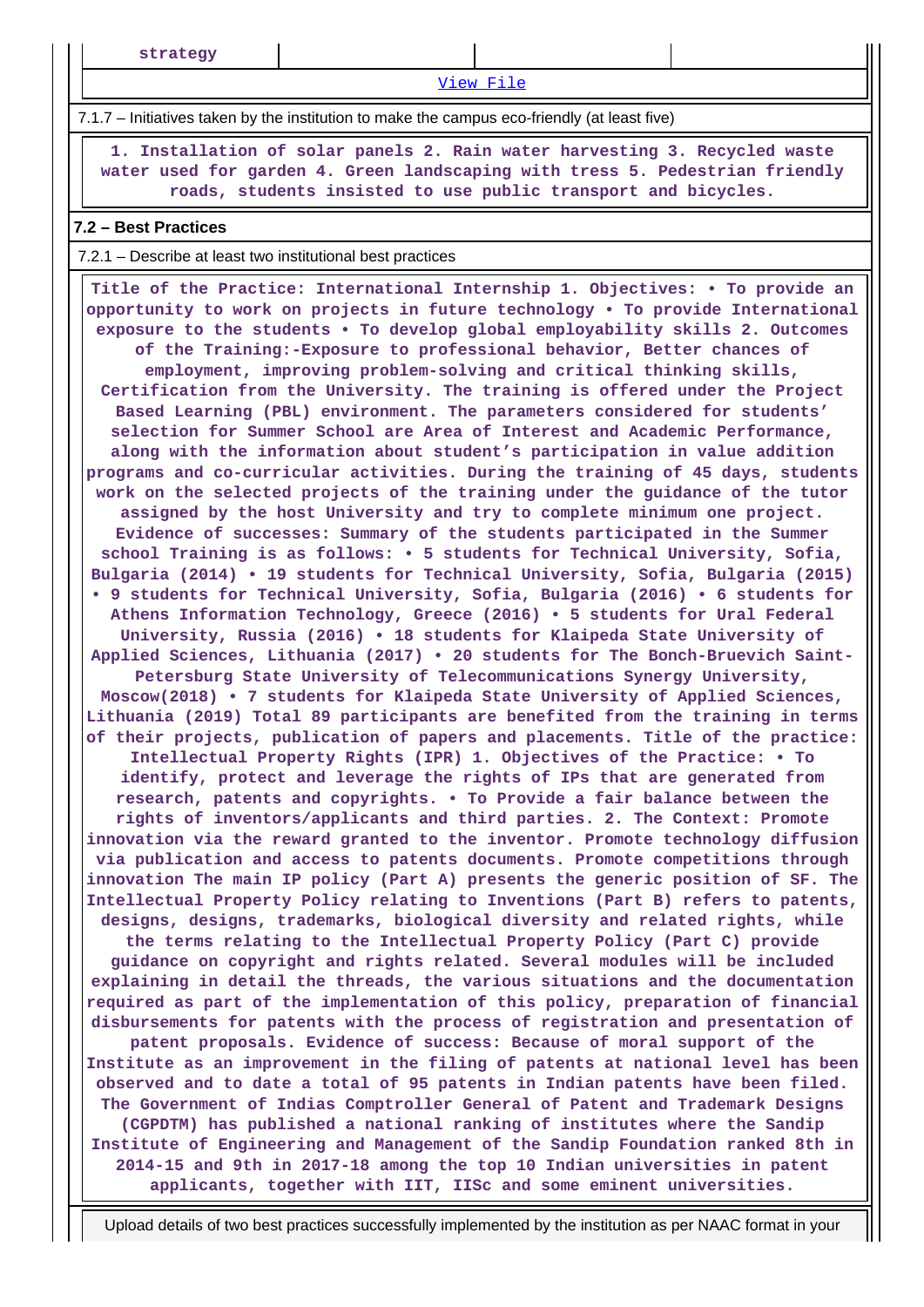#### <http://www.siem.sandipfoundation.org/about-siem>

#### **7.3 – Institutional Distinctiveness**

 7.3.1 – Provide the details of the performance of the institution in one area distinctive to its vision, priority and thrust in not more than 500 words

 **The Training and Placement Unit of the Sandip Institute of Engineering and Management has undertaken various initiatives to improve training, placement and internship opportunities for all engineering students by strengthening its mission to excellence at the institute. The Sandip Foundation believes that the placement is the result of quality training. From the first year of engineering, the faculties begin to train students on the basic technical aspects. By continuing with the quality technical program, every effort is made to prepare students for the recruitment process from the second year onwards. Simulated interviews are conducted twice per semester to ensure students present themselves professionally without fear. Thanks to this session, students are also supervised to prepare their professionally adapted profiles. With dedicated training and placement officers (TPO) and excellent support from the departments training-placement coordinator (TPC), students benefit from maximum opportunities. While TPO focuses on the global market The TPC department is committed to making the most of the opportunities of local industries. An effective teaching-learning process ensures the best academic results by helping as many students as possible to meet the eligibility criteria for recruitment. In addition to the regular curriculum, students are also fed into various value-added programs (VAPs) designed to keep students update of current industry market trends for their branch. Experts from academics and industrialists and engineers involved in multitasking are invited to interact to emphasize and explore possible collaboration with the industry. Thanks also to the Symposia and Human Resources Meetings that are taking place. The Sandip Foundation is trusted by many industries such as Mahindra Mahindra, Bosch, Rishabh Instruments, Thyssenkrupp, Kryfs Components, Zensar Technologies, Yazaki Corporation, Eternus Solutions, Technoforce, Prothious, Byju etc.Students are also promoted and motivated to participate in recruiting initiatives elsewhere. With rigorous training and preparation sessions, students have shown significant results in internships over the past 5 years. The Institute has organized job fairs to initiate job opportunities for students. Students from other Maharashtra institutions were invited to participate in the Quality Job Fair. About 300 jobs were offered to students from various branches. Leading with a vision of providing industry-ready candidates, the institute has taken an important step to seek the cooperation of various industrial organizations from a variety of sectors, ranging from multinationals (MNCs) to small-scale industries (SMI ). To address business challenges, the institute has signed MOUs with local and multinational industries to provide a better platform for all applicants in terms of internships, sponsored projects, industry visits, pre-placement offers and final placements. The Institute has taken a step forward to gain collaboration with the major giants in India. Sandip Foundation, leader with Vision - to be the best - is creating every year a benchmark in placements in personnel management and quality care.**

Provide the weblink of the institution

<http://www.siem.sandipfoundation.org/about-siem>

#### **8.Future Plans of Actions for Next Academic Year**

 **Following is the Future Plan of action for next academic year: To make preparations to secure NAAC accreditation with "A" Grade. In order to pursue for said NAAC accreditation, and to ensure the quality improvement And assurance in**